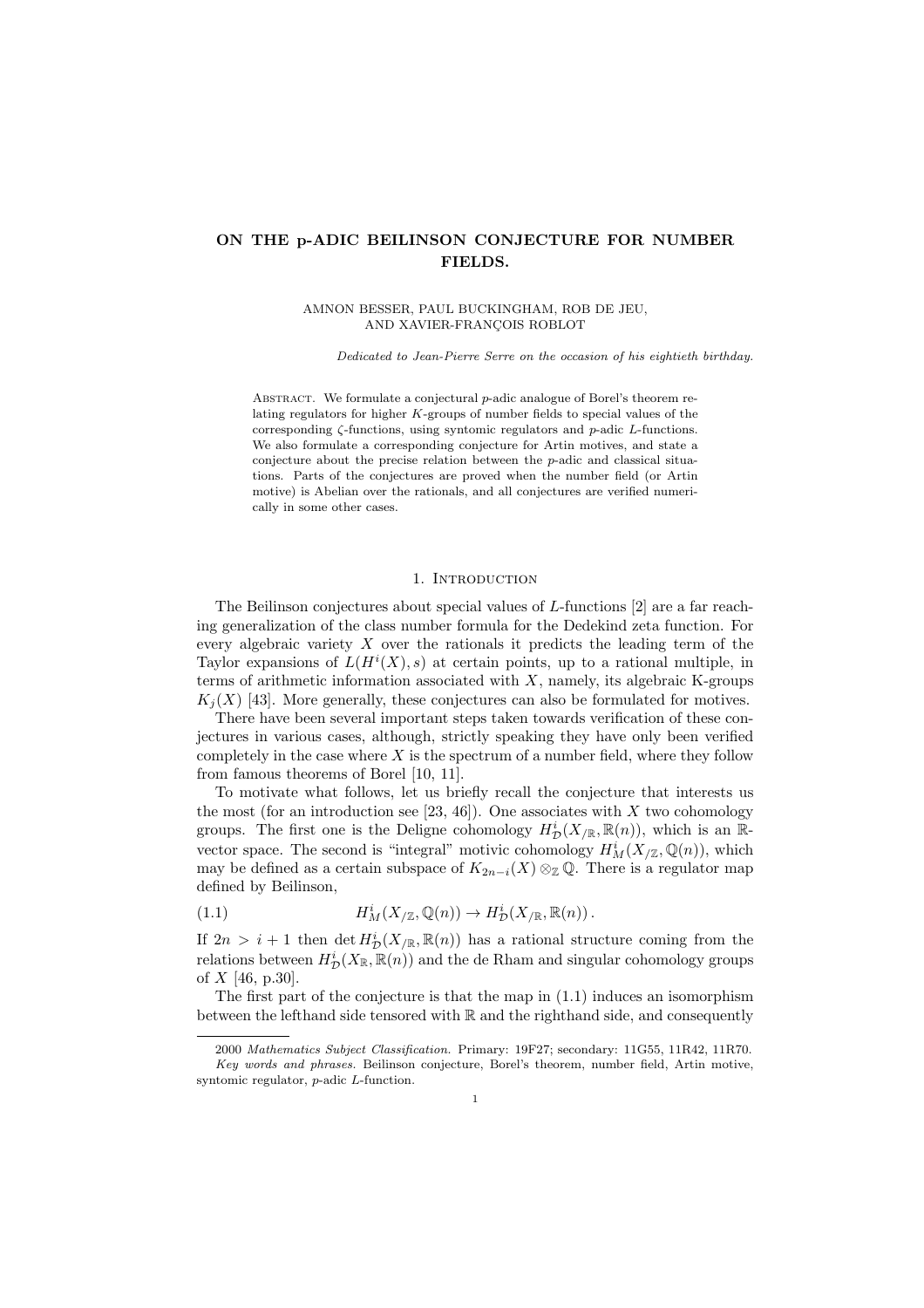provides a second rational structure on det  $H^i_{\mathcal{D}}(X_{/\mathbb{R}}, \mathbb{R}(n)$ . The second part of the conjecture states that, assuming a suitable functional equation for  $L(H^{i-1}(X), s)$ , these two rational structures differ from each other by the leading term in the Taylor expansion of  $L(H^{i-1}(X), s)$  at  $s = i-n$ . Because of the expected functional equation one can reformulate the conjecture in terms of  $L(H^{i-1}(X), n)$  (see [2, Corollary 3.6.2] or [31, 4.12]).

As mentioned before, this conjecture has only been verified in the case of number fields, due to difficulties in the computation of motivic cohomology. What has been verified in several other cases is a form of the conjecture in which one assumes the first part. For this one finds  $\dim_{\mathbb{R}} H^i_{\mathcal{D}}(X_{/\mathbb{R}}, \mathbb{R}(n))$  elements of  $H^i_M(X_{/\mathbb{Z}}, \mathbb{Q}(n)),$ checks that their images under (1.1) are independent, hence should form a basis of  $H_M^i(X_{\mathbb{Z}},\mathbb{Q}(n))$  according to the first part of the conjecture, and verifies the second part using these elements.

The idea that there should be a p-adic analogue of Beilinson's conjectures has been around since the late 80's. Such a conjecture was formulated and proved by Gros in [29, 30] in the case of Artin motives associated with Dirichlet characters. In the weak sense mentioned before, it was proved for certain CM elliptic curves in [17] (where the relation with the syntomic regulator is proved in [4] and further elucidated in [7]), and for elliptic modular forms it follows from Kato's work (see [47]).

The book [42] contains a very general conjecture about the existence and properties of p-adic L-functions, from which one can derive a p-adic Beilinson conjecture. Rather than explain this in full detail we shall give a sketch of this conjecture similar to the sketch above of the Beilinson conjecture.

For the p-adic Beilinson conjectures one has to replace Deligne cohomology with syntomic cohomology [30, 41, 3], the Beilinson regulator with the syntomic regulator, and L-functions with p-adic L-functions.

Syntomic cohomology  $H^i_{syn}(Y,n)$  is defined for a smooth scheme Y of finite type over a complete discrete valuation ring of mixed characteristic  $(0, p)$  with perfect residue field. For the  $\mathbb Q$ -variety X we obtain, for all but finitely many primes, a map

(1.2) 
$$
H_M^i(X_{/\mathbb{Z}}, \mathbb{Q}(n)) \to H_{\text{syn}}^i(Y, n)
$$

where Y is a smooth model for X over  $\mathbb{Z}_p$ . This cohomology group is a  $\mathbb{Q}_p$ -vector space.

The theory of p-adic L-functions starts with Kubota and Leopoldt's p-adic  $\zeta$ function [35],  $\zeta_p(s)$ , which is defined by interpolating special values of complex valued Dirichlet L-functions. This principle has been extended to  $\zeta$ - and L-functions in various situations, resulting in corresponding  $p$ -adic functions for totally real number fields [1, 15, 22], CM fields [32, 33] and modular forms [37]. (Given the occasion, let us note that the approach of Deligne and Ribet using modular forms was initiated by Serre [48].)

The p-adic Beilinson conjecture therefore has many similarities with its complex counterpart. However, there is a very important difference. In general, when  $2n >$  $i+1$ , there is no hope that  $(1.2)$  induces an isomorphism after tensoring the lefthand side with  $\mathbb{Q}_p$ . To see this, consider a number field k with ring of algebraic integers  $\mathcal{O}_k$ . By Borel's theorem (see Theorem 2.2) we have, in accordance with Beilinson's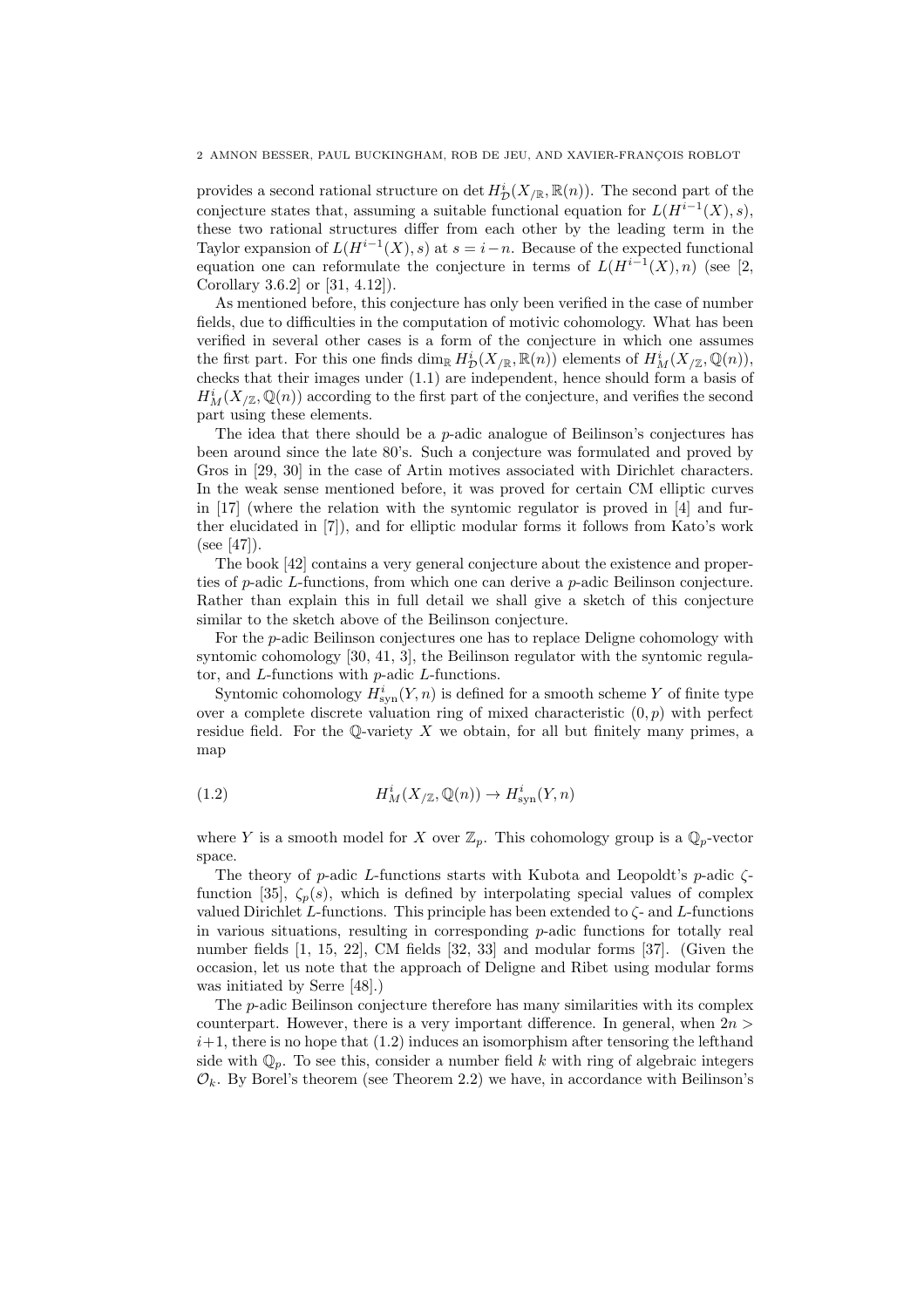conjectures,

$$
\dim_{\mathbb{Q}} H^1_M(\operatorname{Spec}(k)_{/\mathbb{Z}}, \mathbb{Q}(n)) = \begin{cases} r_2 & \text{when } n \ge 2 \text{ is even} \\ r_1 + r_2 & \text{when } n \ge 2 \text{ is odd} \end{cases}
$$

with  $r_1$  (resp.  $2r_2$ ) the number of real (resp. complex) embeddings of k. Thus, motivic cohomology "knows" about the number of real and complex embeddings of  $k$ , as does, by its definition, Deligne cohomology, which in this case becomes  $H_D^1(\text{Spec}(k)_{/\mathbb{R}}, \mathbb{R}(n)) \cong \{(x_\sigma)_{\sigma:k\to\mathbb{C}} \text{ in } \mathbb{R}(n-1)^{r_1+2r_2} \text{ such that } \overline{x_\sigma} = x_{\overline{\sigma}}\}.$  But syntomic cohomology, which depends only on the completion of  $k$  at  $p$ , does not. In this case, we obtain  $H^1_{syn}(\text{Spec}(\mathcal{O}_k \otimes_{\mathbb{Z}} \mathbb{Z}_p), n) \cong \mathbb{Q}_p^{r_1+2r_2}$ .

The solution to this problem suggested in  $[42]$  is to make the p-adic L-function depend on a subspace of syntomic cohomology which is complementary to the image of the regulator. While this might seem artificial, there are other reasons for choosing this solution. In most cases one chooses a particular subspace and obtains a special case of the conjecture.

In the important special case of a totally real number field, or more generally an Artin motive over  $\mathbb{Q}$ , associated with a Galois representation whose kernel is totally real (let us call these totally real Artin motives), no such subspace is required when  $n \geq 2$  is odd (see Proposition 3.12). The same holds for Artin motives where the conjugacy class of complex conjugation acts as multiplication by  $-1$  and  $n \geq 2$  is even (we may think of those as the "negative part" of CM Artin motives).

If  $\chi$  denotes the character associated with either representation, then the Beilinson conjecture relates the regulator of  $K_{2n-1}$  with the Artin L-function of  $\chi$  at n. For the *p*-adic L-functions one has to consider  $\chi \otimes \omega_p^{1-n}$  with  $\omega_p$  the Teichmüller character for the prime number  $p$ . Then the fixed field of the kernel of the representation underlying  $\chi \otimes \omega_p^{1-n}$  is totally real, and it is perhaps no coincidence that in precisely this case the existence of a  $p$ -adic  $L$ -function that is not identicaly zero has been established, by [1, 15, 22] for the case of fields and by [28] for Artin motives.

The goal of the present work is to describe in detail the conjectures for the cases of totally real fields, totally real Artin motives, as well as the "negative part" of CM Artin motives, and describe the (conjectural) relation between the classical and p-adic conjectures. We test everything numerically in several cases, and also deduce most of the conjectures for Abelian Artin motives from work by Coleman [16].

There have been several developments that allow us to carry out this numerical verification. In [19] de Jeu proved part of Zagier's conjecture concerning a more explicit description of the K-theory (tensored with  $\mathbb{Q}$ ) of number fields (see Section 4). While this conjecture is not known to give the K-theory of such fields in all cases, it does in practice. Thus it provides a way of computing them, and Paul Buckingham wrote a computer implementation for this. In [5] Besser and de Jeu computed the syntomic regulator for (essentially) the part of the K-theory of a number field described by Zagier's conjecture and showed that it is given by applying the p-adic polylogarithm. Those p-adic polylogarithms were invented by Coleman  $[16]$  using his theory of p-adic integration but are not so easy to compute. In [6] Besser and de Jeu devised an algorithm for this computation. Taken together, these developments allow us to compute (1.1) and (1.2) for number fields. Finally, building on earlier work in [45], Roblot has dealt with the computational aspects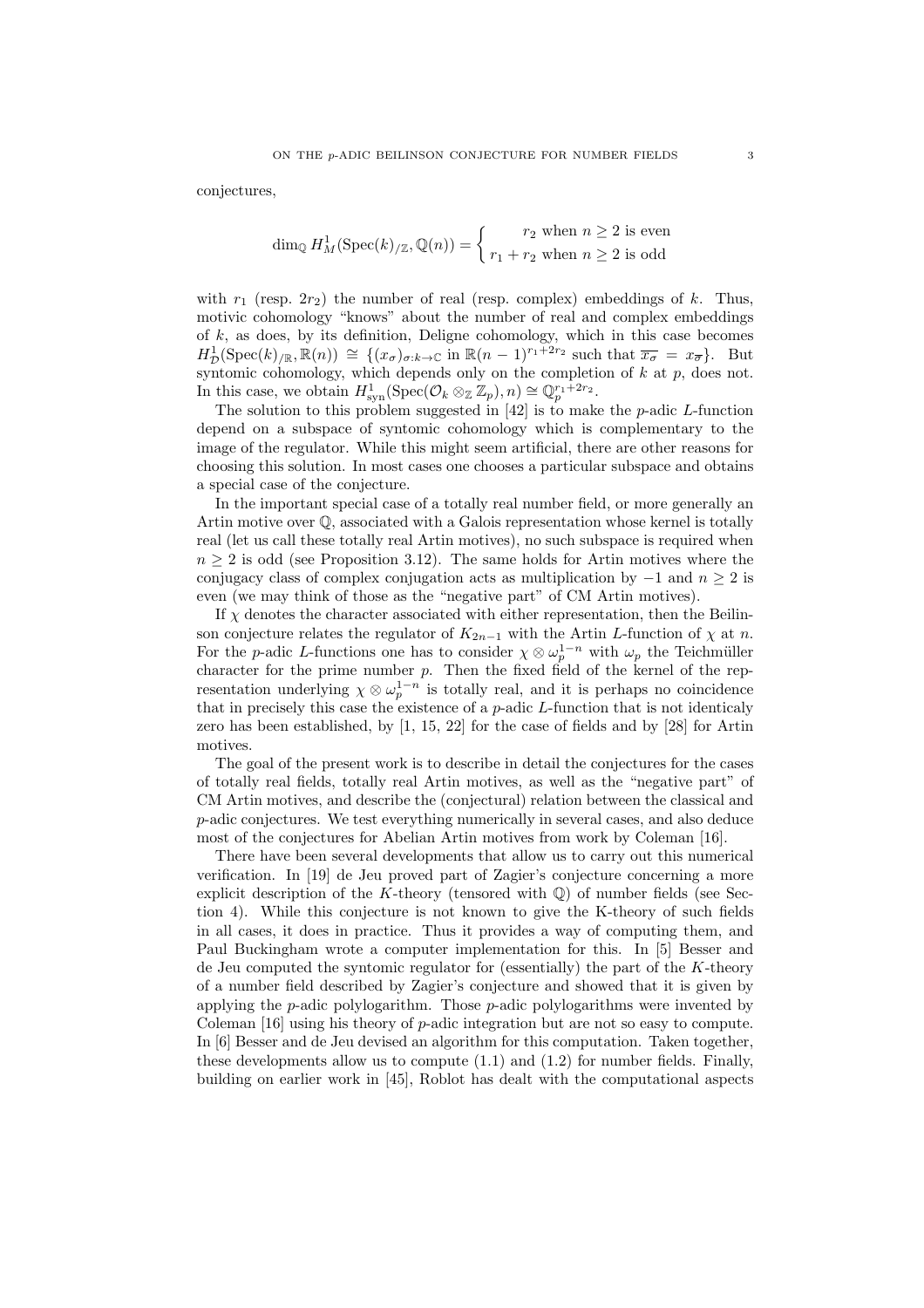4 AMNON BESSER, PAUL BUCKINGHAM, ROB DE JEU, AND XAVIER-FRANÇOIS ROBLOT

of computing p-adic L-functions for Abelian characters over  $\mathbb Q$  or a real quadratic field [44].

This paper is organized as follows. In Section 2 we recall Borel's theorem as well as various facts about  $L$ -functions and  $p$ -adic  $L$ -functions, and formulate a conjectural p-adic analogue of Borel's theorem. In Section 3 we introduce Artin motives with coefficients in a number field  $E$  in terms of representations of the Galois group, determine when the Q-dimension of the left-hand side of (1.2) equals the  $\mathbb{Q}_p$ -dimension of the right-hand side (corresponding to equality in Proposition 3.12), define both classical and  $p$ -adic L-functions with coefficients in  $E$ , and formulate the motivic Beilinson conjecture with coefficients in E, Conjecture 3.18, a small part of which is the same as a conjecture by Gross. In Section 4 we describe the set-up for finding elements in the K-groups of number fields using Zagier's conjecture, and the classical and  $p$ -adic regulators on them. We also prove most of Conjecture 3.18 for Abelian Artin motives over Q (Proposition 4.17 and Remark 4.18). In Section 5 we discuss a few computational aspects of implementing Zagier's conjecture and describe the Artin motives that we consider later for the numerical examples, and in the process prove Gross's conjecture for Artin motives obtained from  $S_3$  and  $D_8$ -extensions of  $\mathbb Q$ . Then in Section 6 we sketch how the p-adic L-functions can be computed in certain cases, and make the required Brauer induction explicit for the Artin motives we want to consider. Finally, the last section is devoted to the results of the numerical calculations for examples.

Amnon Besser, Paul Buckingham and Rob de Jeu would like to thank the EC network Arithmetic Algebraic Geometry for travel support. Rob de Jeu would like to thank the Tata Institute of Fundamental Research for a productive stay during which this paper was worked on, and the Nuffield Foundation for a grant under the Undergraduate Research Bursary programme (NUF-URB03) that enabled Paul Buckingham to develop a computer program for finding the necessary elements in K-theory. Amnon Besser would like to thank the Institute for Advanced Study in Princeton for a stay during which part of the paper was worked on, and the Bell companies Fellowship and the James D. Wolfensohn fund for financial support while at the institute. Finally, the authors would like to thank Alfred Weiss for very useful explanations about p-adic L-functions, and, in particular, for bringing to their attention the paper [28].

### Notation

Throughout the paper, for an Abelian group A we let  $A_{\mathbb{Q}}$  denote  $A \otimes_{\mathbb{Z}} \mathbb{Q}$ . If B is a subgroup of  $\mathbb C$  and n an integer then we let  $B(n) = (2\pi i)^n B \subseteq \mathbb C$  We normalize the absolute value  $|\cdot|_p$  on the field of p-adic numbers  $\mathbb{Q}_p$  in such a way that  $|p|_p = p^{-1}$ , and use the same notation for its extensions to an algebraic closure  $\overline{\mathbb{Q}}_p$  and  $\mathbb{C}_p = \hat{\overline{\mathbb{Q}}}_p$ .

#### 2. The p-adic Beilinson conjecture for totally real fields

Let k be a number field with  $r_1$  real embeddings,  $2r_2$  complex embeddings, ring of algebraic integers  $\mathcal{O}_k$ , and discriminant  $D_k$ . As is well-known,  $\mathcal{O}_k^*$  is a finitely generated Abelian group of rank  $r = r_1 + r_2 - 1$ , and its regulator R satisfies  $w\sqrt{|D_k|} \operatorname{Res}_{s=1}\zeta_k(s) = 2^{r_1}(2\pi)^{r_2} |\text{Cl}(\mathcal{O}_k)| R$ , with  $\text{Cl}(\mathcal{O}_k)$  the class group of  $\mathcal{O}_k$ , and w the number of roots of unity in k. Because  $K_0(\mathcal{O}_k) \cong \text{Cl}(\mathcal{O}_k) \oplus \mathbb{Z}$ and  $K_1(\mathcal{O}_k) \cong \mathcal{O}_k^*$ , so  $|\text{Cl}(\mathcal{O}_k)| = |K_0(\mathcal{O}_k)_{\text{tor}}|$  and  $w = |K_1(\mathcal{O}_k)_{\text{tor}}|$ , this can be interpreted as a statement about the K-theory of  $\mathcal{O}_k$ , and it is from this point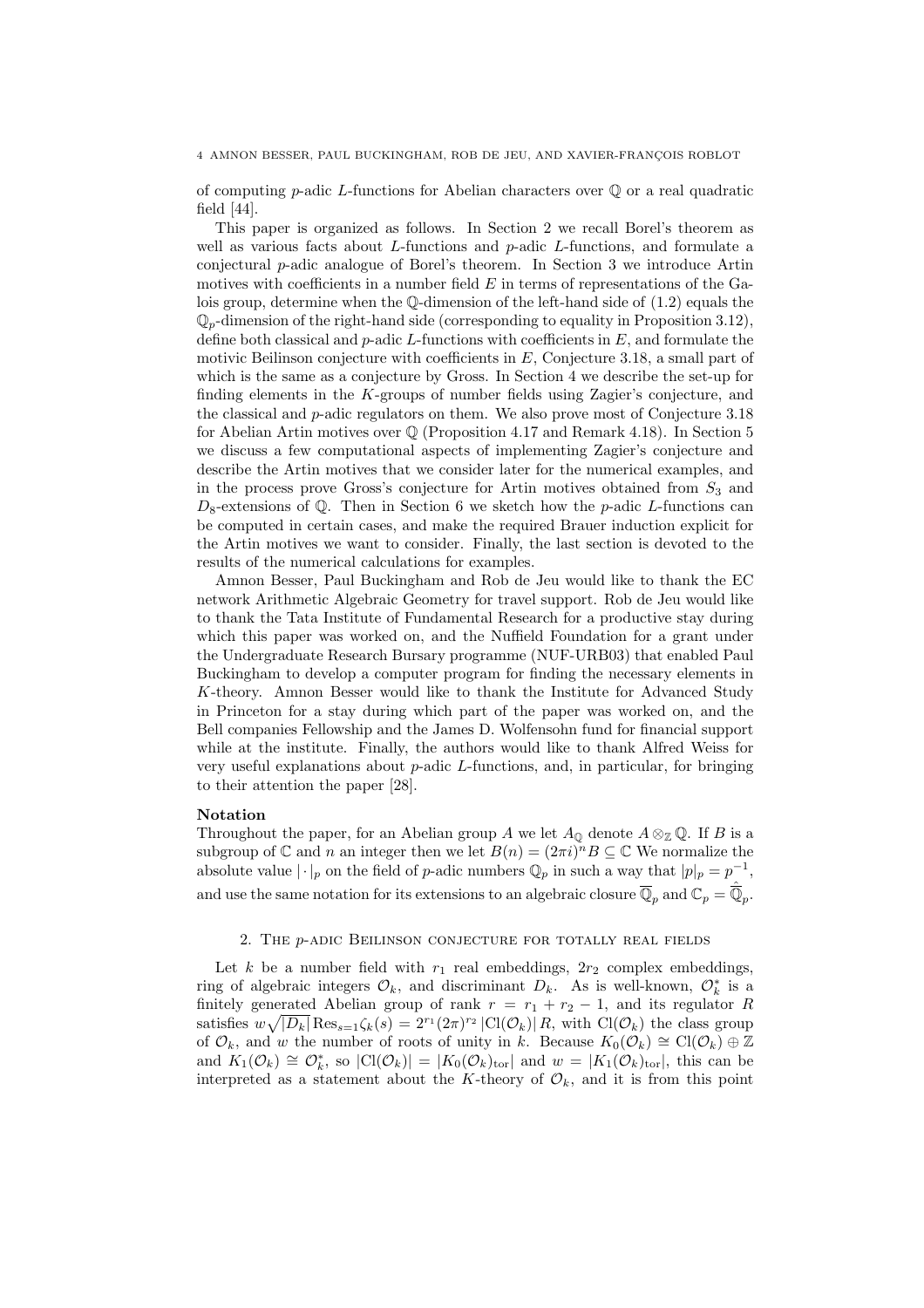of view that it can be generalized to  $\zeta_k(n)$  for  $n \geq 2$ . Namely, in [43], Quillen proved that  $K_m(\mathcal{O}_k)$  is a finitely generated Abelian group for all m. Borel in [10] computed its rank when  $m \geq 2$ . For m even this rank is zero, but for odd m it is  $r_1 + r_2$  or  $r_2$ , and in [11] he showed that a suitably defined regulator of  $K_{2n-1}(\mathcal{O}_k)$ is related to  $\zeta_k(n)$ . Since  $K_{2n-1}(\mathcal{O}_k) \stackrel{\sim}{\to} K_{2n-1}(k)$  when  $n \geq 2$  we can rephrase his results for  $K_{2n-1}(\mathcal{O}_k)$  in terms of  $K_{2n-1}(k)$ . Also, we replace Borel's regulator map reg<sub>B</sub> :  $K_{2n-1}(\mathbb{C}) \to \mathbb{R}(n-1)$   $(n \geq 2)$  with Beilinson's regulator map reg<sub>∞</sub> (see [46, § 4]), which is half the Borel map regulator by [12, Theorem 10.9]. Because  $k \otimes_{\mathbb{Q}} \mathbb{C} \cong \bigoplus_{\sigma:k\to\mathbb{C}} \mathbb{C}$ , and  $n > \dim \text{Spec}(k \otimes \mathbb{C})$ , we obtain by [46, p.9]

(2.1)  

$$
H_D^1(\operatorname{Spec}(k \otimes \mathbb{C})_{/\mathbb{R}}, \mathbb{R}(n)) \cong H^0(\operatorname{Spec}(k \otimes \mathbb{C})_{/\mathbb{R}}, \mathbb{R}(n-1))
$$

$$
\cong \left(\bigoplus_{\sigma:k \to \mathbb{C}} \mathbb{R}(n-1)\right)^+,
$$

which consists of those  $(x_{\sigma})_{\sigma}$  with  $x_{\overline{\sigma}} = \overline{x_{\sigma}}$ . Finally, for any embedding  $\sigma : k \to \mathbb{C}$ we let  $\sigma_*: K_{2n-1}(k) \to K_{2n-1}(\mathbb{C})$  be the induced map.

**Theorem 2.2.** (Borel) Let k be a number field of degree d, with  $r_1$  real embeddings *and*  $2r_2$  *complex embeddings, and let*  $n \geq 2$ *. Then the rank*  $m_n$  *of*  $K_{2n-1}(k)$  *equals*  $r_2$  *if* n *is even and*  $r_1 + r_2$  *if* n *is odd. Moreover, the map* 

(2.3) 
$$
K_{2n-1}(k) \to \bigoplus_{\sigma:k\to\mathbb{C}} \mathbb{R}(n-1)
$$

$$
\alpha \mapsto (\text{reg}_{\infty} \circ \sigma_*(\alpha))_{\sigma}
$$

*embeds*  $K_{2n-1}(k)/$  *torsion as a lattice in*  $(\bigoplus_{\sigma} \mathbb{R}(n-1))^+ \cong \mathbb{R}^{m_n}$ *, and the volume* Vn(k) *of a fundamental domain of this lattice satisfies*

(2.4) 
$$
\zeta_k(n)\sqrt{|D_k|} = q\pi^{n(d-m_n)}V_n(k)
$$

*for some*  $q$  *in*  $\mathbb{Q}^*$ *.* 

**Remark 2.5.** In Theorem 2.2  $m_n = 0$  precisely when k is totally real and  $n \geq 2$ is odd. In this case the given relation holds (with  $V_n(k) = 1$ ) by the Siegel-Klingen theorem [40, Chapter VII, Corollary 9.9].

This theorem is equivalent with Beilinson's conjecture for k. In order to deal with this in detail (see Remarks 2.20 and 3.24) and in order to introduce  $p$ -adic L-functions we recall some facts about Artin L-functions [40, Chapter VII, § 10-12]. Let k be a number field,  $d = [k : \mathbb{Q}]$ , and let  $\chi$  be a C-valued Artin character of  $Gal(\overline{k}/k)$ . For a prime number  $\ell$  we define

$$
\operatorname{Eul}_{\ell}(s,\chi,k)=\prod_{\mathfrak{l}|\ell}\operatorname{Eul}_{\mathfrak{l}}(s,\chi,k)
$$

where  $\text{Eul}_1(s, \chi, k)$  is the reciprocal of the Euler factor for l and the product is over primes I of k lying above  $\ell$ . Then for  $s \in \mathbb{C}$  with  $\text{Re}(s) > 1$  we can write the Artin L-function of  $\chi$  as

$$
L(s,\chi,k)=\prod_{\ell}\mathrm{Eul}_\ell(s,\chi,k)^{-1}\,.
$$

For an infinite place  $v$  of  $k$  we let

$$
L_v(s, \chi, k) = \begin{cases} L_{\mathbb{C}}(s)^{\chi(1)} & \text{when } v \text{ is complex,} \\ L_{\mathbb{R}}(s)^{n^+} L_{\mathbb{R}}(s+1)^{n^-} & \text{when } v \text{ is real,} \end{cases}
$$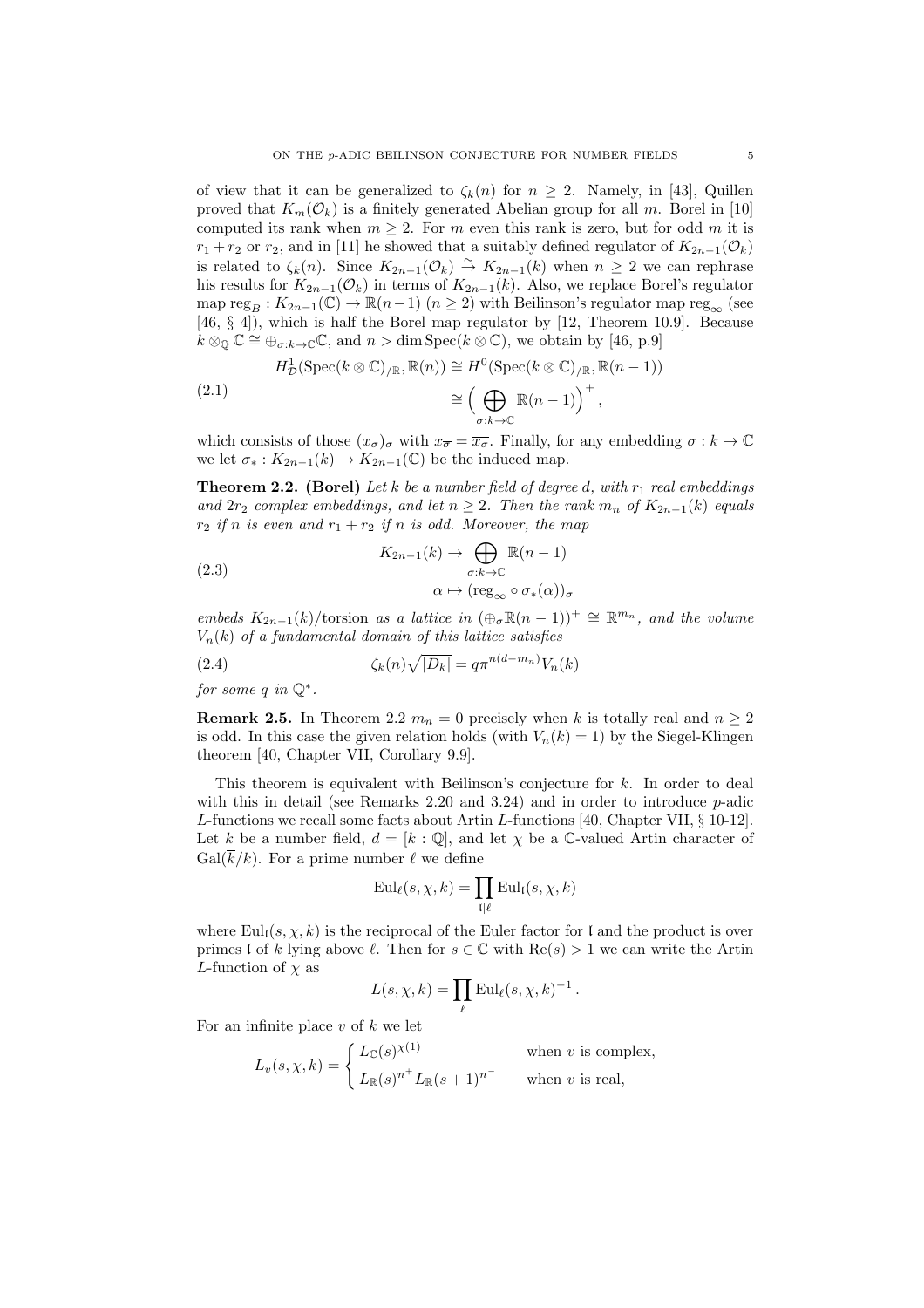where  $L_{\mathbb{R}}(s) = \pi^{-s/2} \Gamma(s/2)$ ,  $L_{\mathbb{C}}(s) = 2(2\pi)^{-s} \Gamma(s)$  and  $n^{\pm} = \frac{d}{2} \overline{\chi}(1) \pm \sum_{v} \frac{1}{2} \overline{\chi}(\text{Fr}_w)$ , with the sum taken over the real places v of k and  $\text{Fr}_w$  the generator of the image of Gal( $\mathbb{C}/\mathbb{R}$ ) in Gal( $\bar{k}/k$ ) corresponding to any extension  $w : \bar{k} \to \mathbb{C}$  of v. Then

$$
\Lambda(s, \chi, k) = L(s, \chi, k) \prod_{v | \infty} L_v(s, \chi, k)
$$

extends to a meromorphic function, satisfying the functional equation (cf. [40, p. 541])

$$
\Lambda(s, \chi, k) = W(\chi)C(\chi, k)^{1/2}C(\chi, k)^{-s}\Lambda(1-s, \overline{\chi}, k)
$$

with  $W(\chi)$  a constant of absolute value 1 and  $C(\chi, k) = |D_k|^{\chi(1)} \text{Nm}_{k/\mathbb{Q}}(\mathfrak{f}(\chi, k))$  for  $f(\chi, k)$  the Artin conductor of  $\chi$ . Therefore

(2.6) 
$$
L(1-s,\overline{\chi},k) = W(\overline{\chi})C(\overline{\chi},k)^{s-\frac{1}{2}}(2(2\pi)^{-s}\Gamma(s))^{d\overline{\chi}(1)} \times (\cos(\pi s/2))^{n^+}(\sin(\pi s/2))^{n^-}L(s,\chi,k).
$$

Following [28, pp. 80–81] we shall now describe a p-adic L-function  $L_p(s, \chi, k)$ when k is a totally real number field, p a prime and  $\chi : \text{Gal}(\overline{k}/k) \to \overline{\mathbb{Q}}_n$  a suitable Artin character. We begin with the case of 1-dimensional Artin characters.

If  $\sigma : \overline{\mathbb{Q}}_p \to \mathbb{C}$  is any isomorphism then  $\sigma \circ \chi$  is a complex Artin character, so we have the Artin L-function  $L(s, \sigma \circ \chi, k)$ . We may also view  $\chi$  as a character of a suitable ray class group, so by [40, Corollary 9.9 and page 509] all  $L(m, \sigma \circ \chi, k)$ for  $m \in \mathbb{Z}_{\leq 0}$  are in  $\mathbb{Q}(\sigma \circ \chi)$  and the values

(2.7) 
$$
L^*(m, \chi, k) = \sigma^{-1}(L(m, \sigma \circ \chi, k))
$$

are independent of the choice of  $\sigma$ .

In the same way, we define

(2.8) 
$$
\mathrm{Eul}_{\ell}^*(m, \chi, k) = \sigma^{-1}(\mathrm{Eul}_{\ell}(m, \sigma \circ \chi, k)),
$$

which is clearly independent of the choice of  $\sigma$ . To construct the p-adic L-function one finds a p-adic analytic or meromorphic function on an open ball around 0 that interpolates the values  $L^*(m, \chi, k)$ . For 1-dimensional  $\chi$  with the fixed field  $k_{\chi}$  of its kernel totally real this was achieved independently by Deligne and Ribet [22], Barsky [1], and Cassou-Noguès [14, 15]. We shall sketch a proof of the following theorem and Remark 2.13 below in Section 6. (When  $k_x$  is not totally real the p-adic L-function is identically zero since the values interpolated are all zero by the functional equation of the L-function.)

**Theorem 2.9.** For p prime, let  $\mathcal{B}$  in  $\mathbb{C}_p$  be the open ball with centre 0 and radius  $qp^{-1/(p-1)}$  *where*  $q = p$  *if*  $p > 2$  *and*  $q = 4$  *if*  $p = 2$ *. If* k *is a totally real number field and*  $\chi : \text{Gal}(\overline{k}/k) \to \overline{\mathbb{Q}}_p$  *a* 1*-dimensional Artin character, then there exists a unique*  $\mathbb{C}_p$ -valued function  $\hat{L}_p(s, \chi, k)$  on B satisfying the following properties:

- (1)  $L_p(s, \chi, k)$  *is analytic if*  $\chi$  *is non-trivial and meromorphic with at most a simple pole at*  $s = 1$  *if*  $\chi$  *is trival*;
- (2) *if* m *is a negative integer such that*  $m \equiv 1$  *modulo*  $\varphi(q)$  *then*

$$
L_p(m, \chi, k) = \mathrm{Eul}_p^*(m, \chi, k) L^*(m, \chi, k).
$$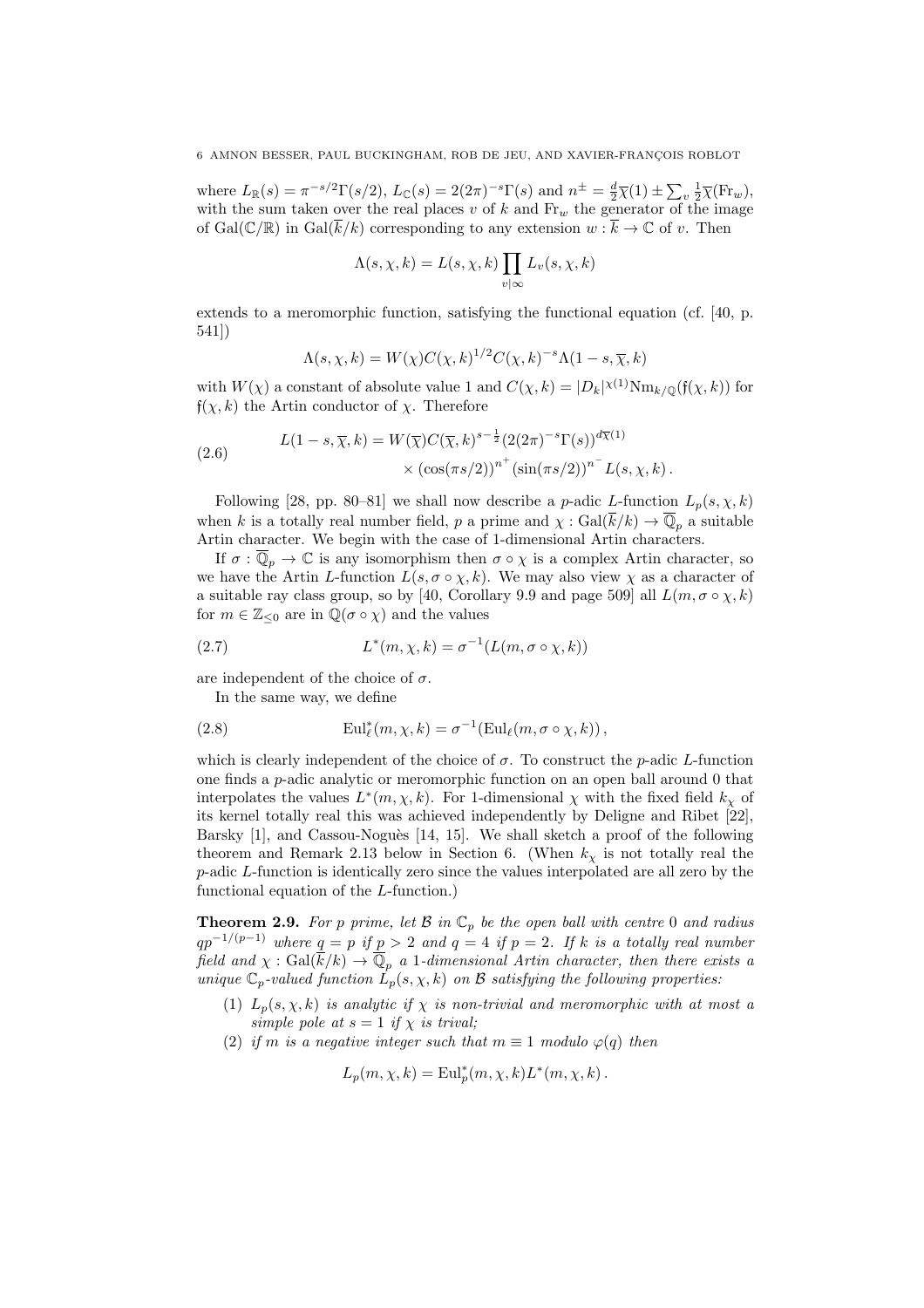If  $\chi : \text{Gal}(k/k) \to \mathbb{Q}_p$  is any Artin character then by Brauer's induction theorem [40, (10.3)] there exist 1-dimensional Artin characters  $\chi_1, \ldots, \chi_t$  on subgroups  $G_1, \ldots, G_t$  of  $\text{Gal}(\overline{k}/k)$  of finite index, and integers  $a_1, \ldots, a_t$ , such that

(2.10) 
$$
\chi = \sum_{i=1}^{t} a_i \operatorname{Ind}_{G_i}^{\operatorname{Gal}(\overline{k}/k)}(\chi_i).
$$

If  $k_{\chi}$  is totally real then we can assume that the same holds for the fixed fields  $k_i$ of the  $G_i$ , and we define the *p*-adic *L*-function of  $\chi$  by

(2.11) 
$$
L_p(s, \chi, k) = \prod_{i=1}^t L_p(s, \chi_i, k_i)^{a_i},
$$

which is a meromorphic function on B (see Section 6). For any negative integer  $m \equiv$ 1 modulo  $\varphi(q)$  the value  $L_p(m, \chi, k)$  is defined and equals  $\mathrm{Eul}_p^*(m, \chi, k)L^*(m, \chi, k)$ by well-known properties of Artin L-functions (see [40, Prop. 10.4(iv)]), showing the function is independent of how we express  $\chi$  as a sum of induced 1-dimensional characters.

Remark 2.12. In [28], Greenberg proves that the Main Conjecture of Iwasawa theory implies the  $p$ -adic Artin conjecture, that is, that the  $p$ -adic  $L$ -function of an Artin character  $\chi$  is analytic on the open ball  $\beta$  if it does not contain the trivial character, and has at most a simple pole at  $s = 1$  otherwise. It therefore follows from the proof of the Main Conjecture for  $p$  odd by Mazur and Wiles [38] that  $L_p(n, \chi, k)$  for  $p \neq 2$  is defined for all integers  $n \neq 1$ . In particular, the values of the p-adic L-functions in Conjecture 2.17 below exist by Theorem 2.9, and those in Conjecture 3.18 exist when  $p \neq 2$  but have to be assumed to exist when  $p = 2$ .

**Remark 2.13.** Let  $W_p \subset \mathbb{Z}_p^*$  be the subgroup of  $(p-1)$ -th roots of unity if p is odd and let  $W_2 = {\pm 1}$ . The Teichmüller character on  $Gal(\overline{k}/k)$  is defined as the composition

$$
(2.14) \qquad \omega_p: \operatorname{Gal}(\overline{k}/k) \to \operatorname{Gal}(\overline{\mathbb{Q}}/\mathbb{Q}) \to \operatorname{Gal}(\mathbb{Q}(\mu_q)/\mathbb{Q}) \stackrel{\sim}{\to} (\mathbb{Z}/q\mathbb{Z})^* \stackrel{\sim}{\to} W_p,
$$

where the last map sends an element of  $(\mathbb{Z}/q\mathbb{Z})^*$  to the unique element of  $W_p$ to which it is congruent modulo q. For an Artin character  $\chi : \text{Gal}(\overline{k}/k) \to \overline{\mathbb{Q}}_p$ and an integer l,  $\chi \omega_p^l$  is also an Artin character. If  $m \leq 0$  satisfies  $l + m \equiv 1$ modulo  $\varphi(q)$  and either  $\chi$  is 1-dimensional or  $k_{\chi}$  is totally real then  $L_p(m, \chi \omega_p^l, k) =$  $\mathrm{Eul}_p^*(m, \chi, k)L^*(m, \chi, k).$ 

The *p*-adic Beilinson conjecture is going to predict the special values of *p*-adic  $L$ -functions in terms of a  $p$ -adic regulator. The required regulator is the syntomic regulator [3, Theorem 7.5]. Let  $F$  be a complete discretely valued field of characteristic 0 with perfect residue field of characteristic  $p$  and let  $X$  be a scheme that is smooth and of finite type over the valuation ring  $\mathcal{O}_F$ . Then the above mentioned paper associates to X its rigid syntomic cohomologies  $H^i_{syn}(X, n)$ , as well as syntomic regulators (i.e., Chern characters)  $reg_p: K_{2n-i}(X) \to H^i_{syn}(X,n)$ . In this work, unlike in [3], we shall need to change the base field F. We therefore prefer to denote the syntomic cohomology by  $H^i_{\text{syn}}(X/\mathcal{O}_F, n)$ . For the formulation of the conjecture the following basic fact is required.

**Lemma 2.15.** We have  $H_{syn}^1(\text{Spec}(\mathcal{O}_F)/\mathcal{O}_F, n) \cong F$ , for all  $n > 0$  and conse*quently we have a syntomic regulator* reg<sub>p</sub> :  $K_{2n-1}(\mathcal{O}_F) \to F$ . Furthermore, the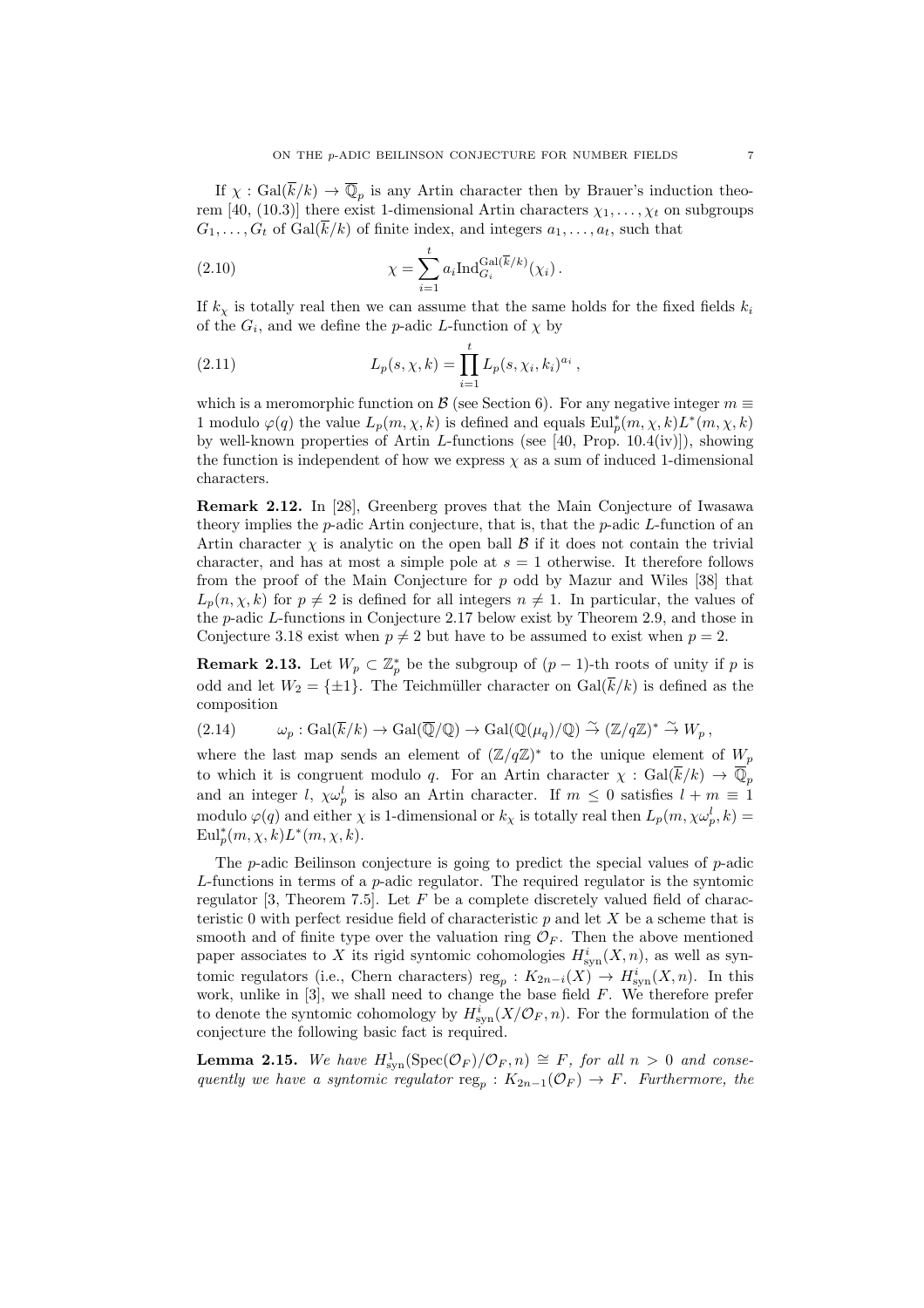8 AMNON BESSER, PAUL BUCKINGHAM, ROB DE JEU, AND XAVIER-FRANCOIS ROBLOT

map reg<sub>p</sub> commutes in the obvious way with finite extensions of fields and with *automorphisms of such fields, provided that their residue fields are algebraic over the prime field.*

*Proof.* The first claim follows from part 3 of [3, Proposition 8.6]. For the second claim we note that by part 4 of the same proposition we have in this case an isomorphism between syntomic and modified syntomic cohomology (the latter only exists under the additional assumption on the residue field). The compatibility with finite base changes now follows from the same result for modified syntomic cohomology in [3, Proposition 8.8]. The same holds for automorphisms, although not explicitly stated in the above reference, since the relevant base change results, e.g., Proposition 8.6.4, hold for this type of base change as well.  $\Box$ 

As a consequence of the lemma we can also, by abuse of notation, define for any complete discretely valued subfield  $F \subset \mathbb{Q}_p$  the regulator  $reg_p : K_{2n-1}(\mathcal{O}_F) \to F$ . In [5], two of the authors of the present work showed how one can sometimes compute the map reg<sub>n</sub> by using p-adic polylogarithms.

We now restrict our attention to a totally real number field k with  $[k : \mathbb{Q}] = d$ . Our goal will be to formulate a conjecture that is the p-adic analogue of Theorem 2.2 for  $K_{2n-1}(k)$  with  $n \geq 2$ . Since this K-group is torsion when n is even but has rank d when n is odd, we only consider odd  $n \geq 2$ .

In preparation for the more general construction that will follow in Section 3 let us first reformulate Theorem 2.2 in this special case. Let  $a_1, \ldots, a_d$  form a Z-basis of  $\mathcal{O}_k$  and let  $\sigma_1^{\infty}, \ldots, \sigma_d^{\infty}$  be the embeddings of k into  $\mathbb{C}$ . Then we define  $D_k^{1/2,\infty} =$  $\det(\sigma_i^{\infty}(a_j))$ , a real root of the discriminant of k. Similarly, if  $\alpha_1, \ldots, \alpha_d$  form a  $\mathbb{Z}$ -basis of  $K_{2n-1}(k)/$  torsion then we let  $R_{n,\infty}(k) = \det(\text{reg}_∞ ∘ σ_{i*}^∞(α_j)).$  Then  $D_k^{1/2,\infty}$  $k_k^{1/2,\infty}$  and  $R_{n,\infty}(k)$  are well-defined up to sign, and the relation in Theorem 2.2 in this case is equivalent with

(2.16) 
$$
\zeta_k(n)D_k^{1/2,\infty} = q(n,k)R_{n,\infty}(k)
$$

with  $q(n, k)$  in  $\mathbb{Q}^*$ .

Now let  $F \subset \overline{\mathbb{Q}}_p$  be the topological closure of the Galois closure of k embedded in  $\overline{\mathbb{Q}}_p$  in any way. If  $\sigma_1^p, \ldots, \sigma_d^p$  are the embeddings of k into F then  $D_k^{1/2,p}$  =  $\det(\sigma_i^p(a_j))$  is a root in F of the discriminant of k. For  $\sigma : k \to F$  an embedding we denote the induced map  $K_{2n-1}(k) \to K_{2n-1}(F)$  by  $\sigma_*$ . Then we define a padic regulator in F by  $R_{n,p}(k) = \det(\text{reg}_p \circ \sigma_{i*}^p(\alpha_j))$ . Both  $D_k^{1/2,p}$  $k^{1/2,p}$  and  $R_{n,p}(k)$  are well-defined up to sign.

Remark 2.13 suggests that the role of  $\zeta_k(n)$  in a p-adic analogue of Theorem 2.2 should be played by  $L_p(n, \omega_p^{1-n}, k) / \text{Eul}_p(n, k)$  where  $\zeta_k(s) = \prod_l \text{Eul}_l(s, k)^{-1}$  for  $Re(s) > 1$ , so we can hope that

$$
L_p(n, \omega_p^{1-n}, k) D_k^{1/2,p} = q_p(n, k) \operatorname{Eul}_p(n, k) R_{n, p}(k)
$$

for some  $q_p(n,k)$  in  $\mathbb{Q}^*$ .

More precisely, because  $R_{n,\infty}(k)/D_k^{1/2,\infty}$  and  $R_{n,p}(k)/D_k^{1/2,p}$  are invariant under reordering the  $\sigma_i^{\infty}$  or  $\sigma_i^{p}$ , and transform in the same way if we change the bases of  $\mathcal{O}_k$  and  $K_{2n-1}(k)/\text{torsion}$ , we can make the following conjecture.

**Conjecture 2.17.** For k a totally real number field, p prime, and  $n \geq 2$  odd, we *have, with notation as above:*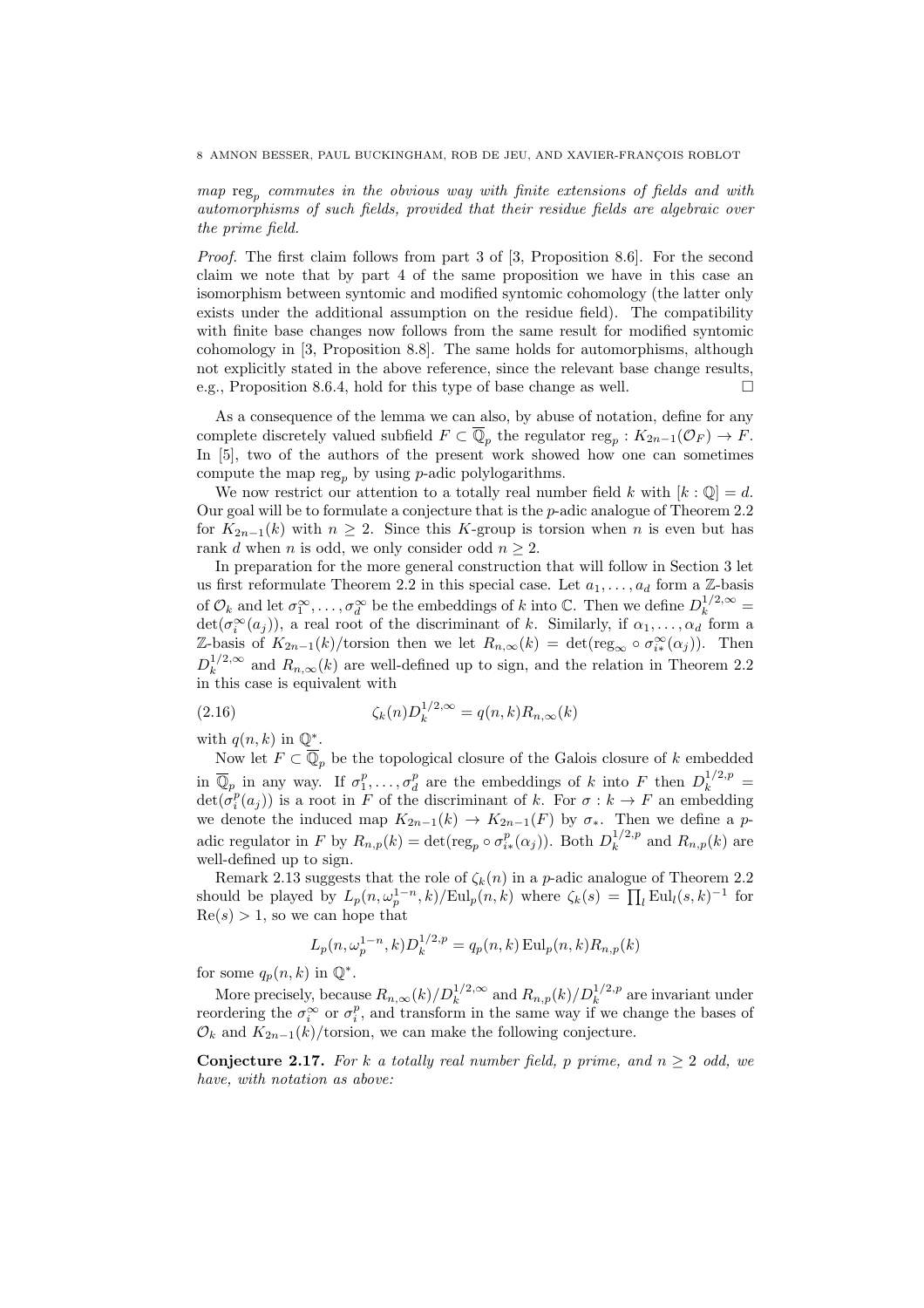(1) *in* F *the equality*

$$
L_p(n, \omega_p^{1-n}, k) D_k^{1/2, p} = q_p(n, k) \operatorname{Eul}_p(n, k) R_{n, p}(k)
$$

- *holds for some*  $q_p(n, k)$  *in*  $\mathbb{Q}^*$ ;
- (2) *in fact*,  $q_p(n, k) = q(n, k)$ ;
- (3)  $L_p(n, \omega_p^{1-n}, k)$  and  $R_{n,p}(k)$  are non-zero.

As mentioned in the introduction, this, and the corresponding parts of Conjecture 3.18 below, can be deduced (with some effort) from a much more general conjecture of Perrin-Riou [42, 4.2.2].

**Remark 2.18.** The conjecture is similar to the result that the residue of  $\zeta_p(s, k)$  at  $s = 1$  is related to the Leopoldt regulator of  $\mathcal{O}_{k}^{*}$  through exactly the same formula as for the residue of  $\zeta(s, k)$  and the Dirichlet regulator [18], with part(4) corresponding to the Leopoldt conjecture. However, we have not tried to determine if Colmez's normalization of the sign for the regulator is the same as here, especially given the sign error in the proof of Lemma 4.3 in loc. cit. (see Section 6).

**Remark 2.19.** We can use a basis of a subgroup of finite index of  $K_{2n-1}(k)/\text{torsion}$ in the definition of  $R_{n,\infty}(k)$  and  $R_{n,p}(k)$ , or even a Q-basis of  $K_{2n-1}(k)_{\mathbb{Q}}$ , without affecting the rationality of  $q(n, k)$ ,  $q_p(n, k)$  or their equality. Similarly we can replace the Z-basis of  $\mathcal{O}_k$  with a Q-basis of k in the definitions of  $D_k^{1/2,\infty}$  $\frac{1}{k}^{1/2,\infty}$  and  $D_k^{1/2,p}$  $\frac{1}{k}$ .

**Remark 2.20.** As is well-known, for k and n as in Conjecture 2.17, by  $(2.6)$  $\zeta_k(s)$  at  $s = 1 - n$  has a zero of order d and the first non-zero coefficient in its Taylor expansion,  $\zeta_k^{\sharp}(1-n)$ , equals  $(2\pi i)^{d(1-n)}((n-1)!/2)^d D_k^{n-1/2}$  $\int_k^{n-1/2} \zeta_k(n)$ . If we take  $D_k^{1/2,\infty} = D_k^{1/2}$  $\frac{1}{k}$  in (2.16) then we obtain

$$
\zeta_k^{\sharp}(1-n) = ((n-1)!/2)^d q(n,k) D_k^{n-1} \widetilde{R}_{n,\infty}(k)
$$

for Beilinson's renormalized regulator  $\hat{R}_{n,\infty}(k) = (2\pi i)^{d(1-n)} R_{n,\infty}(k)$ . In computer calculations  $((n-1)!/2)^d q(n,k) D_k^{n-1}$  often has only relatively small prime factors, so the larger prime factors in  $q(n, k)$  correspond to  $D_k^{1-n}$ . This phenomenon also occurs in the calculations for Conjecture 3.18 below (see Remark 7.8).

**Remark 2.21.** (1) The thought that  $L_p(n, \omega_p^{1-n}, k)$  is non-zero for  $n \geq 2$  and odd when k is a totally real Abelian extension of  $\mathbb Q$  is mentioned by C. Soulé in [50, 3.4].

(2) F. Calegari [13] (see also [8]) proved that, for  $p = 2$  and 3,  $\zeta_p(3)$ , which in those cases equals  $L_p(3, \omega_p^{-2}, \mathbb{Q})$ , is irrational. (More results along these lines are described in Remark  $3.20(3)$ .)

(3) Parts  $(1)$  and  $(2)$  of Conjecture 2.17 hold when k is a totally real Abelian number field, and in fact the corresponding parts of a much stronger conjecture that we shall describe in Section 3 hold for cyclotomic fields (see Proposition 4.17).

(4) We numerically verified part (3) of Conjecture 2.17, and its more refined version Conjecture 3.18(4) below, in certain cases; see Remark 4.19 and Section 7.

## 3. A motivic version of the conjecture

If E is any extension of Q, and  $k/\mathbb{Q}$  is finite and Galois with Galois group G, then we let  $M^E = E \otimes_{\mathbb{Q}} k$  and  $K_{2n-1}(k)_E = E \otimes_{\mathbb{Q}} K_{2n-1}(k)_\mathbb{Q}$ , which are  $E[G]$ modules. The goal of this section is to refine Conjecture 2.17 to a conjecture for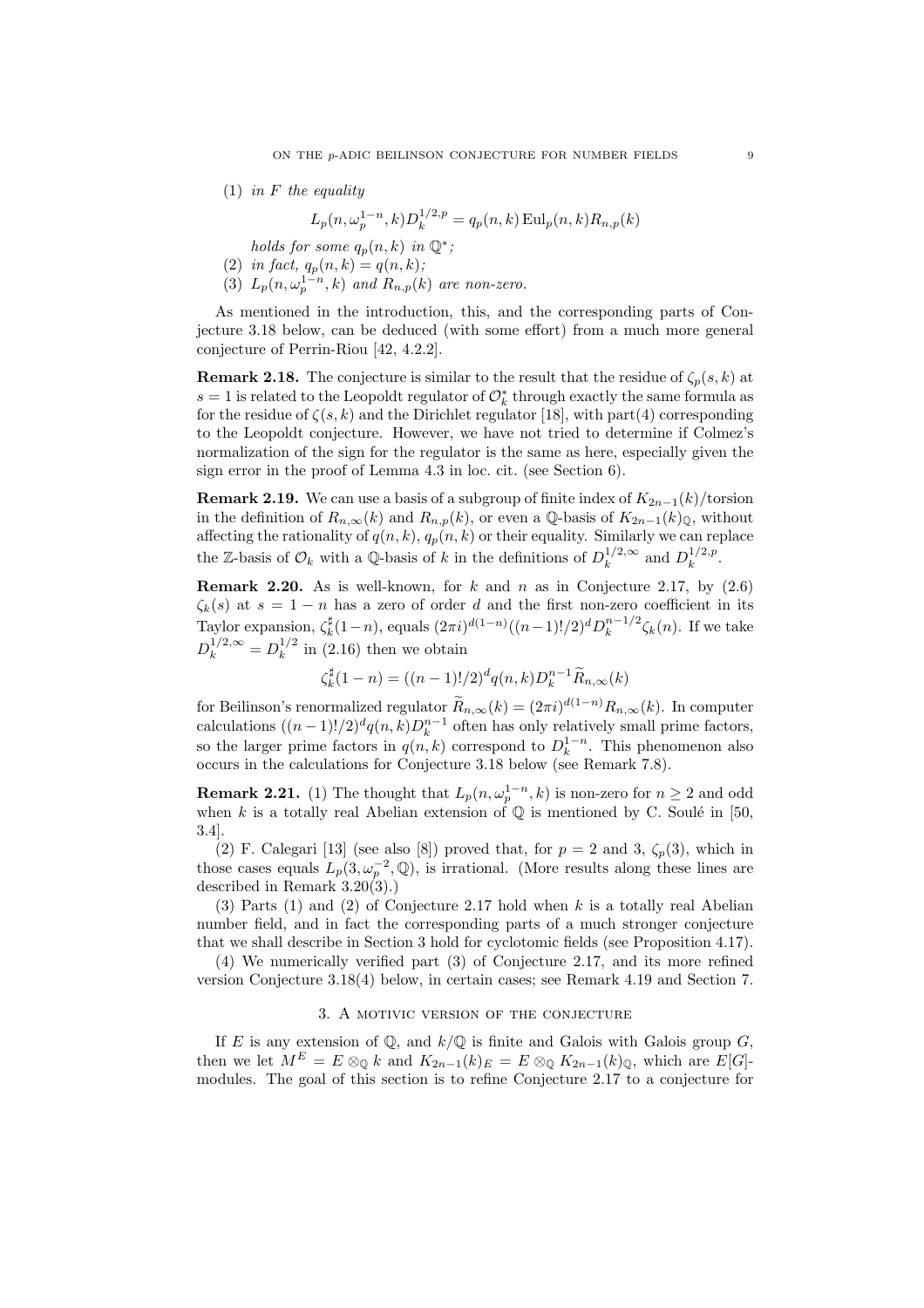Artin motives with coefficients in  $E$ , or equivalently, idempotents in the group ring  $E[G]$ , when E is a number field.

**Definition 3.1.** For an idempotent  $\pi$  in  $E[G]$  we let  $M_{\pi}^{E} = \pi M^{E}$  and  $K_{2n-1}(M_{\pi}^{E}) =$  $\pi K_{2n-1}(k)_{E}$ .

Now fix an embedding  $\phi_{\infty}: k \to \mathbb{C}$ . The pairing  $G \times k \to \mathbb{C}$  mapping  $(\sigma, a)$  to  $\phi_{\infty}(\sigma(a))$  leads to an E-bilinear pairing

(3.2) 
$$
E[G] \times M^E \to E \otimes_{\mathbb{Q}} \mathbb{C}
$$

$$
(e\sigma, e' \otimes a) \mapsto ee' \otimes \phi_{\infty}(\sigma(a)).
$$

and we consider its restriction

$$
(\,\cdot\,,\,\cdot\,)_\infty: E[G]\pi \times M^E_\pi \to E \otimes_{\mathbb{Q}} \mathbb{C}.
$$

Similarly, replacing  $\phi_{\infty}$  with a fixed embedding  $\phi_p : k \to \overline{\mathbb{Q}}_p$  we obtain

$$
(\,\cdot\,,\,\cdot\,)_{p}:E[G]\pi\times M_{\pi}^{E}\to E\otimes_{\mathbb{Q}} F.
$$

where  $F \subset \overline{\mathbb{Q}}_p$  is the topological closure of  $\phi_p(k)$ , which is independent of  $\phi_p$  since  $k/\mathbb{O}$  is Galois.

**Lemma 3.3.** Let  $\pi$  in E[G] be an idempotent. Then  $\dim_E(M_{\pi}^E) = \dim_E(E[G]\pi)$ . *Proof.* Since  $\pi^2 = \pi$ , (3.2) is identically 0 on  $E[G] \pi \times M_{1-\pi}^E$  and  $E[G](1-\pi) \times M_{\pi}^E$ . But the determinant of this pairing is, up to multiplication by  $E^*$ , equal to  $D_k^{1/2,\infty}$  $\frac{1}{k}$ ,  $\infty$ , hence non-zero. This implies the lemma.  $\square$ 

We now introduce pairings similar to  $(\cdot, \cdot)_{\infty}$  and  $(\cdot, \cdot)_p$  but replacing  $M_{\pi}^E$  with  $K_{2n-1}(M_{\pi}^E)$ . If we denote the map  $K_{2n-1}(k)_{\mathbb{Q}} \to K_{2n-1}(\mathbb{C})_{\mathbb{Q}}$  induced by  $\phi_{\infty}$  by  $\phi_{\infty}$ ∗ and let  $\Phi_{\infty}$  be the composition with the Beilinson regulator map reg<sub>∞</sub> for  $\mathbb{C}$ ,

$$
\Phi_{\infty} = \operatorname{reg}_{\infty} \circ \phi_{\infty *} : K_{2n-1}(k)_{\mathbb{Q}} \to K_{2n-1}(\mathbb{C})_{\mathbb{Q}} \to \mathbb{R}(n-1) \subset \mathbb{C},
$$

then the pairing  $G \times K_{2n-1}(k)_{\mathbb{Q}} \to \mathbb{C}$  given by mapping  $(\sigma, \alpha)$  to  $\Phi_{\infty}(\sigma(\alpha))$  gives rise to an E-bilinear pairing

(3.4) 
$$
E[G] \times K_{2n-1}(M^E) \to E \otimes_{\mathbb{Q}} \mathbb{C}
$$

$$
(e\sigma,e'\otimes\alpha)\mapsto ee'\otimes\Phi_\infty(\sigma(\alpha))
$$

and we consider its restriction

$$
[\cdot,\cdot]_{\infty}:E[G]\pi\times K_{2n-1}(M_{\pi}^E)\to E\otimes_{\mathbb{Q}}\mathbb{C}.
$$

By Lemma 2.15 and the definition of  $F$  the syntomic regulator gives us

$$
reg_{syn}: K_{2n-1}(\mathcal{O}_F)_{\mathbb{Q}} \to F.
$$

If we write  $\phi_{p*}$  for the composition  $K_{2n-1}(k)_{\mathbb{Q}} \cong K_{2n-1}(\mathcal{O}_k)_{\mathbb{Q}} \to K_{2n-1}(\mathcal{O}_F)_{\mathbb{Q}},$ with the second map induced by  $\phi_p : k \to F$ , and let  $\Phi_p$  be the composition

$$
reg_{syn} \circ \phi_{p*} : K_{2n-1}(k)_{\mathbb{Q}} \to K_{2n-1}(F)_{\mathbb{Q}} \to F,
$$

then we can similarly obtain a pairing

$$
[\cdot,\cdot]_p: E[G] \pi \times K_{2n-1}(M^E_{\pi}) \to E \otimes_{\mathbb{Q}} F.
$$

We now fix ordered *E*-bases of 
$$
E[G]\pi
$$
,  $M_{\pi}^{E}$ , and  $K_{2n-1}(M_{\pi}^{E})$ .

**Definition 3.5.** For  $* = \infty$  or p we let  $D(M_{\pi}^E)^{1/2,*}$  be the determinant of the pairing  $(\cdot, \cdot)_*$ , computed with respect to our fixed bases of  $E[G]\pi$  and  $M_{\pi}^E$ .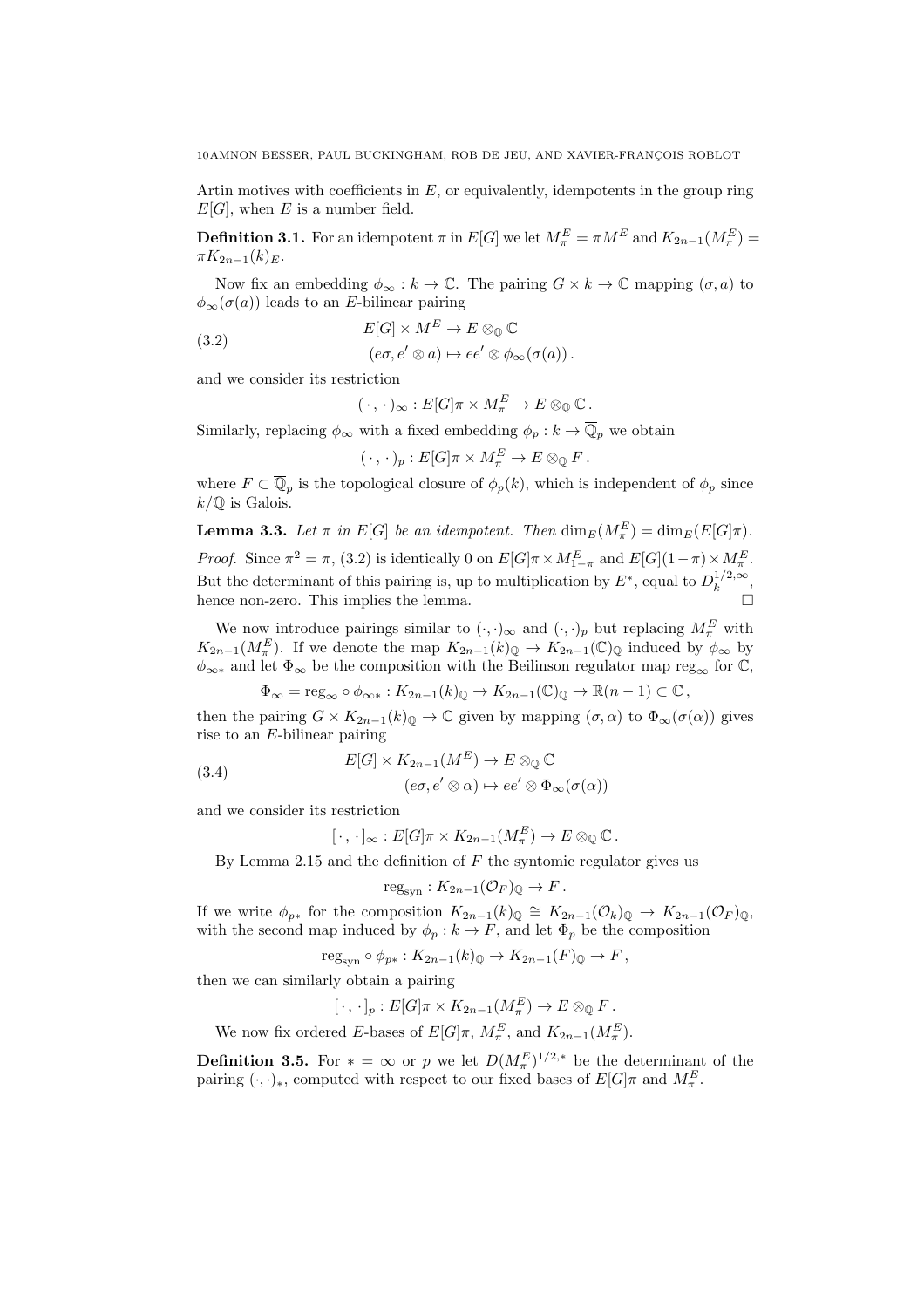Note that  $D(M_\pi^E)^{1/2,\infty}$  is non-zero by the proof of Lemma 3.3, and the same argument works for  $D(M_\pi^E)^{1/2,p}$ .

**Definition 3.6.** If  $\dim_E(E[G]\pi)$  equals  $\dim(K_{2n-1}(M^E_{\pi}))$  then for  $* = \infty$  or p we let  $R_{n,\infty}(M_\pi^E)$  be the determinant of the pairing  $[\cdot,\cdot]_*$ , computed with respect to our fixed bases of  $E[G]\pi$  and  $K_{2n-1}(M_{\pi}^E)$ .

For future use we prove the following.

**Lemma 3.7.** *If*  $\dim_E(E[G]\pi) = \dim(K_{2n-1}(M^E_{\pi}))$  *then* 

- (1)  $R_{n,\infty}(M_\pi^E)/D(M_\pi^E)^{1/2,\infty}$  *is independent of the basis of*  $E[G]\pi$ *, of*  $\phi_\infty$ *, and lies in*  $E \otimes \mathbb{R}$ ;
- (2)  $R_{n,p}(M_\pi^E)/D(M_\pi^E)^{1/2,p}$  *is independent of the basis of*  $E[G]\pi$ *, of*  $\phi_p$ *, and lies in*  $E \otimes \mathbb{Q}_p$ *.*

*Proof.* We prove the second statement, the proof of the first being entirely similar. Choosing a different E-basis of  $E[G]$ π corresponds to letting an E-linear transformation act on  $E[G]$ π, and in the given quotient the resulting determinant cancels. Since  $k/\mathbb{Q}$  is Galois we get all possible embeddings of k into  $\overline{\mathbb{Q}}_p$  by replacing  $\phi_p$ with  $\phi_p \circ \sigma$  for  $\sigma$  in G. For both  $R_{n,p}(M^E)$  and  $D^{1/2,p}(M^E)$  this corresponds to letting  $\sigma$  act on  $E[G]\pi$ , and the resulting determinant cancels as before. That the quotient lies in  $E \otimes \mathbb{Q}_p$  follows because it lies in  $E \otimes F$  and we have just proved that it is invariant under Gal $(F/\mathbb{Q}_p)$  by Lemma 2.15.

We now investigate when the two dimensions in Definition 3.6 are equal. The answer is given by Proposition 3.12 below, but we need some preliminary results.

**Proposition 3.8.** *If*  $k/\mathbb{Q}$  *is a finite Galois extension with Galois group G and*  $\pi$ *is an idempotent in*  $E[G]$  *then*  $\dim_E(K_{2n-1}(M_\pi^E)) \leq \dim_E(E[G]\pi)$ *. Equality holds precisely when any* (*hence every*) τ *in the image in* G *of the conjugacy class of complex conjugation in* Gal( $\overline{\mathbb{Q}}/\mathbb{Q}$ ) *acts by*  $(-1)^{n-1}$  *on*  $E[G]\pi$ *.* 

*Proof.* For the statement we can first replace E by a finitely generated subfield since  $\pi$  contains only finitely many elements of E, next embed E into  $\mathbb C$  and use this embedding to enlarge E to C. So we may assume that  $E = \mathbb{C}$ .

According to Theorem 2.2 the pairing (3.4) gives an injection

(3.9) 
$$
\mathbb{R} \otimes_{\mathbb{Q}} K_{2n-1}(k)_{\mathbb{Q}} \to \mathbb{R}[G]^{\vee} = \text{Hom}_{\mathbb{R}}(\mathbb{R}[G], \mathbb{R})
$$

$$
\alpha \mapsto f_{\alpha} \text{ with } f_{\alpha}(\sigma) = \frac{1}{(2\pi i)^{n-1}} \Phi_{\infty}(\sigma(\alpha))
$$

and by extending the coefficients we get an injection  $\mathbb{C} \otimes_{\mathbb{Q}} K_{2n-1}(k)_{\mathbb{Q}} \to \mathbb{C}[G]^{\vee}$ . The image of  $\pi(K_{2n-1}(k) \otimes \mathbb{Q})$  under the last map vanishes on  $\mathbb{C}[G](1-\pi)$  since  $(1-\pi)\pi = 0$  so that  $\pi K_{2n-1}(k)_{\mathbb{Q}} \otimes_{\mathbb{Q}} \mathbb{C}$  injects into  $(\mathbb{C}[G]/\mathbb{C}[G](1-\pi))^{\vee} \cong (\mathbb{C}[G]\pi)^{\vee}$ , which proves our first inequality.

As for equality, we know by Theorem 2.2 that (3.9) has as its image the subspace of  $\mathbb{R}[G]^{\vee}$  where, under the action of  $Gal(\overline{\mathbb{Q}}/\mathbb{Q})$  on  $\mathbb{R}[G]^{\vee}$  via  $(\tilde{\sigma}f)(\sigma) = f(\tilde{\sigma}^{-1}\sigma)$ , the conjucagy class of complex conjugation in  $Gal(\overline{\mathbb{Q}}/\mathbb{Q})$  acts as multiplication by  $(-1)^{n-1}$ . The same will therefore hold with complex coefficients. Since any element  $\tau$  in the conjugacy class of complex conjugation has order 1 or 2,  $\mathbb{C}[G]\pi$  decomposes into eigenspaces for the eigenvalues  $\pm 1$  and the desired equality can only hold if  $\tau$  acts as multiplication by  $(-1)^{n-1}$  on all of  $\mathbb{C}[G]\pi$ . acts as multiplication by  $(-1)^{n-1}$  on all of  $\mathbb{C}[G]\pi$ .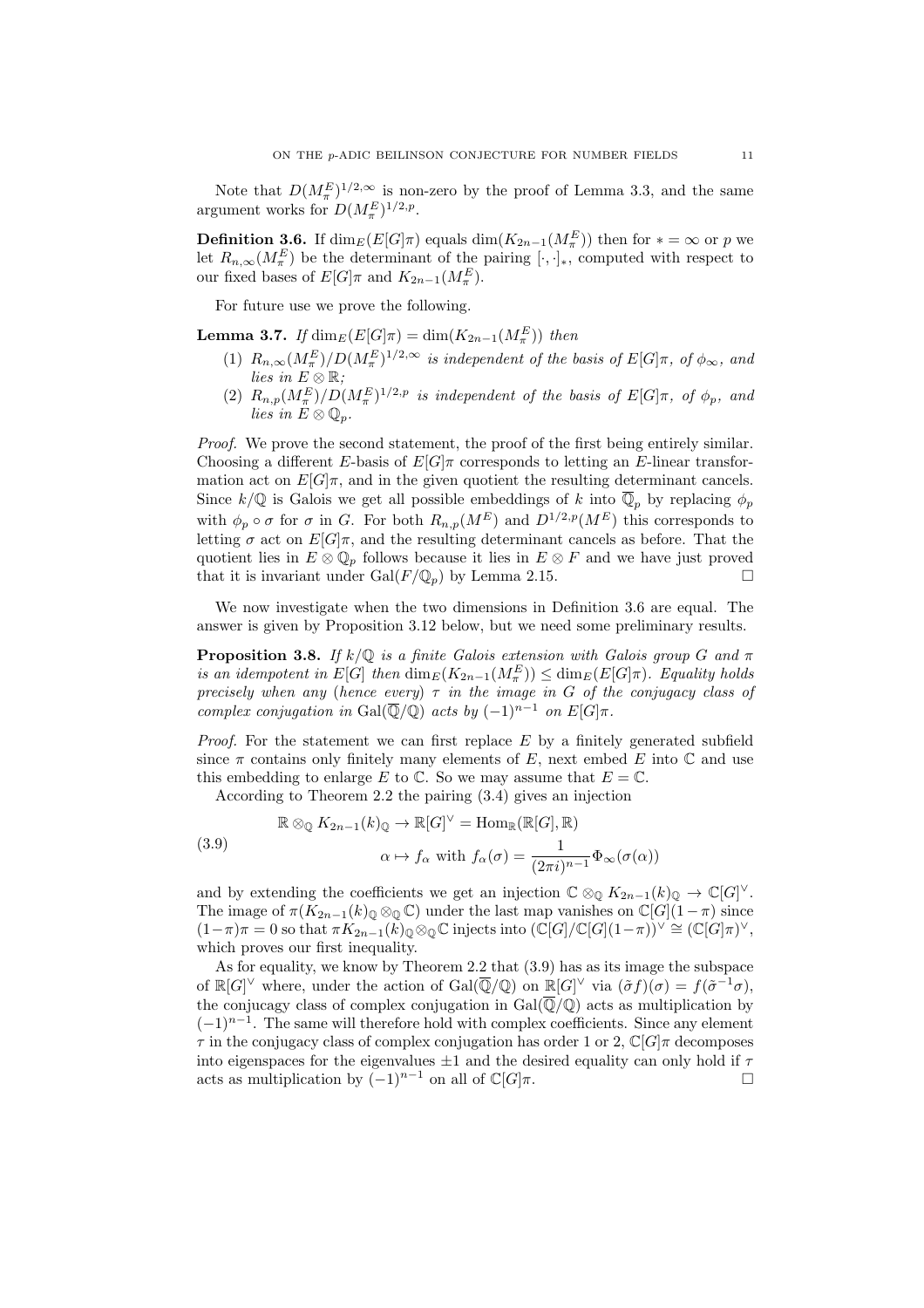12AMNON BESSER, PAUL BUCKINGHAM, ROB DE JEU, AND XAVIER-FRANÇOIS ROBLOT

We now determine precisely when the equality of dimensions as in Proposition 3.8 can occur, and for this we need a preliminary result.

**Proposition 3.10.** Let  $\psi$  be a representation of Gal( $\overline{\mathbb{Q}}$ / $\mathbb{Q}$ ) over  $\overline{\mathbb{Q}}$  that factorizes *through the Galois group of a finite Galois extension of*  $\mathbb{Q}$  *and for which*  $\psi(\tau)$  *acts as multiplication by*  $(-1)^{n-1}$  *for any*  $\tau$  *in the conjugacy class of complex conjugation in* Gal( $\overline{\mathbb{Q}}/\mathbb{Q}$ ). Then the fixed field of  $\text{Ker}(\psi)$  is a finite Galois extension of  $\mathbb{Q}$  that *is totally real if* n *is odd, and CM if* n *is even.*

*Proof.* That the fixed field k of  $\text{Ker}(\psi)$  is a finite Galois extension of  $\mathbb{Q}$  is clear. When *n* is odd  $\psi(\tau) = 1$  for any  $\tau$  in the conjugacy class of complex conjugation so that k is totally real. For even n we let  $\omega$  be the composition  $Gal(\overline{Q}/Q) \rightarrow$  $Gal(\mathbb{Q}(\mu_4)/\mathbb{Q}) \stackrel{\sim}{\rightarrow} {\{\pm 1\}} \subset \overline{\mathbb{Q}}^*$ . Then  $Ker(\psi \omega)$  contains  $\tau$  and  $Ker(\psi) \cap Ker(\omega)$ , hence its fixed field is a totally real Galois extension  $k^+$  of  $\mathbb{Q}$ , contained in  $k(\mu_4)$ . Similarly k is contained in the CM field  $k^+(\mu_4)$  so, since k is not totally real, it must be CM.  $\Box$ 

**Remark 3.11.** For a CM field k with  $k/\mathbb{Q}$  Galois, its maximal totally real subfield is Galois over Q and is the fixed field of an element of order two in the centre of  $Gal(k/\mathbb{Q})$ , which we shall refer to as the complex conjugation of k.

Proposition 3.12. *Let* k/Q *be a finite Galois extension with Galois group* G*,* E any extension of  $\mathbb{Q}$ , and  $\pi$  an idempotent of  $E[G]$ . Let k' be the fixed field *of the kernel of the representation of* G *on*  $E[G]$ π. Then for  $n \geq 2$  the equality  $\dim_E(E[G]\pi) = \dim_E(K_{2n-1}(M_\pi^E))$  *holds precisely in the following cases:* 

- (1) k ′ *is totally real and* n *is odd;*
- (2)  $k'$  *is a CM field, n is even, and the complex conjugation of*  $k'$  *acts on*  $E[G]$  $\pi$ *as multiplication by*  $-1$ *.*

*Proof.* From Propositions 3.8 and 3.10 we see that there cannot be any other cases. Conversely, by Proposition 3.8 equality holds in both.  $\Box$ 

We now recall and introduce some terminology for later use.

**Definition 3.13.** Let G be a finite group and E any extension of  $\mathbb{Q}$ .

- (1) If  $\pi$  is a central idempotent of  $E[G]$  such that  $E[G]\pi$  is a minimal (non-zero) 2-sided ideal of  $E[G]$  then  $\pi$  is a primitive central idempotent.
- (2) If  $\pi$  is a primitive central idempotent of  $E[G]$  such that  $E[G]\pi \cong M_m(E)$ as  $E$ -algebras for some  $m$  then we call a primitive idempotent corresponding to  $\pi$  any element in  $E[G]\pi \subseteq E[G]$  that maps to a matrix in  $M_m(E)$ that is conjugate to a matrix with 1 in the upper left corner and 0's elsewhere. (Since all automorphisms of  $M_m(E)$  as E-algebra are inner this is independent of the isomorphism  $E[G]$ π  $\cong M_m(E)$ .)

**Remark 3.14.** (1) If  $E[G]$ π  $\cong$   $M_m(E)$  then any idempotent in  $E[G]$ π can be written as a sum of orthogonal primitive idempotents corresponding to  $\pi$  as one sees immediately by diagonalizing the matrix A that  $\pi$  maps to, which satisfies  $A^2 = A$ .

(2) If  $G = \text{Gal}(k/\mathbb{Q})$  and  $\pi$  is a primitive central idempotent of  $E[G]$  then the dimensions of  $E[G]\tilde{\pi}$  and  $\tilde{\pi}K_{2n-1}(k)_E$  are equal for some non-zero idempotent  $\tilde{\pi}$ in  $E[G]\pi$  if and only if the same holds for one (hence any) primitive idempotent corresponding to  $\pi$ . Indeed, the dimensions for  $\pi$  do not change if we replace it with a conjugate in  $E[G]$ , and they add up for sums of orthogonal idempotents.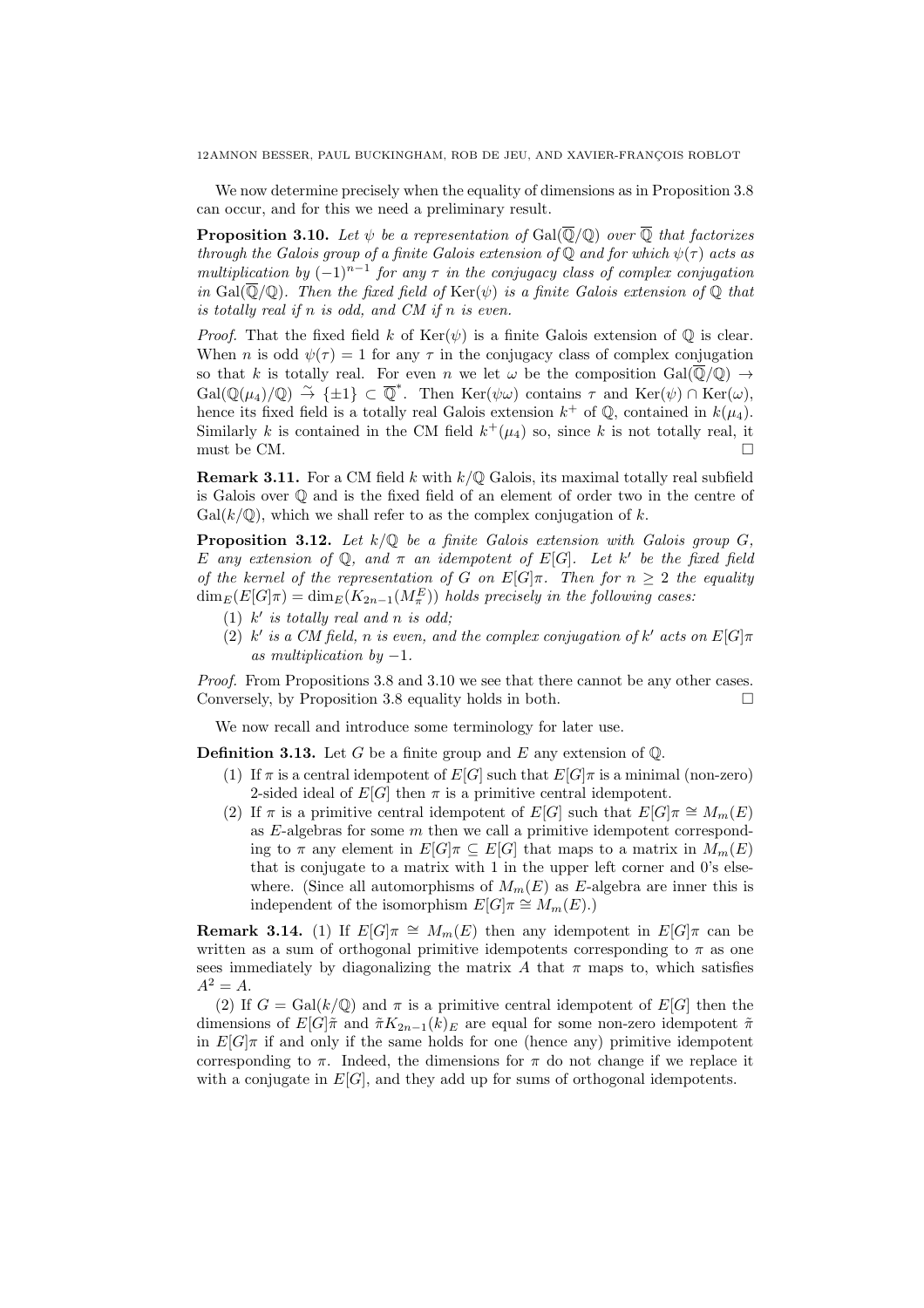We now introduce  $L$ -functions, both classical and  $p$ -adic, in the following context. Let E be a finite extension of  $\mathbb{Q}$ , k a number field, and consider a character  $\psi$  of a representation of  $G = \text{Gal}(\overline{k}/k)$  on a finite dimensional E-vector space V that factorizes through  $Gal(\overline{k}/k')$  for some finite extension k' of k. Then for every embedding  $\sigma : k \to \mathbb{C}$  we have the Artin L-function  $L(s, \sigma(\psi), k)$ , with for every prime  $\mathfrak P$  of k the reciprocal Eul $\mathfrak P(s, \sigma(\psi), k)$  of the Euler factor corresponding to  $\mathfrak P$ . Under the natural isomorphism  $E \otimes_{\mathbb{Q}} \mathbb{C} \stackrel{\sim}{\to} \oplus_{\sigma} \mathbb{C}_{\sigma}$  the  $L(s, \sigma(\psi), k)$  correspond to a canonical  $E \otimes_{\mathbb{Q}} \mathbb{C}$ -valued L-function that we denote by  $L(s, \psi \otimes id, k)$ . Similarly, for every prime  $\mathfrak P$  of k we have an  $E \otimes_{\mathbb Q} \mathbb C$ -valued  $\text{Eul}_{\mathfrak P}(s, \psi \otimes \text{id}, k)$  corresponding to the Eul<sub>p</sub>( $s, \sigma(\psi), k$ ).

We now move on to the  $p$ -adic  $L$ -functions, and assume that  $k$  is totally real,  $p$ a prime number, a any integer and  $\omega_p$  the Teichmüller character  $Gal(\overline{\mathbb{Q}}/k) \to \mathbb{Q}_p^*$ (2.14). If  $\tau : E \to \overline{\mathbb{Q}}_p$  is an embedding and  $k_{\tau(\psi)\omega_p^a}$  is totally real then from Section 2 we have the p-adic L-function  $L_p(s, \tau(\psi)\omega_p^a, k)$ , which is not identically zero. In this case, using the natural isomorphism  $E \otimes_{\mathbb{Q}} \overline{\mathbb{Q}}_p \overset{\sim}{\to} \oplus_{\tau} \overline{\mathbb{Q}}_{p,\tau}$ , they give us an  $E \otimes_{\mathbb{Q}} \mathbb{Q}_p$ -valued p-adic L-function on  $\mathbb{Z}_p$  or  $\mathbb{Z}_p \setminus \{1\}$  that we denote by  $L_p(s, \psi \otimes \omega_p^a, k).$ 

**Lemma 3.15.** *The values of*  $L_p(s, \psi \otimes \omega_p^a, k)$  *are in*  $E \otimes_{\mathbb{Q}} \mathbb{Q}_p$ *.* 

*Proof.* Using Brauer induction for  $\psi$  (cf. (2.10)) it suffices to do prove this when  $\psi$ is 1-dimensional. But then for each  $\tau: E \to \overline{\mathbb{Q}}_p$  the function  $L_p(s, \tau(\psi)\omega_p^a, k)$  can be described as in (6.3) with  $l = -1$ , from which the result is clear.

**Remark 3.16.** It follows from Remark 2.13 that  $L_p(s, \psi \otimes \omega_p^a, k)$  satisfies

$$
L_p(m,\psi\otimes\omega_p^a,k)=\mathrm{Eul}_p(m,\psi\otimes\mathrm{id},k)L(m,\psi\otimes\mathrm{id},k)
$$

for integers  $m \leq 0$  congruent to  $1 - a$  modulo  $\phi(q)$ , where both sides lie in  $E =$  $E \otimes_{\mathbb{Q}} \mathbb{Q}$  inside  $E \otimes_{\mathbb{Q}} \mathbb{Q}_p$  and  $E \otimes_{\mathbb{Q}} \mathbb{C}$  respectively, and

$$
\mathrm{Eul}_p(s, \psi \otimes \mathrm{id}, k) = \prod_{\mathfrak{P} \mid p} \mathrm{Eul}_{\mathfrak{P}}(s, \psi \otimes \mathrm{id}, k)
$$

the product being over all primes of  $k$  dividing  $p$ .

**Remark 3.17.** If  $E = \mathbb{Q}$  we shall identify  $E \otimes_{\mathbb{Q}} \mathbb{C}$  with  $\mathbb{C}$ , and write  $L(s, \psi, k)$ , etc., instead of  $L(s, \psi \otimes id, k)$ , etc. Similarly we identify  $E \otimes_{\mathbb{Q}} \mathbb{Q}_p$  with  $\mathbb{Q}_p$  and write  $L_p(s, \psi \omega_p^a, k)$  instead of  $L_p(s, \psi \otimes \omega_p^a, k)$ .

We now have all the ingredients for the generalization and refinement of Conjecture 2.17. Starting with a finite Galois extension  $k/\mathbb{Q}$  with Galois group G, E a finite extension of Q, and  $\pi$  an idempotent in  $E[G]$ , we let  $\psi_{\pi}$  be the natural representation of Gal( $\overline{Q}/Q$ ) on  $E[G]\pi$  and  $\chi_{\pi}$  its associated character. If  $\dim_E(E[G]\pi) = \dim_E(\pi K_{2n-1}(k)_E)$  for some  $n \geq 2$  then, for any prime p and any embedding  $\tau: E \to \overline{\mathbb{Q}}_p$ ,  $\tau(\psi_\pi) \omega_p^{1-n}$  is trivial on the conjugacy class of complex conjugation in Gal $(\overline{\mathbb{Q}}/\mathbb{Q})$  by Proposition 3.8. In particular,  $\mathbb{Q}_{\tau(\psi_{\pi})\omega_p^{1-n}}$  is totally real and therefore  $L_p(n, \chi_{\pi} \otimes id, \mathbb{Q})$  is not identically zero. With  $F \subset \overline{\mathbb{Q}}_p$  the topological closure of  $\phi_p(k)$  as before, using ordered bases for  $E[G]\pi$ ,  $M_\pi^E$  and  $K_{2n-1}(M_\pi^E)$ , we have  $D(M_\pi^E)^{1/2,\infty}$  and the regulator  $R_{n,\infty}(M_\pi^E)$  in  $E \otimes \mathbb{C}$  as well as  $D(M_\pi^E)^{1/2,p}$ and  $R_{n,p}(M_\pi^E)$  in  $E\otimes F$ .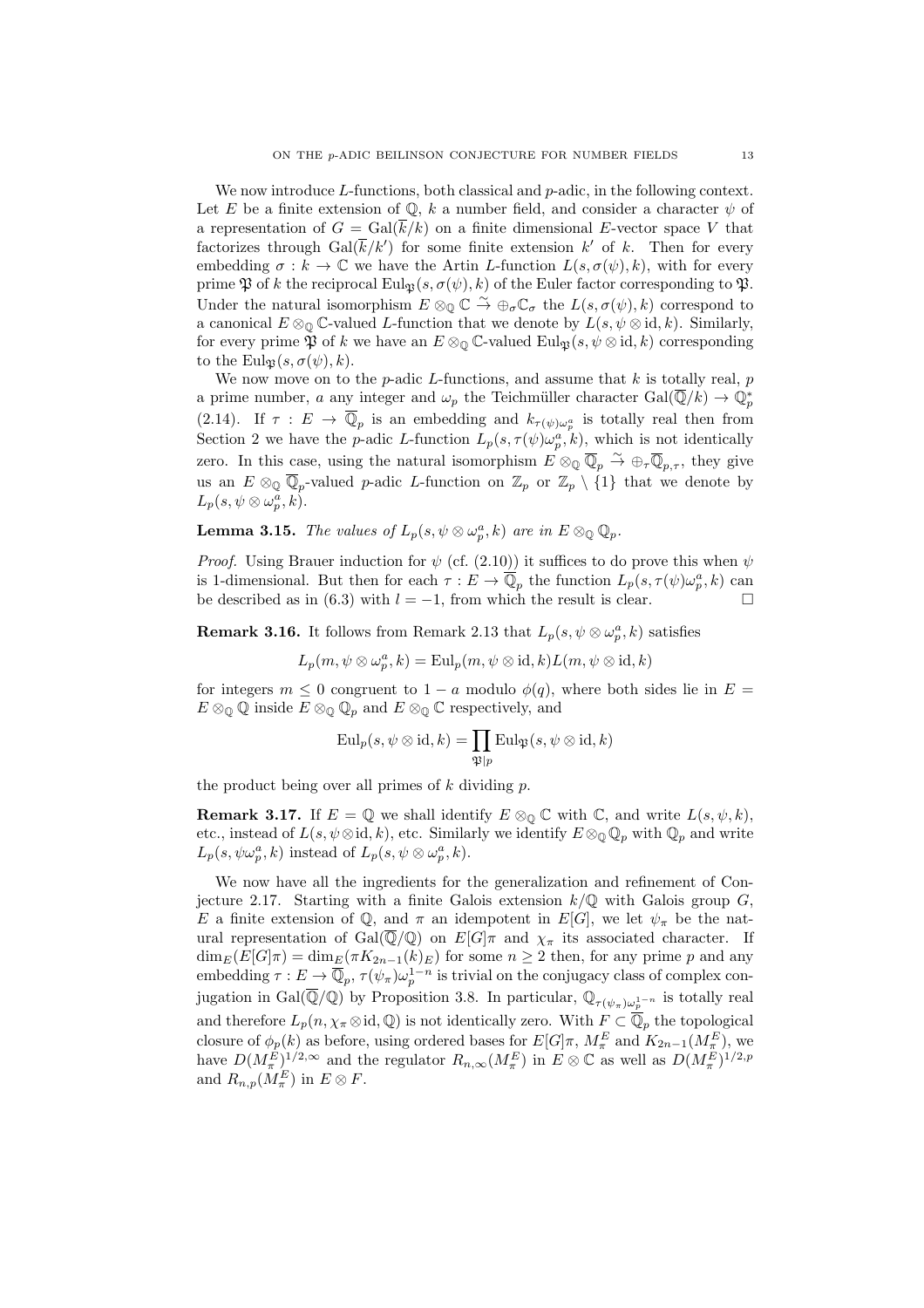**Conjecture 3.18.** With notation as above, if  $\dim_E(E[G] \pi) = \dim_E(\pi K_{2n-1}(k)E)$ *for some*  $n \geq 2$ *, then* 

(1) *in*  $E \otimes_{\mathbb{Q}} \mathbb{C}$  *we have* 

$$
L(n, \chi_{\pi} \otimes \text{id}, \mathbb{Q}) D(M_{\pi}^E)^{1/2, \infty} = e(n, M_{\pi}^E) R_{n, \infty}(M_{\pi}^E)
$$

*for some*  $e(n, M_\pi^E)$  *in*  $(E \otimes_{\mathbb{Q}} \mathbb{Q})^*$ ;

(2) in 
$$
E \otimes_{\mathbb{Q}} F
$$
 we have

$$
L_p(n, \chi_\pi \otimes \omega_p^{1-n}, \mathbb{Q}) D(M_\pi^E)^{1/2,p} = e_p(n, M_\pi^E) \operatorname{Eul}_p(n, \chi_\pi \otimes \operatorname{id}, \mathbb{Q}) R_{n,p}(M_\pi^E)
$$

*for some*  $e_p(n, M_\pi^E)$  *in*  $(E \otimes_{\mathbb{Q}} \mathbb{Q})^*$ ;

- (3) *in fact,*  $e_p(n, M_\pi^E) = e(n, M_\pi^E);$
- (4)  $L_p(n, \chi_{\pi} \otimes \omega_p^{1-n}, \mathbb{Q})$  and  $R_{n,p}(M_{\pi}^E)$  are units in  $E \otimes_{\mathbb{Q}} \mathbb{Q}_p$  and  $E \otimes_{\mathbb{Q}} F$ *respectively.*

Remark 3.19. (1) One sees as in the proof of Lemma 3.7 that the validity of each part of the conjecture is independent of the chosen bases of  $E[G]\pi$ ,  $M_{\pi}^{E}$  and  $K_{2n-1}(M_{\pi}^{E}).$ 

(2) Since  $E \otimes_{\mathbb{Q}} \mathbb{C} \stackrel{\sim}{\to} \oplus_{\sigma} E_{\sigma}$ , where the sum is over all embeddings  $\sigma : E \to \mathbb{C}$ , an identity in  $E \otimes_{\mathbb{Q}} \mathbb{C}$  is equivalent to the corresponding identities for all such embeddings. The same holds if we replace  $\mathbb C$  with  $\overline{\mathbb Q}_p$ .

In Remark 3.24 we shall make explicit how part (1) of this conjecture is equivalent with Beilinson's conjecture [2, Conjecture 3.4] for an Artin motive associated with  $\pi$ . First, we make various remarks about its dependence on  $E$ , etc., and on its relation with Conjecture 2.17.

Remark 3.20. (1) An equivalent for Conjecture 3.18(1) can be formulated for any idempotent  $\pi$  if  $k/\mathbb{Q}$  is any finite Galois extension (see the end of Section 5), in which case it is a conjecture by Gross (see [39, p. 210]). In that case it was proved by Beilinson if the action of  $G = \text{Gal}(k/\mathbb{Q})$  on  $E[G]\pi$  is Abelian (see loc. cit.). One can deduce that it holds for any  $\pi$  in E[G] if this action factors through  $S_3$  or  $D_8$ (see Proposition 5.9).

(2) If the action of G on  $E[G]$  is Abelian then parts (1)-(3) of Conjecture 3.18 also hold for any  $\pi$  to which the conjecture applies (see Remark 4.18).

(3) Extending and simplifying earlier work by F. Calegari [13], F. Beukers in [8] proved that  $\zeta_p(2)$  is irrational when  $p = 2$  or 3. This value equals  $L_p(2, \chi \omega_p^{-1}, \mathbb{Q})$ with  $\chi$  the primitive character on  $(\mathbb{Z}/4\mathbb{Z})^*$  for  $p=2$ , and the primitive character on  $(\mathbb{Z}/3\mathbb{Z})^*$  for  $p=3$ . Moreover, if  $\chi$  is the odd primitive character on  $(\mathbb{Z}/8\mathbb{Z})^*$ then he also shows that  $L_2(2, \chi \omega_2^{-1}, \mathbb{Q})$  is irrational. It follows that the conjecture holds in full for  $\pi$  corresponding to the non-trivial representation of Gal( $k/\mathbb{Q}$ ) and  $n = 2$  when  $(k, p)$  is one of  $(\mathbb{Q}(\sqrt{-1}), 2)$ ,  $(\mathbb{Q}(\sqrt{-2}), 2)$  and  $(\mathbb{Q}(\sqrt{-3}), 3)$ .

(4) We have verified numerically that part (4) of the conjecture holds in certain cases; see Remark 4.19 as well as Section 7.

**Remark 3.21.** (1) If  $\pi = \pi_1 + \cdots + \pi_m$  with  $\pi_i^2 = \pi_i$  and  $\pi_i \pi_j = 0$  when  $i \neq j$ , then the conjecture for  $\pi$  is implied by the conjecture for all  $\pi_i$  because  $D(\bigoplus_i M_i^E)^{1,2/\infty} =$  $\prod_i D(M_i^E)^{1/2,\infty}$ , etc., as one easily sees by using bases.

(2) If  $\pi$  is in E[G] and E' is an extension of E, then we may view  $\pi$  as an element of  $E'[G]$  as well, and the conjectures for  $M_i^E$  and  $M_i^{E'}$  $i^E$  are equivalent: we can use the same bases over E' as over E, so that  $D(M_i^E)^{1/2,\infty} = D(M_i^E)^{1/2}$  $\binom{E'}{i}$ <sup>1/2, $\infty$ </sup>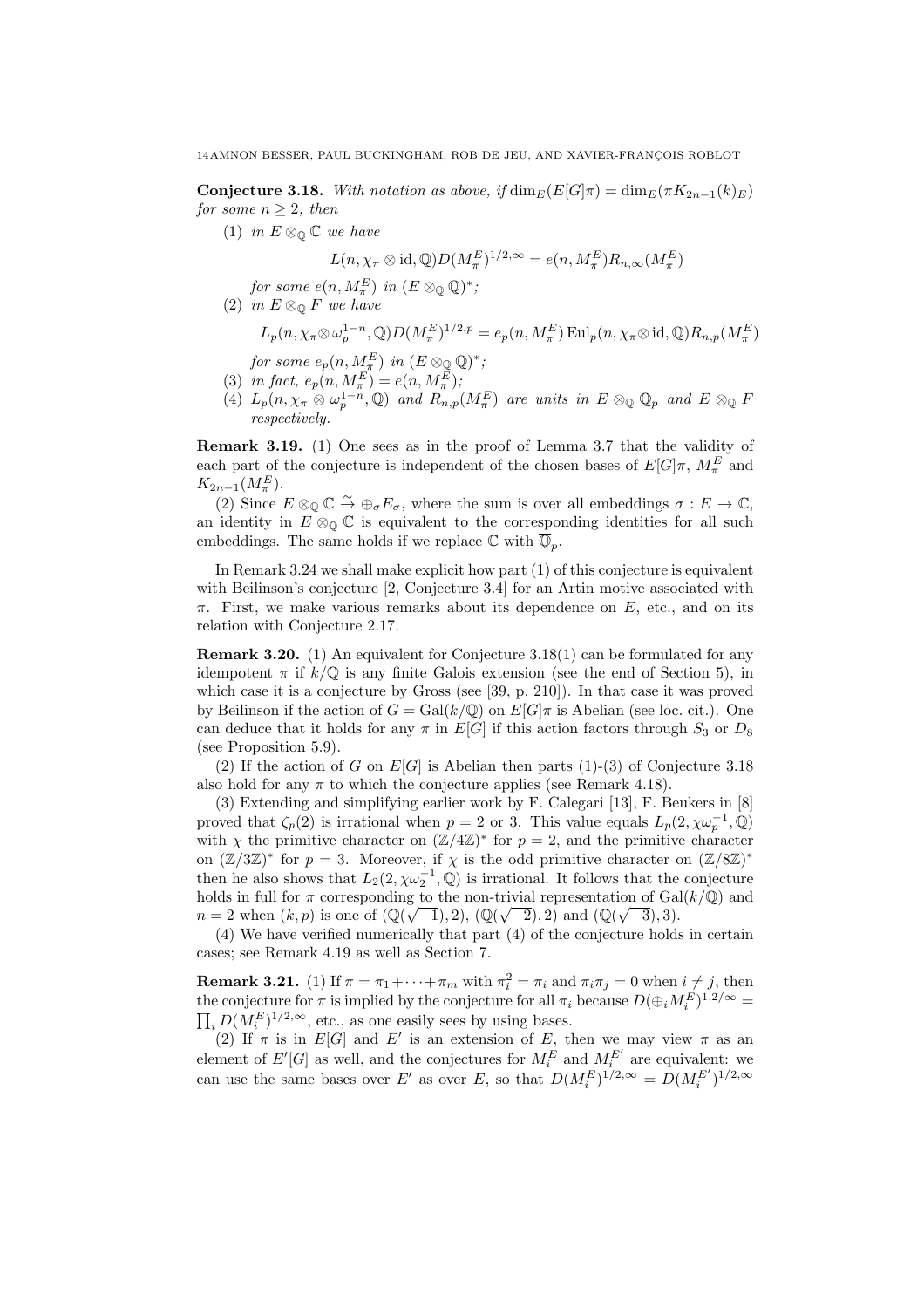in  $E \otimes \mathbb{C} \subseteq E' \otimes \mathbb{C}$ , and the same holds for all the other ingredients (including the L-functions).

(3) By comparing bases one sees immediately that if  $\pi$  and  $\pi'$  are conjugate under the action of  $E[G]^*$  then the conjectures for  $\pi$  and for  $\pi'$  are equivalent.

(4) If, for a primitive central idempotent  $\pi_i$  of  $E[G], E[G]\pi_i \cong M_m(E)$  for some m, and  $\pi$  is a primitive idempotent corresponding to  $\pi_i$ , then the conjecture for  $\pi_i$  is implied by the conjecture for  $\pi$ . Indeed, we can decompose  $\pi_i$  into a sum of orthogonal primitive idempotents as in Remark  $3.14(1)$ , and the truth of the conjecture for  $\pi_i$  is implied by its truth for each such primitive idempotent. But all such primitive idempotents are conjugate to  $\pi$  hence part (3) above applies.

**Remark 3.22.** If  $k/\mathbb{Q}$  is a Galois extension with Galois group G and H a subgroup of G with fixed field  $k^H$ , then  $K_m(k)_{\mathbb{Q}}^H = K_m(k^H)_{\mathbb{Q}}$ , a result known as Galois descent. With  $\pi_{H} = |H|^{-1} \sum_{h \in H} h$ , an idempotent in  $E[G]$ , this implies that  $\pi_H K_m(k) = K_m(k^H).$ 

**Remark 3.23.** (1) Let  $k/\mathbb{Q}$  be a Galois extension with Galois group G. If N is a normal subgroup of G corresponding to  $k' = k^N$  and  $\pi_N = |N|^{-1} \sum_{h \in N} h$ , then  $\pi_N^2 = \pi_N$  and the natural map  $\phi : E[G] \to E[G/N]$  has kernel  $E[G](1 - \pi_N)$ and induces an isomorphism  $E[G]\pi_N \to E[G/N]$ . Indeed, it is clear that  $\pi_N$  is central in E[G] since N is normal in G and that  $1 - \pi_N$  is in the kernel of  $\phi$ . Also, since N acts trivially on  $E[G]\pi_N$  this is an  $E[G/N]$ -module generated by one element, so its dimension over E cannot be bigger than  $|G/N|$ . Since  $\phi$  is obviously surjective our claims follow. Therefore in this situation for any idempotent  $\pi$  in  $E[G/N]$  there is a canonical idempotent  $\tilde{\pi}$  lifting  $\pi$  to  $E[G]\pi_N$ , and the natural map  $E[G]\tilde{\pi} \to E[G/N]\pi$  is an isomorphism of  $E[G]$ - and  $E[G/N]$ -modules.

Then the statements of Conjecture 3.18 for  $\pi$  in  $E[G/N]$  or for  $\tilde{\pi}$  in  $E[G]$  are equivalent. Namely,

$$
\tilde{\pi}K_{2n-1}(k)_E = \tilde{\pi}\pi_N K_{2n-1}(k)_E = \tilde{\pi}K_{2n-1}(k')_E = \pi K_{2n-1}(k')_E
$$

inside  $K_{2n-1}(k)_E$  so that we can use the same bases for either side. The same holds for  $\tilde{\pi}(E \otimes k)$  and  $\pi(E \otimes k')$  inside  $E \otimes k$ . Moreover,  $E[G]\tilde{\pi}$  is the pullback to G of the  $G/N$ -representation  $E[G/N]\pi$ , so that  $L(s, E[G]\tilde{\pi}, \mathbb{Q}) = L(s, E[G/N]\pi, \mathbb{Q})$  and similarly for the *p*-adic *L*-functions.

(2) If k is a totally real number field k let  $\tilde{k}$  be its (totally real) Galois closure over Q. Then  $k = \tilde{k}^H$  for some subgroup H of  $G = \text{Gal}(\tilde{k}/\mathbb{Q}), \pi = |H|^{-1} \sum_{h \in H} h$ is an idempotent in  $\mathbb{Q}[G]$ , and for  $n \geq 2$  odd Conjecture 3.18 for  $\pi$  is equivalent to Conjecture 2.17 for k. Namely,  $K_{2n-1}(k)_{\mathbb{Q}} = \pi K_{2n-1}(\tilde{k})_{\mathbb{Q}} \subseteq K_{2n-1}(\tilde{k})_{\mathbb{Q}}$  by Remark 3.22 and  $\pi \tilde{k} = k$  so that we can use the same Q-bases in each case. Moreover,  $\mathbb{Q}[G]\pi \cong \text{Ind}_{H}^{G}(1_{H}) = \mathbb{Q}[G] \otimes_{\mathbb{Q}[H]} 1_{H}$  with  $1_{H}$  the trivial 1-dimensional representation of H, as one easily sees by mapping  $\beta$  in  $\mathbb{Q}[G]\pi$  to  $\beta \otimes v$  and  $\sum_{\sigma} a_{\sigma} \sigma \otimes (\lambda v)$  to  $\lambda \sum_{\sigma} a_{\sigma} \sigma \pi$ ,  $\{v\}$  being a basis of  $1_H$ . By well-known properties of Artin L-functions [40, Prop. 10.4(iv)] this implies that  $\zeta_k(s) = L(n, \mathbb{Q}[G]\pi, \mathbb{Q})$  and similarly for the p-adic L-functions.

Remark 3.24. We make the relation between Conjecture 3.18(1) and Beilinson's conjecture [2, Conjecture 3.4] for (Artin) motives explicit since the relation between the two elements of  $E^*$  involved also shows up very explicitly in our computer calculations, suggesting that the element for the formulation at  $s = 1-n$  is simpler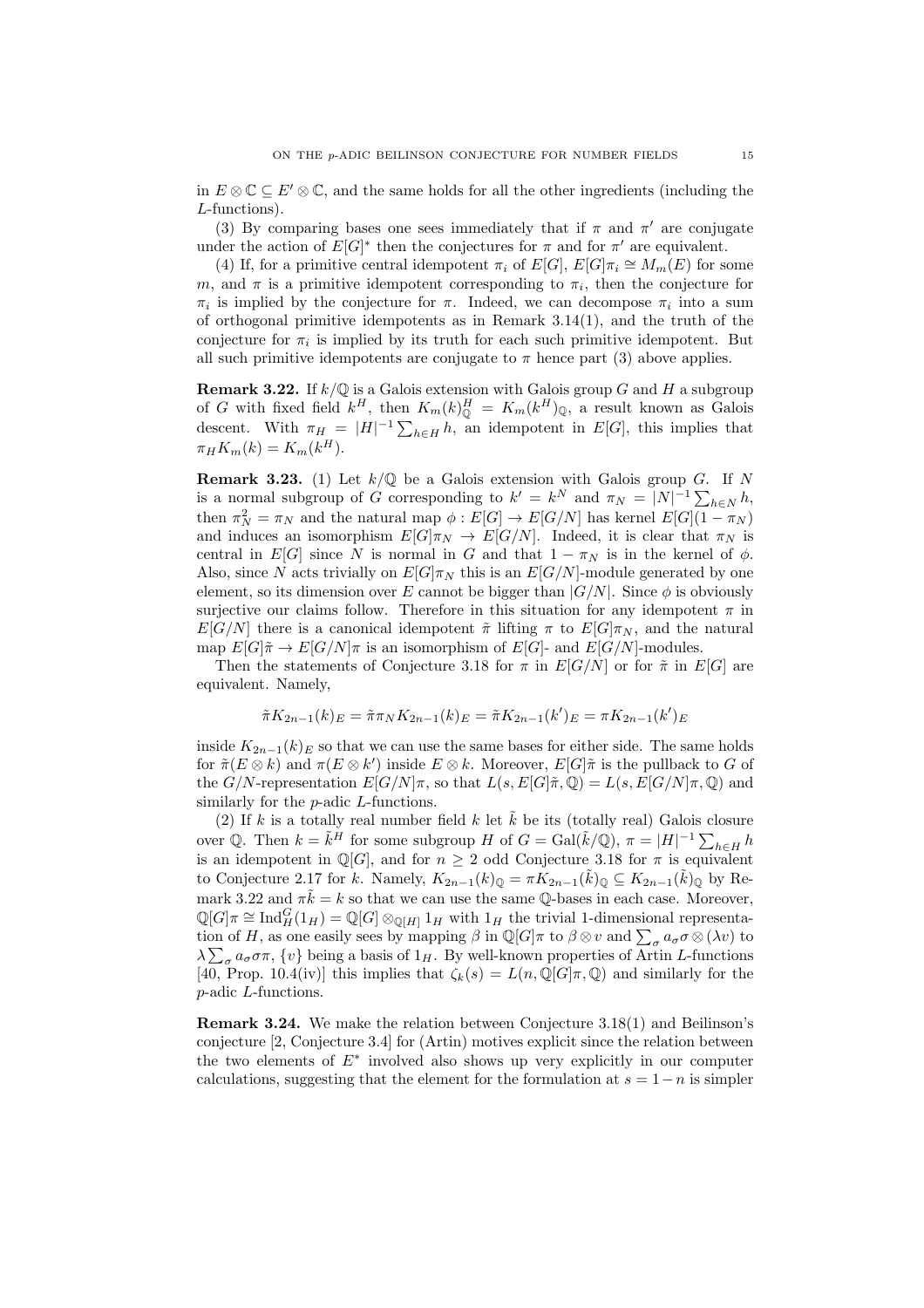than for our formulation at  $s = n$  (see Remark 7.8). We provide some details since we could not find a detailed enough reference in the literature.

With notation as in Conjecture 3.18 and (2.6) we have

(3.25) 
$$
L(1-s, \chi_{\pi}^{\vee} \otimes \mathrm{id}, \mathbb{Q}) = W(\chi_{\pi}^{\vee} \otimes \mathrm{id}) C(\chi_{\pi}^{\vee} \otimes \mathrm{id})^{s-\frac{1}{2}} (2(2\pi)^{-s} \Gamma(s))^{\chi^{\vee}(1)} \times (\cos(\pi s/2))^{n^{+}} (\sin(\pi s/2))^{n^{-}} L(s, \chi_{\pi} \otimes \mathrm{id}, \mathbb{Q}),
$$

with  $\chi_{\pi}^{\vee}$  the dual character of  $\chi_{\pi}$ ,  $W(\chi_{\pi}^{\vee} \otimes id)$  in  $E \otimes \mathbb{C}$ , and  $C(\chi_{\pi}^{\vee} \otimes id) = C(\chi_{\pi} \otimes id)$ in  $\mathbb{Q}^*$ . If  $m = \dim_E(E[G]\pi)$ , then  $n^+ = m$  and  $n^- = 0$  for n odd, and  $n^- = m$ and  $n^+ = 0$  for *n* even. In either case  $L(s, \chi_n^{\vee} \otimes id, \mathbb{Q})$  has a zero of order *m* at  $s = 1 - n$ . Moreover

(3.26) 
$$
W(\chi_{\pi}^{\vee} \otimes \text{id}) C(\chi_{\pi}^{\vee} \otimes \text{id})^{1/2} = e_n i^{m(n-1)} D(M_{\pi}^{E})^{1/2, \infty}
$$

for some  $e_n$  in  $E^* = (E \otimes_{\mathbb{Q}} \mathbb{Q})^*$  by [20, Propositions 5.5 and 6.5] since  $D^{1/2,\infty}$  can be taken to be the same for  $M_{\pi}^{E}$  and the associated determinant representation (cf. [31, p.360]). Hence the first non-vanishing coefficient in its Taylor expansion around  $s = 1 - n$ ,  $L^{\sharp}(1 - n, \chi^{\vee}_{\pi} \otimes id, \mathbb{Q})$ , equals

$$
\delta_n e_n (2\pi i)^{m(1-n)} ((n-1)!/2)^m C (\chi_\pi^{\vee} \otimes id)^{n-1} D(M_\pi^E)^{1/2,\infty} L(n, \chi_\pi \otimes id, \mathbb{Q})
$$

with  $\delta_n = (-1)^{m(n-1)/2}$  when n is odd, and  $\delta_n = (-1)^{m(n+2)/2}$  when n is even. In particular, Conjecture 3.18(1) is equivalent with

$$
(3.27)\ \ L^{\sharp}(1-n,\chi_{\pi}^{\vee}\otimes \mathrm{id},\mathbb{Q})=\delta_{n}e_{n}((n-1)!/2)^{m}C(\chi_{\pi}^{\vee}\otimes \mathrm{id})^{n-1}e(n,M_{\pi}^{E})\widetilde{R}_{n,\infty}(M_{\pi}^{E})
$$

with the renormalized regulator  $\widetilde{R}_{n,\infty}(M_{\pi}^E) = (2\pi i)^{m(1-n)} R_{n,\infty}(M_{\pi}^E)$ .

Let us compare this with Beilinson's conjecture for a motive associated with  $\pi$ . We associate motives covariantly to smooth projective varieties over  $\mathbb Q$  as in [2,  $\S$  2.4. The Galois group G acts on the left on k, hence on the right on  $Spec(k)$ , and we let  $\mathcal{M}_{\pi}$  be the motive corresponding to  $\pi$  under this action. Then G acts on the left on the cohomology theories on  $Spec(k)$  as well as its K-theory, and after tensoring with E the corresponding groups for  $\mathcal{M}_{\pi}$  are the images under  $\pi$ . Thus, the relevant motivic cohomology of  $\mathcal{M}_{\pi}$  is  $H^1_M(\mathcal{M}_{\pi/\mathbb{Z}}, \mathbb{Q}(n)) = K_{2n-1}(M^E_{\pi}).$ 

We shall need the non-degenerate E-bilinear pairing

$$
\begin{split} &E[G] \times \bigoplus_{\tau:k\to\mathbb{C}} E\to E\\ &(\sum_{\sigma} a_{\sigma} \sigma, (b_{\tau})_{\tau}) \mapsto \sum_{\sigma} a_{\sigma} b_{\phi_{\infty}\circ\sigma^{-1}}\,. \end{split}
$$

It factors through the left  $E[G]$ -action on  $\oplus_{\tau} E$  (given by  $\sigma((b_{\tau})_{\tau}) = (b_{\tau \circ \sigma^{-1}})_{\tau}$ ), hence is trivial on  $E[G](1-\pi) \times \pi(\bigoplus_{\tau} E)$  and  $E[G]\pi \times (1-\pi)(\bigoplus_{\tau} E)$ . We therefore obtain a non-degenerate E-bilinear pairing

(3.28) 
$$
\langle \cdot, \cdot \rangle : E[G] \pi \times \pi(\bigoplus_{\tau} E) \to E
$$

that identifies  $E[G]$ π and  $\pi(\bigoplus_{\tau} E)$  as dual  $E[G]$ -modules. Tensoring (2.1) with E and applying  $\pi$  we get

$$
H^1_{\mathcal{D}}(\mathcal{M}_{\pi/\mathbb{R}}, \mathbb{R}(n)) \cong \pi\left(\bigoplus_{\tau:k\to\mathbb{C}} E\otimes \mathbb{R}(n-1)\right).
$$

Note that the left hand side is a subspace of the right hand side by  $(2.1)$ , but because the regulator map (2.3) tensored with R is injective, and  $\dim_E(K_{2n-1}(M_\pi^E))$  =  $\dim_E(E[G]\pi) = \dim_E(\pi(\bigoplus_{\tau} E))$  by our assumption on  $\pi$  and since  $D(M_{\pi}^E)^{1/2,\infty} \neq 0$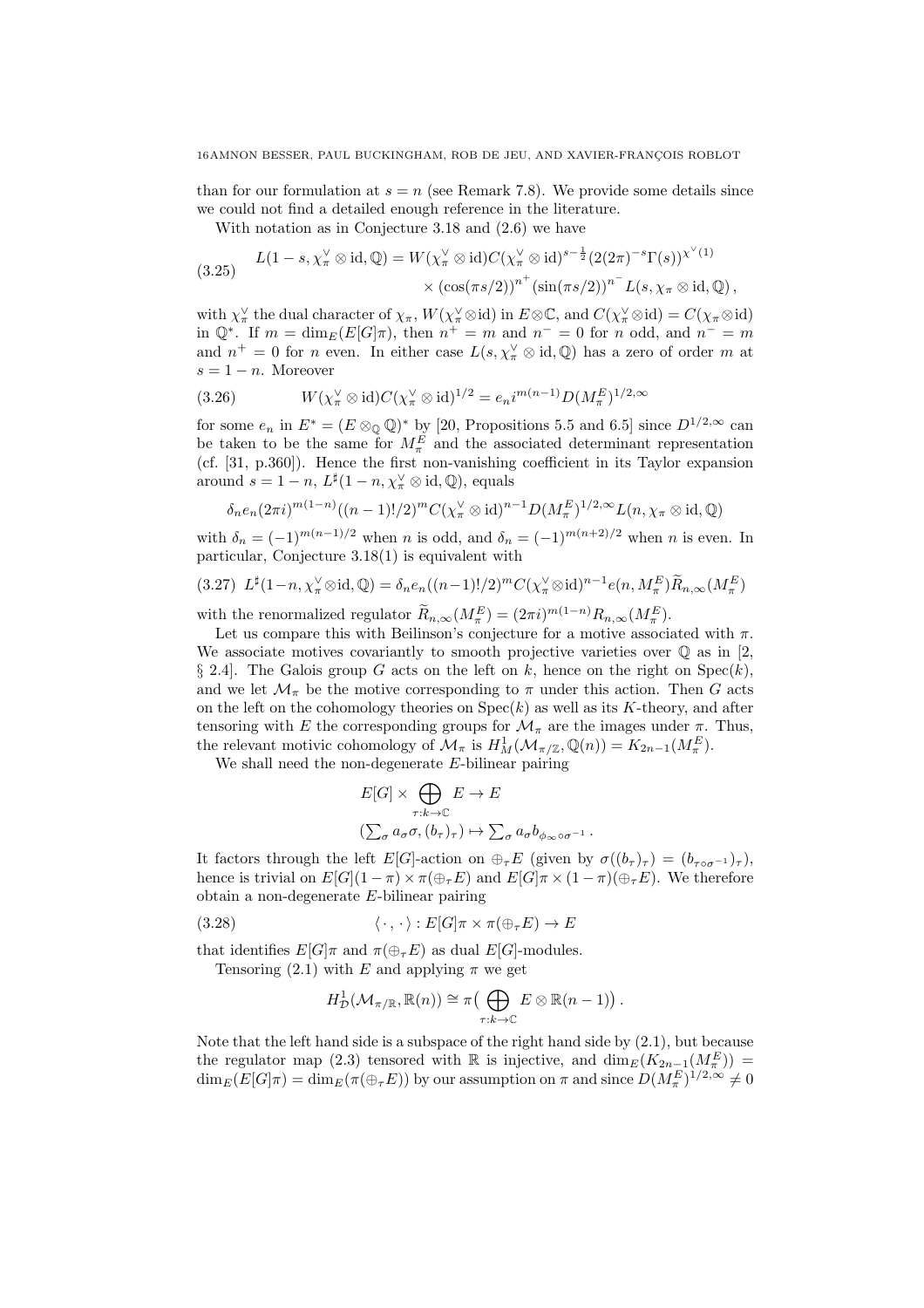(as was noticed right after Definition 3.5), equality must hold. For the Beilinson regulator we therefore have to compare the two E-structures on det  $H_D^1(\mathcal{M}_{\pi/\mathbb{R}}, \mathbb{R}(n))$ coming from Betti cohomology,

$$
H^0_B(\mathcal{M}_{\pi/\mathbb{R}}, \mathbb{Q}(n-1)) \cong \pi(\bigoplus_{\tau:k\to\mathbb{C}} E \otimes \mathbb{Q}(n-1)) \subseteq \pi(\bigoplus_{\tau:k\to\mathbb{C}} E \otimes \mathbb{R}(n-1)),
$$

and that induced by the Beilinson regulator map (2.3),

$$
H^1_M(\mathcal{M}_{\pi/\mathbb{R}}, \mathbb{Q}(n)) \to H^1_{\mathcal{D}}(\mathcal{M}_{\pi/\mathbb{R}}, \mathbb{R}(n)) = \pi \left( \bigoplus_{\tau:k \to \mathbb{C}} E \otimes \mathbb{R}(n-1) \right).
$$

Choosing an E-basis of  $\pi(\oplus_{\tau} E)$ , and multiplying it by  $(2\pi i)^{n-1}$  to obtain an Ebasis of  $\pi(\oplus_{\tau} E \otimes \mathbb{Q}(n-1))$ , it is easy to see that Beilinson's regulator  $R_{\text{Bei}}$  for  $\mathcal{M}_{\pi}$ satisfies

$$
R_{\text{Bei}} = (2\pi i)^{m(1-n)} \det[\cdot, \cdot]_{\infty} / \det\langle \cdot, \cdot \rangle = \widetilde{R}_{n,\infty}(M_{\pi}^E) / \det\langle \cdot, \cdot \rangle
$$

where all determinants are computed using the chosen E-bases.

Finally, we compare L-functions. We have

$$
H^0_{\text{\rm et}}(\operatorname{Spec}(k)\otimes{\overline{\mathbb{Q}}},\mathbb{Q}_l)\cong\bigoplus_{\tau:k\to{\overline{\mathbb{Q}}}}\mathbb{Q}_l\cong\mathbb{Q}_l\otimes_{\mathbb{Q}}\bigg(\bigoplus_{\tau:k\to{\overline{\mathbb{Q}}}}\mathbb{Q}\bigg)
$$

so that  $H^0_{\text{\rm et}}(\mathcal{M}_\pi,\mathbb{Q}_l) \cong \mathbb{Q}_l \otimes \pi(\oplus_\tau E)$  as  $\mathbb{Q}_l \otimes E[G]$ -modules. The  $\mathbb{Q}_l$  plays no role, and as in (3.28) we see that  $\pi(\bigoplus_{\tau:k\to\overline{\mathbb{Q}}}E)$  is dual to  $E[G]\pi$  as  $E[G]$ -module. As the motivic L-function uses the geometric rather than the arithmetic Frobenius (cf. [34, p.26]), we obtain that  $L(s, \mathcal{M}_{\pi})$  of [2, § 3] is equal to  $L(s, \chi_{\pi} \otimes id, \mathbb{Q})$ . If  $\theta$ :  $E[G] \to E[G]$  is the E-linear involution obtained by replacing each  $\sigma$  in G with  $\sigma^{-1}$ , then we need to consider  $\mathcal{M}_{\pi}^0 = \mathcal{M}_{\theta(\pi)}$  instead of  $\mathcal{M}_{\pi}$ . But the map  $E[G]\pi \times E[G]\theta(\pi) \to E$  mapping  $(\alpha, \beta)$  to the coefficient of the neutral element of G in  $\theta(\beta)\alpha$  is easily seen to identify  $E[G]\theta(\pi)$  and  $E[G]\pi$  as dual  $E[G]$ -modules, so that  $L(s, \mathcal{M}_{\pi}^0) = L(s, \chi_{\pi}^{\vee} \otimes id, \mathbb{Q}).$ 

# 4. More explicit K-groups and regulators

In this section we first describe an inductive procedure that conjecturally gives  $K_{2n-1}(k)_{\mathbb{Q}}$  ( $n \geq 2$ ) for any number field k. It is originally due to Zagier [54], but we essentially give a reformulation by Deligne [21]. We also describe results concerning Conjecture 3.18 when the action of G on  $E[G]\pi$  is Abelian.

In order to describe Zagier's conjecture we need the functions

(4.1) 
$$
\text{Li}_n(z) = \sum_{k \ge 1} \frac{z^k}{k^n} \qquad (n \ge 0)
$$

for z in  $\mathbb C$  with  $|z| < 1$  if  $n = 0$  or 1, and  $|z| \leq 1$  if  $n \geq 2$ . In particular,  $\text{Li}_1(z)$  is the main branch of  $-\log(1-z)$ . Using that  $d \operatorname{Li}_{n+1}(z) = \operatorname{Li}_n(z) d \log(z)$  they extend to multi-valued analytic functions on  $\mathbb{C} \setminus \{0,1\}$ . By simultaneously continuing all  $\text{Li}_n$  along the same path one obtains single-valued functions on  $\mathbb{C} \setminus \{0,1\}$  (see [54, § 7] or [19, Remark 5.2]) by putting

(4.2) 
$$
P_n(z) = \pi_{n-1} \left( \sum_{j=0}^{n-1} \frac{b_j}{j!} (2 \log |z|)^j \mathrm{Li}_{n-j}(z) \right) \qquad (n \ge 1),
$$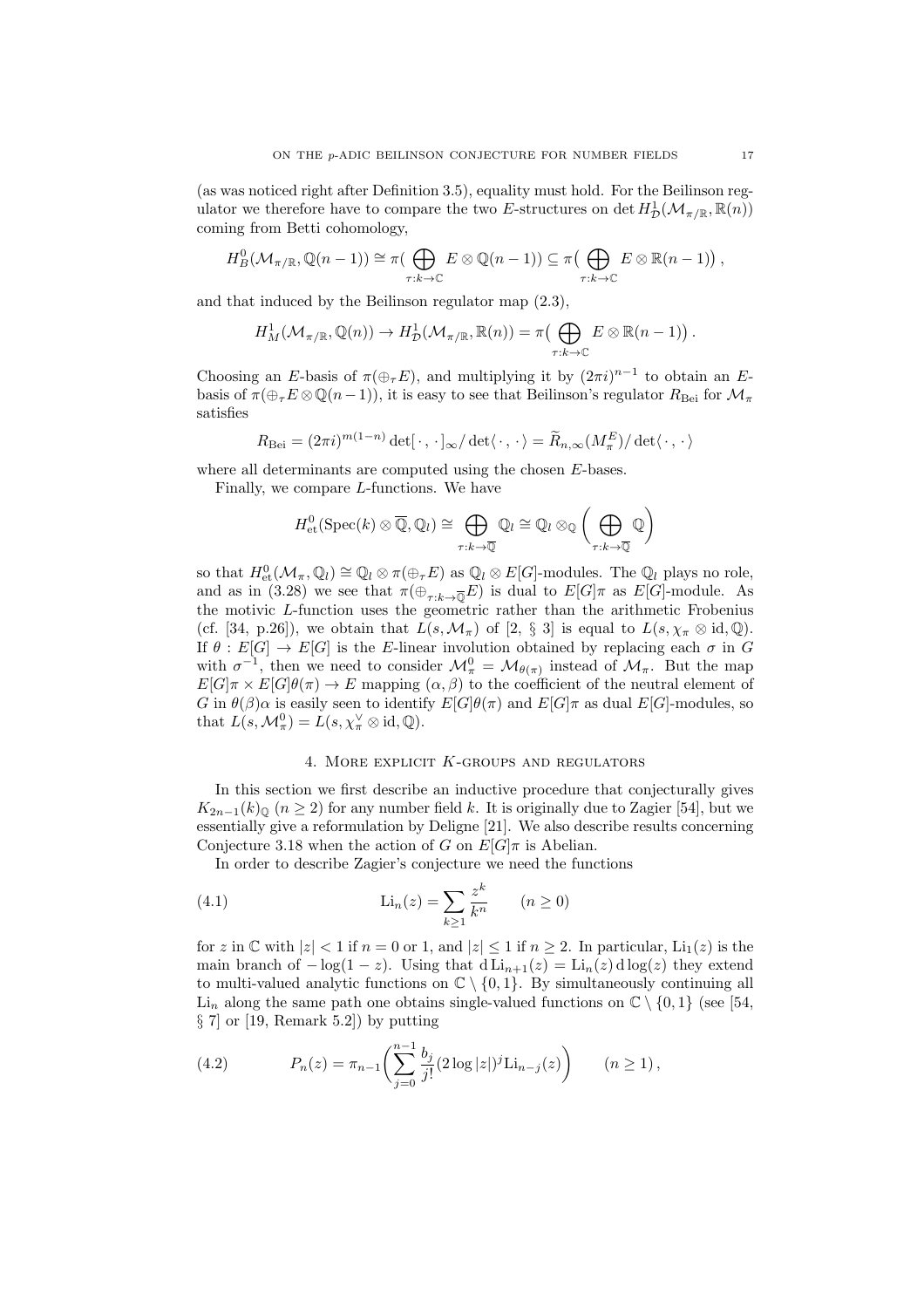with  $b_j$  the j-th Bernoulli number and  $\pi_{n-1}$  the projection of  $\mathbb{C} = \mathbb{R}(n-1) \oplus \mathbb{R}(n)$ onto  $\mathbb{R}(n-1)$ . These functions satisfy  $P_n(\bar{z}) = \overline{P_n(z)}$  as well as

(4.3) 
$$
P_n(z) + (-1)^n P_n(1/z) = 0
$$

$$
\quad \text{ and } \quad
$$

(4.4) 
$$
P_n(z^m) = m^{n-1} \sum_{\zeta^m = 1} P_n(\zeta z)
$$

when  $m \geq 1$  and  $z^m \neq 1$ .

We can now describe the conjecture. Let  $d = [k : \mathbb{Q}]$ , and for  $n \geq 2$  let  $\widetilde{B}_n(k)$  be a free Abelian group on generators  $[x]_n^{\sim}$  with  $x \neq 0, 1$  in  $k$ . Define

$$
\widetilde{P}_n : \widetilde{B}_n(k) \to \left(\mathbb{R}(n-1)^d\right)^+ \n[x]_n^{\sim} \mapsto (P_n(\sigma(x)))_{\sigma:k \to \mathbb{C}},
$$

with  $(\mathbb{R}(n-1)^d)^+ = \{(a_{\sigma})_{\sigma} \text{ in } \mathbb{R}(n-1)^d \text{ such that } a_{\bar{\sigma}} = \overline{a_{\sigma}}\}.$  Then we define inductively, for  $n > 2$ ,

$$
d_n : \widetilde{B}_n(k) \to \begin{cases} \bigwedge_{\substack{k=1 \ n = 1}}^2 k^* & \text{if } n = 2 \\ B_{n-1}(k) \otimes_{\mathbb{Z}} k^* & \text{if } n > 2 \end{cases}
$$

by

$$
[x]_n^{\sim} \mapsto \begin{cases} (1-x) \wedge x \text{ if } n = 2\\ [x]_{n-1} \otimes x \text{ if } n > 2, \end{cases}
$$

where  $[x]_{n-1}$  denotes the class of  $[x]_{n-1}^{\sim}$  in  $B_{n-1}(k)$ , which is defined as

$$
B_n(k) = \widetilde{B}_n(k)/\operatorname{Ker}(\mathrm{d}_n) \cap \operatorname{Ker}(\widetilde{P}_n).
$$

There are some universal relations, one of which is that  $[x]_n + (-1)^n[1/x]_n = 0$ , a consequence of (4.3).

# Conjecture 4.5. If  $n \geq 2$  then

(1) *there is an injection*

$$
\frac{\text{Ker}(d_n)}{\text{Ker}(d_n) \cap \text{Ker}(\widetilde{P}_n)} \to K_{2n-1}(k)_{\mathbb{Q}}
$$

*with image a finitely generated group of rank equal to* dim<sub>Q</sub>( $K_{2n-1}(k)$ <sub>Q</sub>);

(2) *Beilinson's regulator map is given by*  $\tilde{P}_n$ :

$$
\begin{array}{c}\n\overline{\text{Ker}(\mathbf{d}_n)} \\
\overline{\text{Ker}(\mathbf{d}_n) \cap \text{Ker}(\widetilde{P}_n)}\n\end{array}\n\longrightarrow K_{2n-1}(k)_{\mathbb{Q}}\n\begin{array}{c}\n\overline{\text{Ker}(\mathbf{d}_n) \cap \text{Ker}(\widetilde{P}_n)} \\
\downarrow \\
\overline{\text{Ker}(\mathbf{d}_n) \cap \text{Ker}(\mathbf{R}(n-1)^d)}\n\end{array}
$$

*commutes.*

**Remark 4.6.** For  $n = 2$  the corresponding results were already known before Zagier made his conjecture  $([9, 51]$ ; see also  $[26, \S 2]$ ).

From the results in [19, § 5] one obtains the following.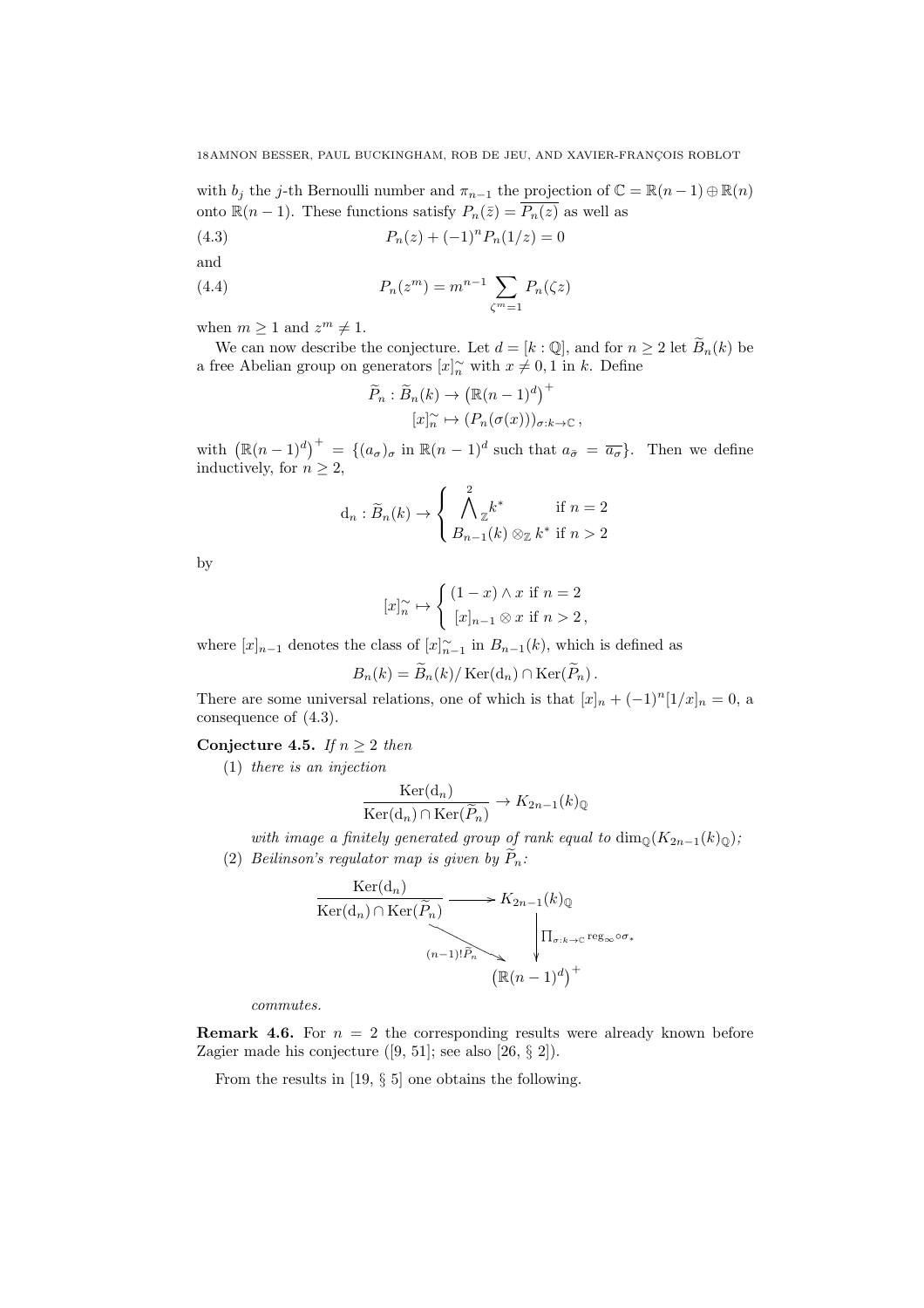**Theorem 4.7.** Let k be a number field and let  $n \geq 2$  be an integer. Then there is *an injection*

$$
\Psi_n : \frac{\text{Ker}(d_n)}{\text{Ker}(d_n) \cap \text{Ker}(\widetilde{P}_n)} \to K_{2n-1}(k)_{\mathbb{Q}}
$$

*with finitely generated image, such that the diagram in Conjecture 4.5(2) commutes.*

Remark 4.8. The part of Zagier's conjecture that remains open is the question if the rank of the image of  $\Psi_n$  equals  $\dim_{\mathbb{Q}}(K_{2n-1}(k)_{\mathbb{Q}})$ . For a cyclotomic field k this holds for any  $n \geq 2$  as we shall recall in Example 4.10 below, but it is also known for arbitrary number fields for  $n = 2$ , as mentioned above, or  $n = 3$  (see [25, § 3] and [27, Appendix]).

Remark 4.9. Although not stated explicitly in [19], it is clear from the construction there that the map  $\Psi_n$  in Theorem 4.7 is natural in k. In particular, if  $k/\mathbb{Q}$  is Galois then Gal(k/Q) acts on  $\text{Ker}(d_n)/\text{Ker}(d_n) \cap \text{Ker}(\widetilde{P}_n)$  (through the obvious action on the generators  $[x]_n^{\sim}$  as well as on  $K_{2n-1}(k)_{\mathbb{Q}}$ , and  $\Psi_n$  is  $Gal(k/\mathbb{Q})$ -equivariant.

**Example 4.10.** If  $k$  is a cyclotomic field then Zagier's conjecture is known in full. By Theorem 4.7 it suffices to see that the rank of the image of  $\Psi_n$  equals  $\dim_{\mathbb{Q}} K_{2n-1}(k)_{\mathbb{Q}}$ . For an N-th root of unity  $\zeta \neq 1$ ,  $N[\zeta]_n$  is in  $\text{Ker}(d_n)/\text{Ker}(d_n) \cap$ Ker(P<sub>n</sub>). If  $k = \mathbb{Q}(\zeta)$  for a primitive N-th root of unity  $\zeta$  with  $N > 2$  then  $\dim_{\mathbb{Q}} K_{2n-1}(k)_{\mathbb{Q}} = [k : \mathbb{Q}]/2$  for  $n \geq 2$ , and the  $N[\zeta^j]_n$  with  $1 < j < N/2$  and  $gcd(j, N) = 1$  have R-independent images under  $\widetilde{P}_n$  [54, pp.420–422] so that they are Z-independent in  $\text{Ker}(d_n)/\text{Ker}(d_n) \cap \text{Ker}(\widetilde{P}_n)$ , and the same holds for their images under the injective map  $\Psi_n$ . For  $k = \mathbb{Q}$  one can easily check directly from Theorem 4.7 and (4.2) that for odd  $n \geq 2$  the element  $2\Psi([-1]_n)$  is non-zero.

For the p-adic regulator we need to describe the p-adic polylogarithms introduced in [16]. We first make a choice of a branch of the p-adic logarithm. Recall that a homomorphism  $\log_p : \mathcal{O}_{\mathbb{C}_p}^* \to \mathbb{C}_p$  is uniquely determined by the requirement that for  $|x|_p < 1$  it is given by the usual power series for  $log(1+x)$ . To extend it to a homomorphism  $\log_p : \mathbb{C}_p^* \to \mathbb{C}_p$  it suffices to make an arbitrary choice of  $\log_p(p)$ . Any such extension will be called a branch of the p-adic polylogarithm. In what follows we fix one such choice.

Coleman first produced the p-adic polylogarithm out of a more extensive theory of what is now called Coleman integration. For the p-adic polylogarithm it is, however, possible to give a more elementary and explicit theory. To do this, consider the class of functions  $f : \mathbb{C}_p \setminus \{1\} \to \mathbb{C}_p$  that satisfy the following properties:

- (1) for any  $a \in \mathbb{C}_p$  with  $|a-1|_p = 1$  we have a power series expansion for  $f(z)$ in  $z - a$  that converges for  $|z - a|_p < 1$ ;
- (2) for  $0 < |z 1|_p < 1$  (resp.  $|z|_p > 1$ )  $f(z)$  is given by a polynomial in  $\log_p(z-1)$  (resp.  $\log_p(1/z)$ ) with coefficients that are Laurent series in  $z - 1$  (resp.  $1/z$ ), convergent for  $0 < |z - 1|_p < 1$  (resp.  $|z|_p > 1$ ).

It is easy to see that differentiation sends this class surjectively onto itself. The p-adic polylogarithms are functions  $\text{Li}_{n,p}(z)$   $(n \geq 0)$  in this class with the following properties:

- (1)  $\text{Li}_{0,p}(z) = \frac{z}{1-z};$
- (2) Li<sub>n,p</sub>(0) = 0 for  $n \ge 0$ ;
- (3) dLi<sub>n+1,p</sub>(z) = Li<sub>n,p</sub>(z)<sup> $\frac{dz}{z}$ </sup> for  $n \ge 0$ ;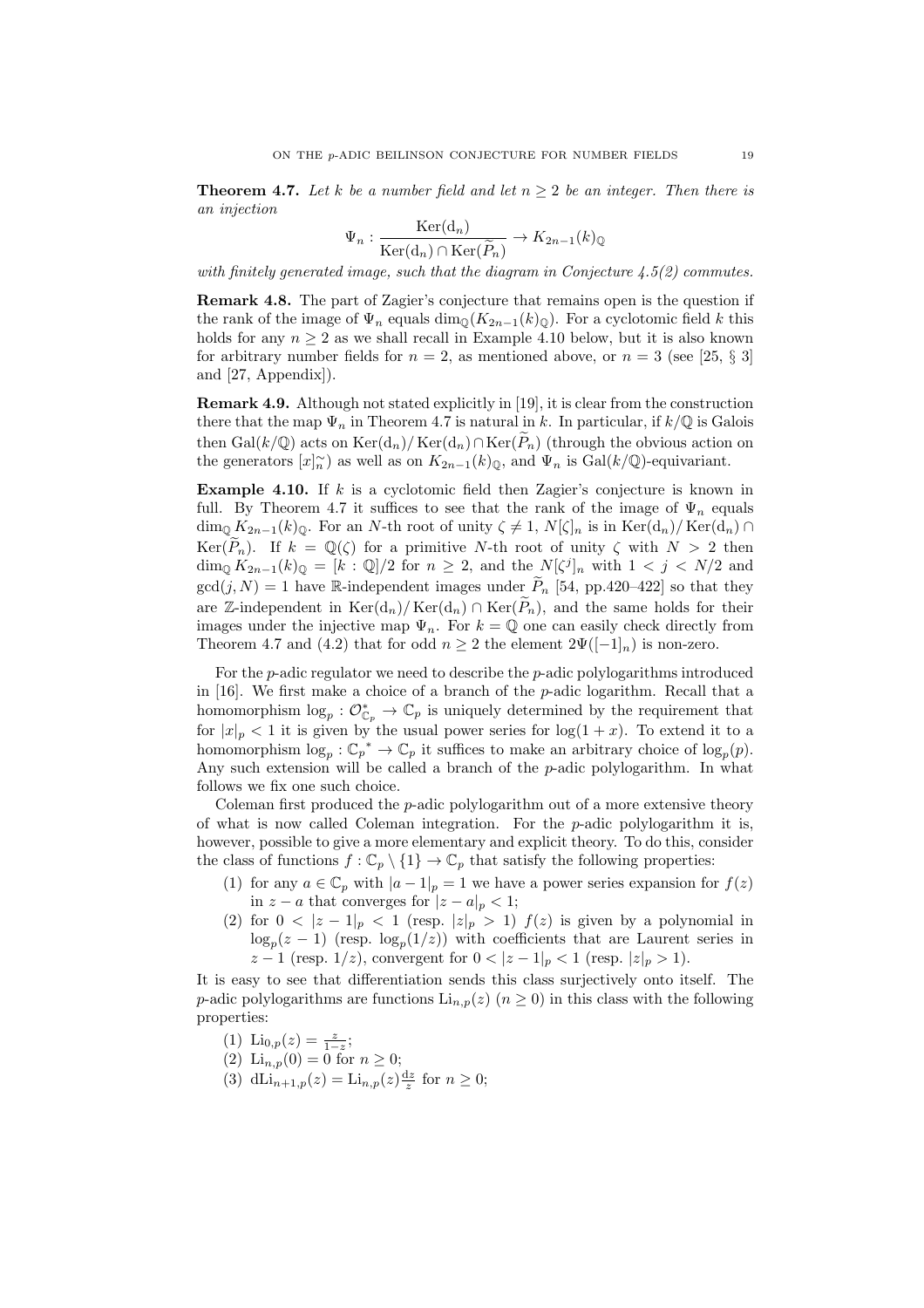20AMNON BESSER, PAUL BUCKINGHAM, ROB DE JEU, AND XAVIER-FRANCOIS ROBLOT

(4) for every  $n \geq 0$  there is a power series  $g_n(v)$ , convergent for  $|v|_p < p^{1/(p-1)}$ , such that  $g_n(1/(1-z)) = \mathrm{Li}_{n,p}(z) - \frac{1}{p^n} \mathrm{Li}_{n,p}(z^p)$  when  $|z - 1|_p > p^{-1/(p-1)}$ .

Note that  $1/z$  has a singularity at 0 but  $\text{Li}_{n,p}(z)/z$  does not, because of the assumption that  $\text{Li}_{n,p}(0) = 0$ . In fact, it is easy to see that  $\text{Li}_{n,p}(z)$  is given by the *p*-adically convergent power series (4.1) for  $|z|_p < 1$ .

In [6] two of the authors of the present work described an efficient algorithm for the computation of  $p$ -adic polylogarithms up to a prescribed precision. This will be used in Section 7 to compute the p-adic regulator for  $n \geq 2$  that we now proceed to describe in terms of suitable combinations of  $\log_p^{n-m}(z) \text{Li}_m(z)$ .

By Proposition 6.4 and the correct version of Proposition 6.1 of [16] the  $\text{Li}_{n,p}(z)$ for  $n \geq 0$  and z in  $\mathbb{C}_p \setminus \{1\}$  satisfy

$$
\mathrm{Li}_{n,p}(z) + (-1)^n \mathrm{Li}_{n,p}(1/z) = -\frac{1}{n!} \log_p^n(z)
$$

when  $z \neq 0$ , and

(4.11) 
$$
\text{Li}_{n,p}(z^m) = m^{n-1} \sum_{\zeta^m = 1} \text{Li}_{n,p}(\zeta z)
$$

when  $m \geq 1$  and  $z^m \neq 1$ .

For z in  $\mathbb{C}_p \setminus \{0,1\}$  and fixed  $n \geq 2$ , we define

(4.12) 
$$
P_{n,p}(z) = \sum_{j=0}^{n-1} c_j \log_p^j(z) \text{Li}_{n-j}(z) \qquad (n \ge 2)
$$

for any  $c_j$  in  $\mathbb{C}_p$  satisfying  $c_0 = 1$  and  $\sum_{j=0}^{n-1} c_j/(n-j)! = 0$ , so that  $P_{n,p}(z)$  +  $(-1)^n P_{n,p}(1/z) = 0$ . This is the case for  $c_j = b_j$  with  $b_j$  the j-th Bernoulli numbers as before, although the resulting formula is different from (4.2). Another possible natural candidate for the function  $P_{n,p}(z)$  is  $L_n(z) + L_{n-1}(z) \log_p(z)/n$ , where

$$
L_n(z) = \sum_{m=0}^{n-1} \frac{(-1)^m}{m!} \log_p^m(z) \text{Li}_{n-m}(z)
$$

(see [5, (1.3) and Remark 1.5]).

The relations corresponding to (4.3) and (4.11) for  $P_{n,p}(z)$  ( $n \ge 2$ ) are then

$$
P_{n,p}(z) + (-1)^n P_{n,p}(1/z) = 0
$$

when  $z \neq 0, 1$ , and

(4.13) 
$$
P_{n,p}(z^m) = m^{n-1} \sum_{\zeta^m=1} P_{n,p}(\zeta z)
$$

when  $m \geq 1$  and  $z^m \neq 0, 1$ .

For any branch of the p-adic logarithm one then has the following result for the  $p$ -adic regulator map (see [5, Theorem 1.10 or page 909]). Since its formulation depends on the embedding of  $k$  we deal with one such embedding at a time.

**Theorem 4.14.** Let k be a number field, and let  $F \subset \overline{\mathbb{Q}}_p$  be the topological closure *of the Galois closure of any embedding*  $k \to \overline{\mathbb{Q}}_p$ . For  $\sigma : k \to F$  *let* 

$$
B_n^{\sigma}(k) = \langle [x]_n \mid \sigma(x), 1 - \sigma(x) \text{ are in } \mathcal{O}_{\mathbb{C}_p}^* \rangle \subseteq B_n(k) = \frac{\widetilde{B}_n(k)}{\text{Ker}(d_n) \cap \text{Ker}(\widetilde{P}_n)}
$$

.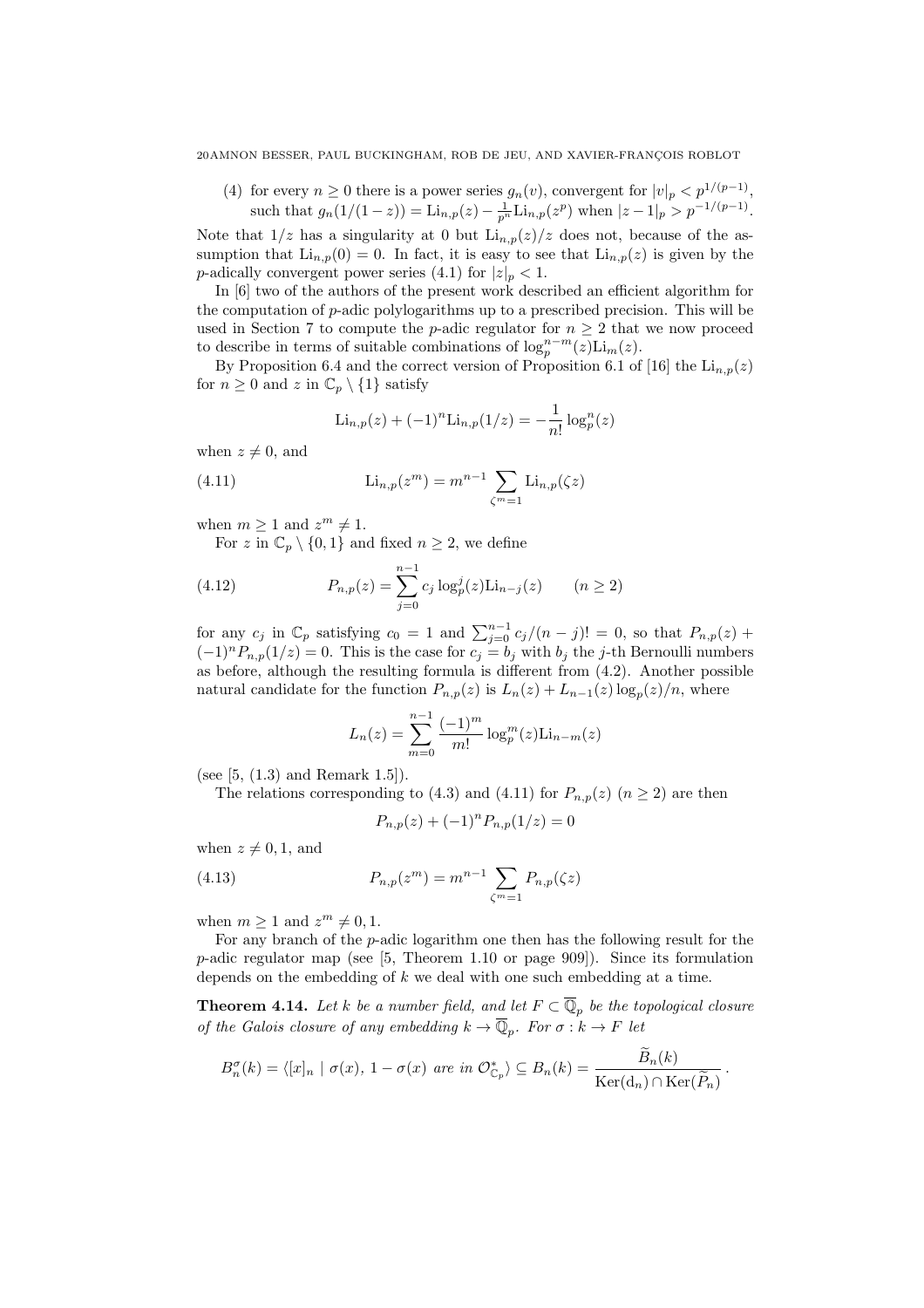*Then*

$$
B_n(k) \to F
$$

$$
[x]_n \mapsto P_{n,p}(\sigma(x))
$$

*induces a map*

$$
P_{n,p}^{\sigma}:B_n^{\sigma}(k)\to F
$$

*and the solid arrows in*

$$
B_n^{\sigma}(k) \cap \text{Ker}(d_n) \xrightarrow{\text{Ker}(d_n)} \text{Ker}(d_n) \cap \text{Ker}(\widetilde{P}_n) \xrightarrow{\Psi_n} K_{2n-1}(k)_{\mathbb{Q}}
$$

$$
(n-1)! P_{n,p}^{\sigma} \downarrow_{\text{reg}_p \circ \sigma_*}
$$

*form a commutative diagram.*

Remark 4.15. It was conjectured in [5, Conjecture 1.14] that the dotted arrow exists and that the full diagram commutes. This is known to hold for  $N[\zeta]_n$  if  $\zeta$  is any N-th root of unity other than 1 (see Theorem 1.12 of loc. cit.).

**Remark 4.16.** The formulae for the complex and  $p$ -adic regulators involved in Theorems 4.7 and 4.14 are stated up to sign in [19, Proposition 4.1] (with a normalizing factor) and [5, Theorem 1.10(2) or Proposition 7.14] respectively, since they depend on the choice of  $\Psi_n$ , which is natural only up to sign. In the p-adic case it is clear from [5, Proposition 7.10] that the sign is  $(-1)^n$  if the "relativity isomorphism" in the  $p$ -adic case is normalized as in Proposition 5.7 of loc. cit. and the K-theoretic relativity isomorphism as in (3.1) of loc. cit. corresponds to this under the naturality of the regulator map. In order to see that the sign for the complex regulator is the same with the same choice of  $\Psi_n$ , we observe that one can use the techniques of [5, Appendix A and Section 5 to describe the target for the complex regulator of  $[z]_n$ with z in  $\mathbb{C}\setminus\{0, 1\}$  in [19] by means of a complex with the same formal structure as in [5, Definition 5.2], but using  $\mathbb{R}(n-1)$ -valued  $C^{\infty}$ -forms  $\psi$  with logarithmic poles on copies of  $(\mathbb{P}^1_{\mathbb{C}}\backslash\{1,z\})^j$  indexed by increasing functions  $f : [1,\ldots,j] \to [1,\ldots,n-1]$ . Using the maps  $\psi \mapsto \int_{(\mathbb{P}^1_{\mathbb{C}})^j} darg(t_{f(1)}) \wedge \cdots \wedge darg(t_{f(j)}) \wedge \psi$  for a j-form  $\psi$  with index  $f : [1, \ldots, j] \rightarrow [1, \ldots, n-1]$ , and suitable normalizing factors, one writes down an R-linear map  $\Pi_{\infty}$  on such forms, with values in  $\mathbb{R}(n-1)$ , that vanishes on exact forms and satisfies the analogous normalization condition as  $\Pi = \Pi_p$  in [5, Proposition 5.7]. Moreover, as in [19, Section 2.5] one sees that the subcomplex of forms on the component where  $j = n - 1$  that vanish if some  $t<sub>l</sub> = 0$  or  $\infty$  gives a quasi-isomorphism under inclusion, and that the image of the regulator of  $[z]_n$  is given by  $\varepsilon_n(z)$  as in Section 4 of loc. cit. (up to sign since one has to use the correct formula for  $\omega_n$ , which can be obtained as in [5, Section 6]). Using the computations on pages 236 and 237] of [19] one then sees that  $\Pi_{\infty}$  maps  $\varepsilon_n(z)$ to  $(-1)^n(n-1)!P_n^b(z)$ , where  $P_n^b(z) = \pi_{n-1}\left(\sum_{l=0}^{n-1} \frac{1}{l!}(-\log|z|)^l \mathrm{Li}_{n-l}(z)\right)$ , which induces the same map on  $\text{Ker}(d_n)/\text{Ker}(d_n) \cap \text{Ker}(\widetilde{P}_n)$  as  $(-1)^n(n-1)! P_n(z)$ . Since the relativity isomorphism in K-theory only depends on a choice of  $t<sub>l</sub> = 0$  or  $\infty$ for  $l = 1, \ldots, n - 1$  this shows that the signs in the formulae for the complex and p-adic regulators of  $[z]_n$  match for the same choice of  $\Psi_n$ , and we adjust  $\Psi_n$  so that those signs disappear.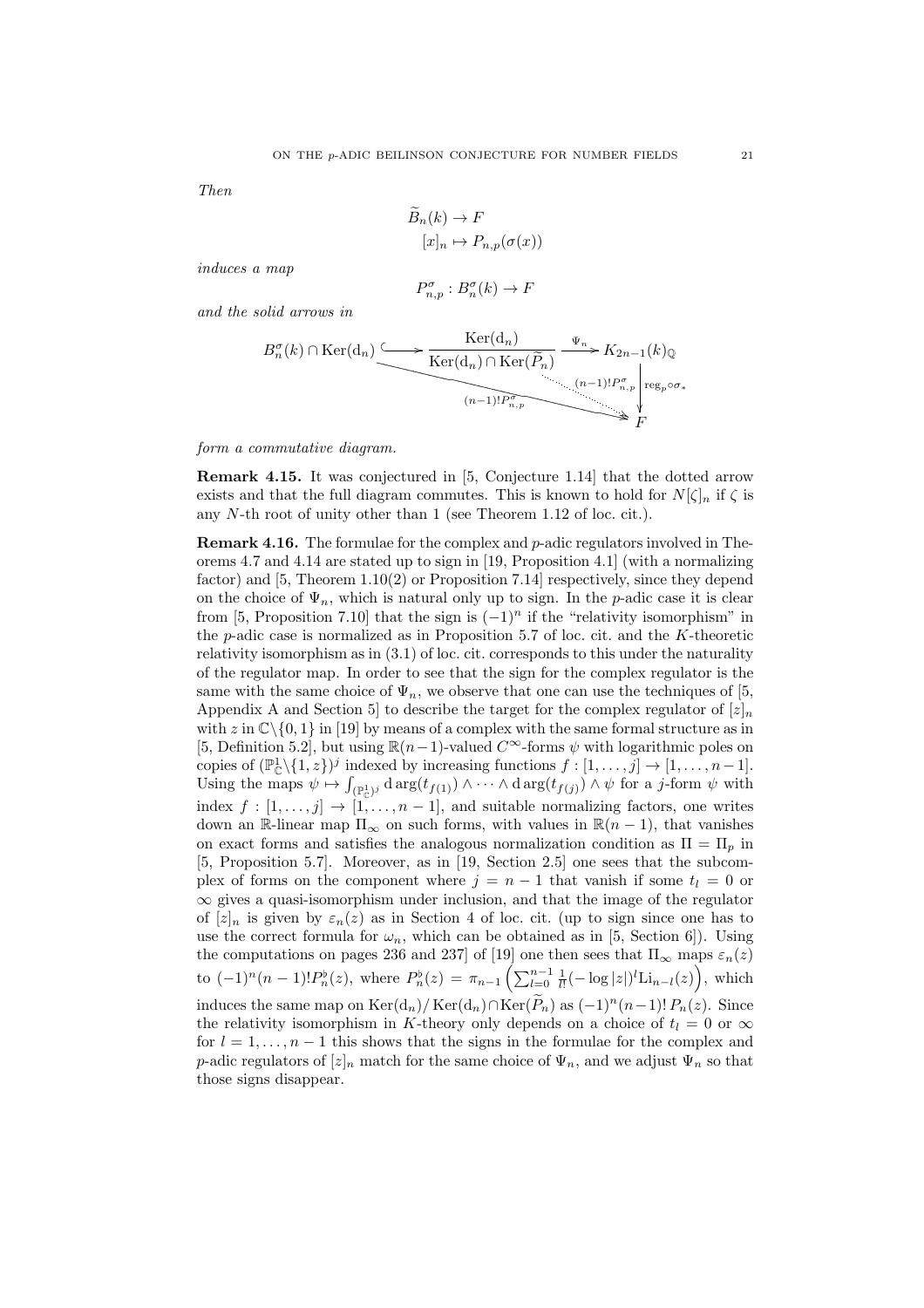22AMNON BESSER, PAUL BUCKINGHAM, ROB DE JEU, AND XAVIER-FRANCOIS ROBLOT

We conclude this section by considering Conjecture 3.18 when the action of G on  $E[G]$ π is Abelian.

**Proposition 4.17.** *Let*  $N \geq 2$ ,  $k = \mathbb{Q}(\mu_N)$ ,  $G = \text{Gal}(k/\mathbb{Q}) = (\mathbb{Z}/N\mathbb{Z})^*$  where a in  $(\mathbb{Z}/N\mathbb{Z})^*$  corresponds to  $\psi_a$  in G satisfying  $\psi_a(\zeta) = \zeta^a$  for all roots of unity  $\zeta$  in k. *Assume that* E *contains a root of unity of order equal to the exponent of* G *and let*  $\pi$  *in*  $E[G]$  *be the idempotent corresponding to an irreducible character*  $\chi$  *of*  $G$ *. Then parts* (1), (2) and (3) of Conjecture 3.18 hold for  $\pi$  and  $n \ge 2$  if  $\chi(-1) = (-1)^{n-1}$ .

*Proof.* That Conjecture 3.18(1) holds in this case is well-known (cf. [39]) but we make it explicit here for part (3) of the conjecture (cf. [30, Proposition 3.1]).

We deal with the case  $N = 2$  later so by Remark 3.23(1) we may assume  $N > 2$ and  $\chi$  primitive. The idempotent  $\pi$  corresponding to  $\chi$  is  $|G|^{-1} \sum_{a=1}^{N} \chi^{-1}(a) \otimes \psi_a$ , where the prime indicates that we sum over  $a$  that are relatively prime to  $N$ .

Note that by our assumption on  $\chi(-1)$  and Proposition 3.8 the dimension of  $K_{2n-1}(M_\pi^E)$  equals 1. Fixing a generator  $\zeta$  of  $\mu_N \subset k^*$  we use  $\pi$ ,  $\pi(1 \otimes \zeta)$  and  $\pi(1 \otimes [\zeta]_n)$  as basis vectors of  $E[G]\pi$ ,  $M_\pi^E$  and  $K_{2n-1}(M_\pi^E)$  respectively, where we simplify notation by writing  $[\zeta]_n$  instead of  $\Psi_n([\zeta]_n)$  as in Theorem 4.7.

In order to verify (1) in  $E \otimes_{\mathbb{Q}} \mathbb{C}$  it suffices by Remark 3.19(2) to consider all embeddings  $\sigma : E \to \mathbb{C}$ . If  $\eta = \phi_{\infty}(\zeta)$  with  $\phi_{\infty}$  as in Section 3 then the  $\sigma$ component of  $D(M_{\pi}^E)^{1/2, \infty}$  becomes

$$
D(M_{\pi}^{E})_{\sigma}^{1/2,\infty} = |G|^{-1} \sum_{a=1}^{N} \chi_{\sigma}^{-1}(a)\eta^{a} = N|G|^{-1} \left(\sum_{a=1}^{N} \chi_{\sigma}(a)\eta^{-a}\right)^{-1}
$$

by [36, (3) on p.84]. Similarly, by Theorem 4.7 the  $\sigma$ -component of  $R_{n,\infty}(M_{\pi}^E)$  is

$$
R_{n,\infty}(M_{\pi}^{E})_{\sigma} = (n-1)! |G|^{-1} \sum_{a=1}^{N} \chi_{\sigma}^{-1}(a) P_{n}(\eta^{a}) = (n-1)! |G|^{-1} \sum_{a=1}^{N} \chi_{\sigma}^{-1}(a) \text{Li}_{n}(\eta^{a})
$$

because  $P_n(\eta^a) = (\text{Li}_n(\eta^a) + \chi_{\sigma}^{-1}(-1)\text{Li}_n(\eta^{-a}))/2$  by our assumption on  $\chi(-1)$ , where  $\text{Li}_n$  is computed using the power series in (4.1). They relate to the  $\sigma$ component of  $L(n, \chi, \mathbb{Q})$  via  $L(n, \chi_{\sigma}, \mathbb{Q}) = (n-1)!^{-1} R_{n,\infty}(M_{\pi}^E)_{\sigma}/D(M_{\pi}^E)^{1/2,\infty}$ according to (2) on page 172 of [16] with the correct sign in the exponent of the Gauss sum as used here (cf. [54, p. 421]). Since  $L(n, \chi_{\sigma}, \mathbb{Q}) \neq 0$  this also shows that  $\pi(1 \otimes [\zeta]_n)$  gives a basis of  $K_{2n-1}(M_\pi^E)$  as claimed.

 $\lim_{n \to \infty} \log_{\lfloor n \rfloor}$  gives a basis of  $R_{2n-1}(m_{\pi})$  as claimed.<br>Similarly, for (2) and (3) we consider all embeddings  $\tau : E \to \overline{\mathbb{Q}}_p$ . If  $\phi_p(\zeta) = \eta_p$ then the  $\tau$ -component of  $D(M_{\pi}^E)^{1/2,p}$  is  $N|G|^{-1}(\sum_{a=1}^{N} \chi_{\tau}(a)\eta_{p}^{-a})^{-1}$  and the  $\tau$ component of  $R_{n,p}(M_\pi^E)$  equals  $(n-1)! |G|^{-1} \sum_{a=1}^N \chi_\tau^{-1}(a) P_{n,p}(\eta_p^a)$  by Remark 4.15, independent of our assumption on  $\chi(-1)$ . By (3) on page 172 of [16] we have

$$
L_p(n, \chi_\tau \omega_p^{1-n}, \mathbb{Q}) = (n-1)!^{-1} \text{Eul}_p(k, \chi_\tau, \mathbb{Q}) R_{n,p}(M_\pi^E)_{\tau} / D(M_\pi^E)_{\tau}^{1/2,p}.
$$

Therefore Conjecture 3.18(1)-(3) hold with  $e(n, M_{\pi}^{E}) = e_{p}(n, M_{\pi}^{E})$  in  $\mathbb{Q}^{*} \subseteq E^{*}$ .

Now assume that  $N = 2$  so that  $\chi$  is the trivial character 1,  $\pi = 1$  and  $n \ge 2$ is odd. Taking 1, 1 ⊗ 1 and 1 ⊗ [-1]<sub>n</sub> as bases of  $E[G] = E$ ,  $M_{\pi}^{E} = E \otimes \mathbb{Q}$  and  $K_{2n-1}(\mathbb{Q})_E$  we find from Theorem 4.7, (4.1), (4.2) and (4.4) that

$$
L(n,1,\mathbb{Q}) = \zeta(n) = \frac{2^{n-1}}{1-2^{n-1}}P_n(-1) = \frac{2^{n-1}}{(n-1)!(1-2^{n-1})}R_{n,\infty}(M_1^E),
$$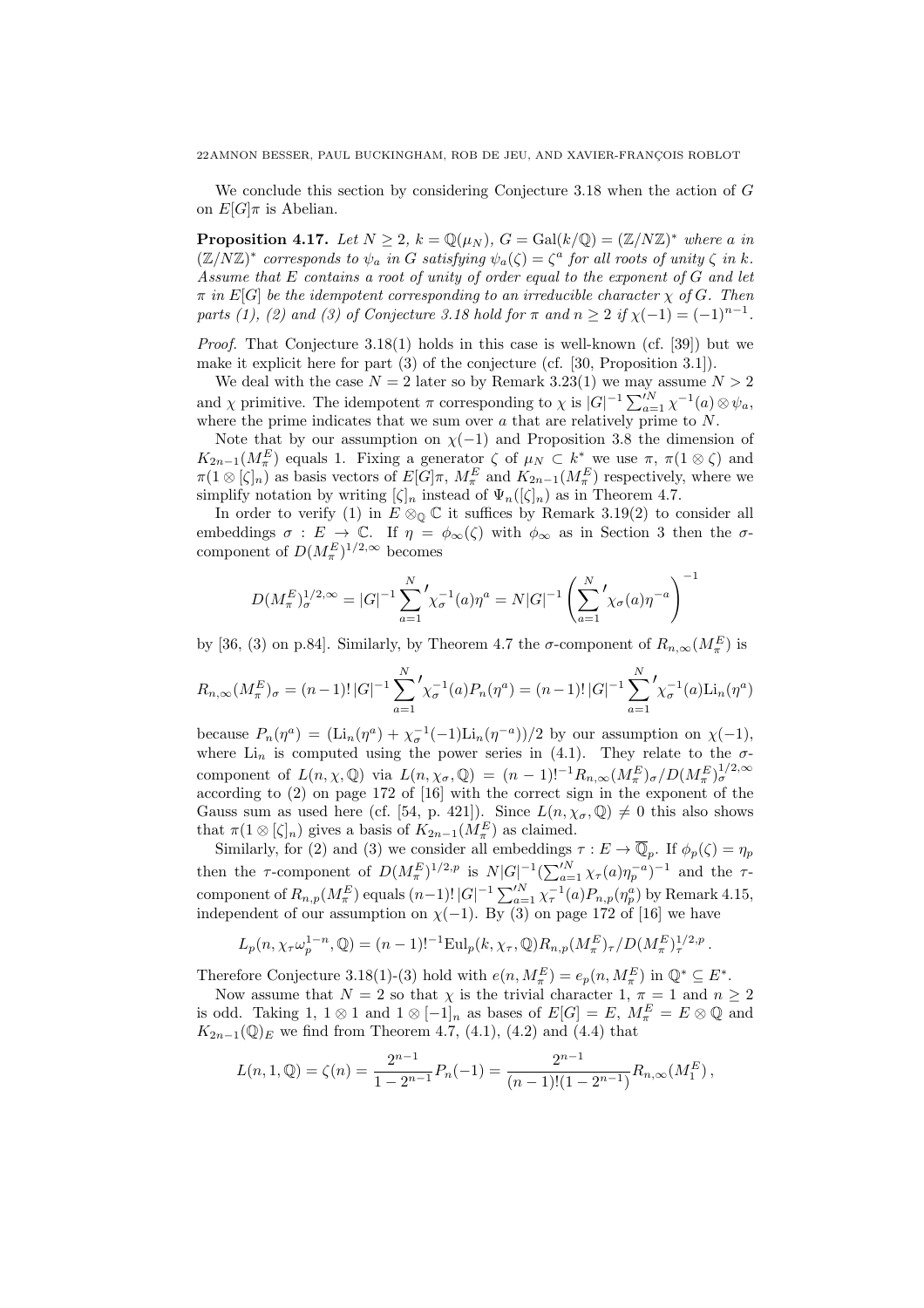again proving that  $[-1]_n$  gives a basis for  $K_{2n-1}(\mathbb{Q})_{\mathbb{Q}}$ . Coleman proves that

$$
L_p(n, \omega_p^{1-n}, \mathbb{Q}) = (1 - p^{-n}) \lim_{x \to 1} ' \text{Li}_{n,p}(x)
$$

where the limit is taken in any subfield of  $\mathbb{C}_p$  that is of finite ramification degree over  $\mathbb{Q}_p$ . But by (4.12) and (4.13) we can rewrite this as

$$
L_p(n,\omega_p^{1-n},\mathbb{Q}) = \frac{(1-p^{-n})2^{n-1}}{1-2^{n-1}}P_{n,p}(-1) = \frac{(1-p^{-n})2^{n-1}}{(n-1)!(1-2^{n-1})}R_{n,\infty}^p(M_1).
$$

**Remark 4.18.** The  $\pi$  in the proof of Proposition 4.17 are primitive in the sense of Definition 3.13. So, by Remarks  $3.21(4)$  and  $3.23(1)$ , if Conjecture 3.18 applies to  $\pi$  in E[G], then parts (1), (2) and (3) of it hold for  $\pi$  for any E if the action on  $E[G]$ π is Abelian. In particular, parts (1) and (2) of Conjecture 2.17 hold for any totally real Abelian number field by Remark 3.21.

**Remark 4.19.** Computer calculations show that  $L_p(n, \omega_p^{1-n}, \mathbb{Q})$  is in  $\mathbb{Q}_p^*$  when  $p = 2, \ldots, 19$  and  $n = 2, \ldots, 20$  is odd, verifying Conjecture 2.17(3) in those cases. Similarly, with notation and assumptions as in Proposition 4.17, for the 470 primitive characters  $\chi$  of  $Gal(\mathbb{Q}(\mu_N)/\mathbb{Q}) = (\mathbb{Z}/N\mathbb{Z})^*$  with  $2 \leq N \leq 50$ ,  $L_p(n, \chi \otimes \omega_p^{1-n}, \mathbb{Q})$ lies in  $(E \otimes \mathbb{Q}_p)^*$  for those values of p and  $n = 2, ..., 20$  whenever  $\chi(-1) = (-1)^{n-1}$ . Thus Conjecture 3.18(4) also holds in those cases.

# 5. Computing K-groups in practice

Let  $n \geq 2$ . It follows from Theorem 4.7 that Zagier's approach as described in Section 4 can be used to obtain at least some part of  $K_{2n-1}(k)_{\mathbb{Q}}$ . Using the notation introduced in Section 4, in order to carry this approach out in practice one starts with two sets  $S \subseteq S'$  of primes of  $\mathcal{O}_k$  and considers only  $[x]_n^{\sim}$  where x is an S-unit and  $1-x$  is an S'-unit. When we consider several hundred of such  $[x]_n^{\sim}$ 's (and avoid using both  $[x]_n^{\sim}$  and  $[1/x]_n^{\sim}$  since  $[x]_n + (-1)^n [1/x]_n = 0$  as mentioned in Section 4) this method is well suited to computer calculations. The only point in Zagier's approach that cannot be carried out algebraically is to determine which elements in  $\text{Ker}(\tilde{d}_n)$  are actually in  $\text{Ker}(\tilde{d}_n) \cap \text{Ker}(\tilde{P}_n)$ . This is done using standard methods for finding linear relations between the  $\widetilde{P}_n(\alpha_j)$ 's for a basis  $\{\alpha_j\}$  of Ker $(\widetilde{\textbf{d}}_n)$ with small integral coefficients. Typically, we used about the first 50 decimals after the decimal point of all the polylogarithms of all elements of k involved in the  $\alpha_i$ embedded into  $\mathbb C$  in all possible ways. The relations that were found this way were then verified to hold up to at least 30 additional decimal places. As a final check, when Ker(d<sub>n</sub>) had the same rank as  $K_{2n-1}(k)$  the number q in (2.4) (but now using the regulator  $\widetilde{V}_n(k)$  for the subgroup of  $K_{2n-1}(k)_{\mathbb{Q}}$  we obtained rather than  $V_n(k)$ ; cf. Remark 2.19) was computed with a working precision of up to 120 decimals. It turned out that its reciprocal looked rational rather convincingly.

For example, for the cubic field  $k = \mathbb{Q}[x]/(x^3 - x^2 - 3x + 1)$  with discriminant 148, one of the fields used in Example 7.1, we find for  $\zeta_k(n)|D_k|^{1/2}/\tilde{V}_n(k)$  the values

| $-1.7531044558071585098612125639152666179693206722\times 10^{-2}$ | $(n=3)$ |
|-------------------------------------------------------------------|---------|
| $-4.1170685884062518549452525064367732455835167754\times 10^{-9}$ | $(n=5)$ |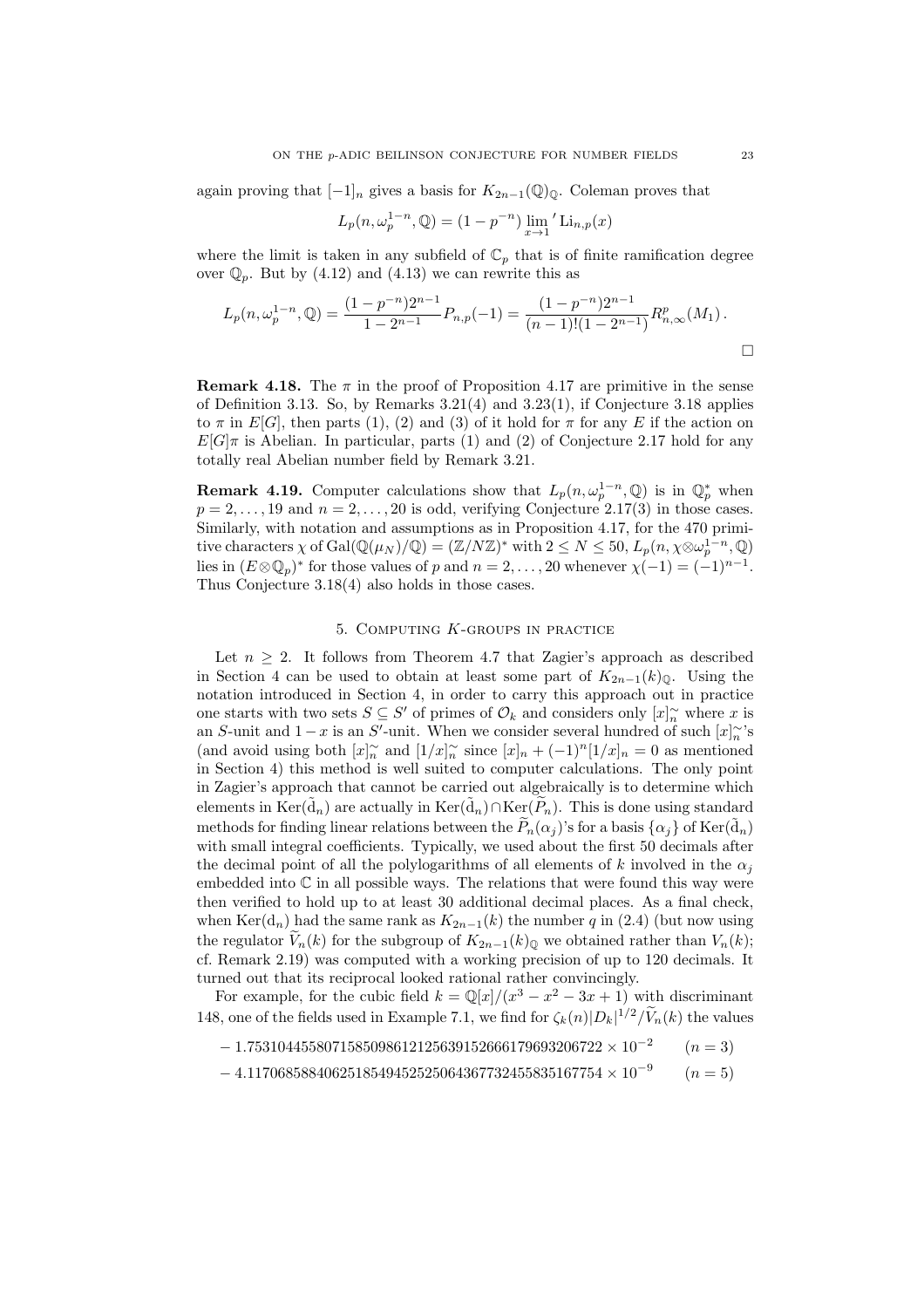with reciprocals

| $-57.041666666666666666666666666666666666662$ | $(n=3)$   |
|-----------------------------------------------|-----------|
|                                               | $(n=5)$ . |

As the calculation of a basis of  $K_{2n-1}(k)_{\mathbb{Q}}$ , using the method outlined above, tends to take (substantially) longer when  $[k: \mathbb{Q}]$ , the absolute value of the discriminant of  $k$ , or  $n$  increase, we describe two straightforward methods to reduce this. They, and most of our arguments below, will rely on Remark 3.22.

Method 5.1. *If* k *is an Abelian extension of* Q*, hence is contained in a cyclotomic field*  $k'$ , then we can find  $K_{2n-1}(k)$  by computing  $K_{2n-1}(k')$  as in Example 4.10 *and applying Remark 3.22* (*using Remark 4.9*)*.*

Since parts (1), (2) and (3) of Conjecture 3.18 are known for all idempotents of  $E[G]$  to which it applies if G is Abelian by Remark 3.21 and Proposition 4.17, this will not be used for verifying Conjecture 3.18. Instead, in the cases that we shall consider we rely on the following method in order to find the K-groups.

Method 5.2. *Let* k/Q *be Galois with Galois group* G*,* E/Q *any extension, and* M *an irreducible*  $E[G]$ -module in  $K_{2n-1}(k)_E$ . If H is a subgroup of G with  $M^H \neq 0$ *then*  $M \subseteq E[G] \cdot K_{2n-1}(k^H)_{\mathbb{Q}}$ *. If for every irreducible*  $M$  *we can take*  $H \neq \{e\}$ *, then we reduce to finding*  $K_{2n-1}(l)$ <sub>Q</sub> *together with the action of* G *on it inside*  $K_{2n-1}(k)$ <sub>Q</sub> *for proper subfields* l *of* k*.*

We now discuss in Examples 5.3, 5.5 and 5.7 how to use Method 5.2 for certain Galois extensions  $k/\mathbb{Q}$ . In the decomposition of  $K_{2n-1}(k)_E$  according to central idempotents  $\pi_i$  of  $E[G]$  as in Section 3 we concentrate on those primitive central  $\pi_i$ for which the action on  $E[G]\pi_i$  is not Abelian and describe corresponding primitive idempotents  $\pi$  (as in Definition 3.13(2)) for later use. Due to restrictions on when we can calculate the  $p$ -adic L-functions numerically (see Section 6) we only consider k that are Abelian over a quadratic subfield. Of course Proposition 3.12 describes when Conjecture 3.18 applies to  $\pi$ , but we work out the structure of the K-groups and the Galois action in more detail.

**Example 5.3.** Let  $k/\mathbb{Q}$  be an  $S_3$ -extension with quadratic subextension q. With  $E = \mathbb{Q}$  and  $\sigma$  in G of order three,  $\pi_1 = (e + \sigma + \sigma^2)/3$  and  $\pi_2 = 1 - \pi_1$  are orthogonal central idempotents with  $\pi_2$  primitive (as in Definition 3.13(2)). In  $\mathbb{Q}[G] = \mathbb{Q}[G]\pi_1 \oplus \mathbb{Q}[G]\pi_2$  the first summand consists of Abelian representations of G and the last of two copies of the irreducible 2-dimensional representation V of G. A corresponding primitive idempotent for  $\pi_2$  is  $\pi = \pi_2 \pi_H$  for any subgroup  $H = \langle \tau \rangle$  of G of order 2 where  $\pi_H = (e + \tau)/2$ .

By Remark 3.22 we have  $\pi_1 K_{2n-1}(k)_{\mathbb{Q}} = K_{2n-1}(q)_{\mathbb{Q}}$  so that

(5.4) 
$$
K_{2n-1}(k)_{\mathbb{Q}} = K_{2n-1}(q)_{\mathbb{Q}} \oplus \pi_2 K_{2n-1}(k)_{\mathbb{Q}}.
$$

The last summand is a  $\mathbb{Q}[G]$ -module isomorphic to  $V^{t_n}$  for some  $t_n \geq 0$ . As  $V = \pi V \oplus \tau' \pi V$  for any  $\tau' \neq \tau$  of order 2, we find, if  $c = k^H$ ,

 $\pi_2 K_{2n-1}(k)_{\mathbb{Q}} = \pi_2 K_{2n-1}(c)_{\mathbb{Q}} \oplus \tau' \pi_2 K_{2n-1}(c)_{\mathbb{Q}}$ 

again by Remark 3.22. So we reduce to the calculation of  $K_{2n-1}(q)_{\mathbb{Q}}$  and  $K_{2n-1}(c)_{\mathbb{Q}}$ together with the action of G on the latter.

A dimension count in  $(5.4)$  using Theorem 2.2 determines  $t_n$ . We distinguish two cases.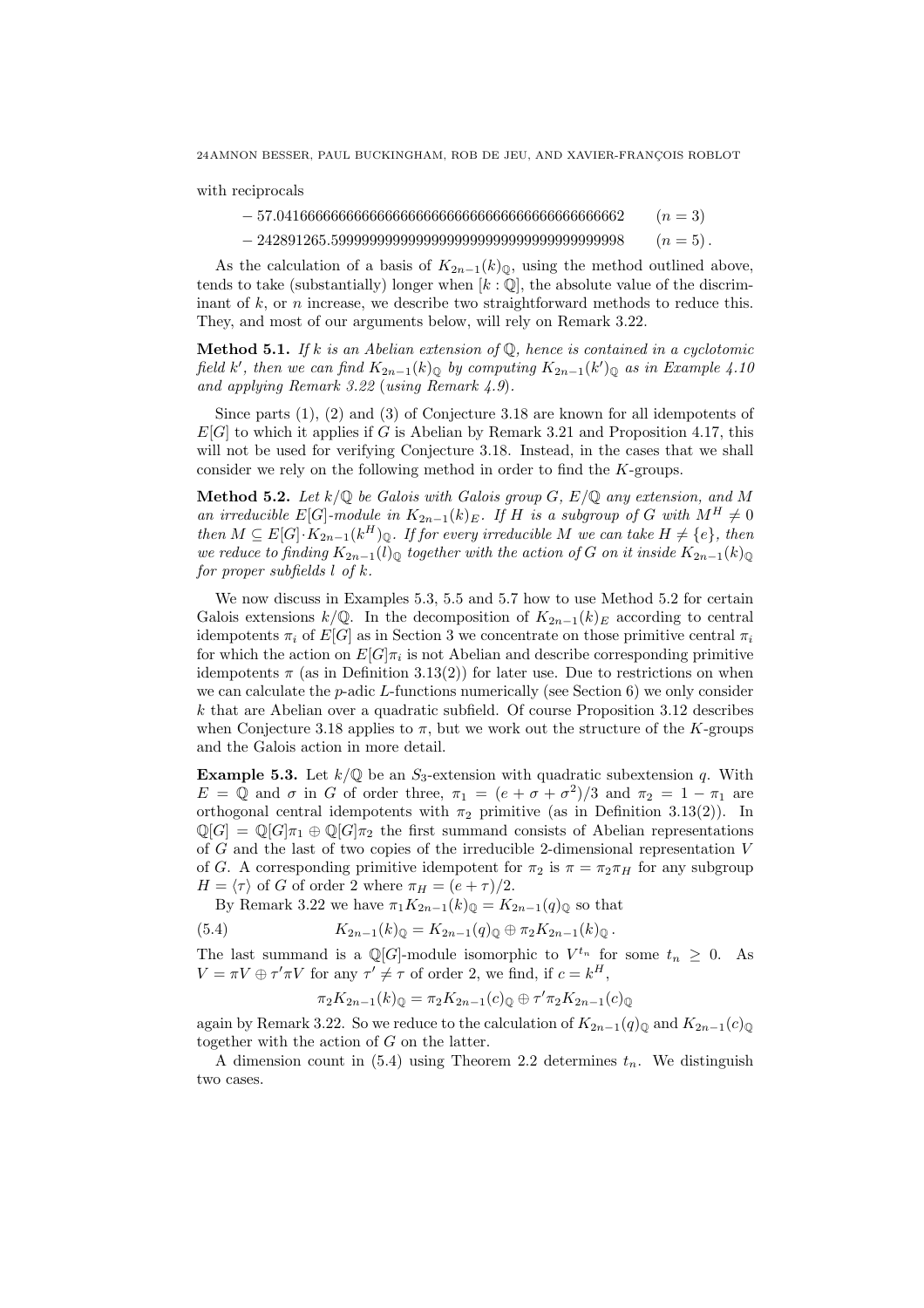*Case 1.* If q is real then  $t_n = 0$  for n even and 2 for n odd. *Case 2.* If q is imaginary then  $t_n = 1$ . Conjecture 3.18 applies to  $\pi$  when  $t_n = 2$ .

**Example 5.5.** Let  $k/\mathbb{Q}$  be a  $D_8$ -extension where  $D_8 = \langle \sigma, \tau | \sigma^4 = \tau^2 = (\sigma \tau)^2 = e \rangle$ . We fix an isomorphism  $G = \text{Gal}(k/\mathbb{Q}) \cong D_8$  and use notation as in Figure 5.1.



FIGURE 5.1. The subgroups of  $G = D_8$  and their fixed fields in  $k/\mathbb{Q}$ .

Then  $\mathbb{Q}[G] = \mathbb{Q}[G]\pi_1 \oplus \mathbb{Q}[G]\pi_2$  where  $\pi_1 = (1+\sigma^2)/2$  and  $\pi_2 = 1-\pi_1$  are orthogonal central idempotents. The first term is an Abelian representation of G and the second as a  $\mathbb{Q}[G]$ -module is isomorphic to  $V^2$  for V the irreducible 2-dimensional representation of G over Q. Then  $\pi_2$  is a primitive central idempotent and  $\pi = \pi_2 \pi_H$ a corresponding primitive idempotent if we let  $H = \langle \tau \rangle$  and  $\pi_H = (1 + \tau)/2$ .

Since  $\pi_1 K_{2n-1}(k)_0 = K_{2n-1}(k_3)_0$  by Remark 3.22, for  $K_{2n-1}(k)_0$  we find

(5.6) 
$$
K_{2n-1}(k)_{\mathbb{Q}} = K_{2n-1}(k_3)_{\mathbb{Q}} \oplus \pi_2 K_{2n-1}(k)_{\mathbb{Q}}
$$

with the second term a  $\mathbb{Q}[G]$ -module isomorphic with  $V^{t_n}$  for some  $t_n \geq 0$ . If  $\tau'$ in G has order two and does not commute with  $\tau$  then  $V = \pi V \oplus \tau' \pi V$ , so by Remark 3.22 we obtain

$$
K_{2n-1}(k)_{\mathbb{Q}} = K_{2n-1}(k_3)_{\mathbb{Q}} \oplus \pi_2 K_{2n-1}(k_1)_{\mathbb{Q}} \oplus \tau' \pi_2 K_{2n-1}(k_1)_{\mathbb{Q}}
$$

and we reduce to the calculation of  $K_{2n-1}(k_3)_{\mathbb{Q}}$  and  $K_{2n-1}(k_1)_{\mathbb{Q}}$  together with the action of G on the latter.

We can find  $t_n$  by counting dimensions in (5.6), and distinguish three cases.

*Case 1.* For  $k_3$  and k totally real  $t_n = 0$  for n even and  $t_n = 2$  for n odd.

*Case 2.* For  $k_3$  totally real but k not  $t_n = 2$  for n even and  $t_n = 0$  for n odd.

*Case 3.* For  $k_3$  not totally real  $t_n = 1$ .

Again Conjecture 3.18 applies to  $\pi$  when  $t_n = 2$ .

**Example 5.7.** Let  $k/\mathbb{Q}$  be an  $S_3 \times \mathbb{Z}/3\mathbb{Z}$ -extension, identify  $G = \text{Gal}(k/\mathbb{Q})$  and  $S_3 \times \mathbb{Z}/3\mathbb{Z}$  via a fixed isomorphism, and choose a generator  $\sigma$  of  $A_3 \subset S_3$ . Let q be the quadratic subfield of k, s' the fixed field of  $A_3 \times \{0\}$ , s'' the fixed field of  ${e} \times \mathbb{Z}/3\mathbb{Z}$  and  $s_i$  for  $i = 1, 2$  the fixed field of  $H_i = \langle (\sigma, i) \rangle$ .

If E is an extension of Q that contains a primitive third root of unity  $\zeta_3$  then

(5.8) 
$$
E[G] = E[G]\pi_1 \oplus E[G]\pi_2 \oplus E[G]\pi_3 \oplus E[G]\pi_4
$$

$$
\cong E[\mathbb{Z}/6\mathbb{Z}] \oplus W_1^2 \oplus W_{\zeta_3}^2 \oplus W_{\zeta_3^2}^2
$$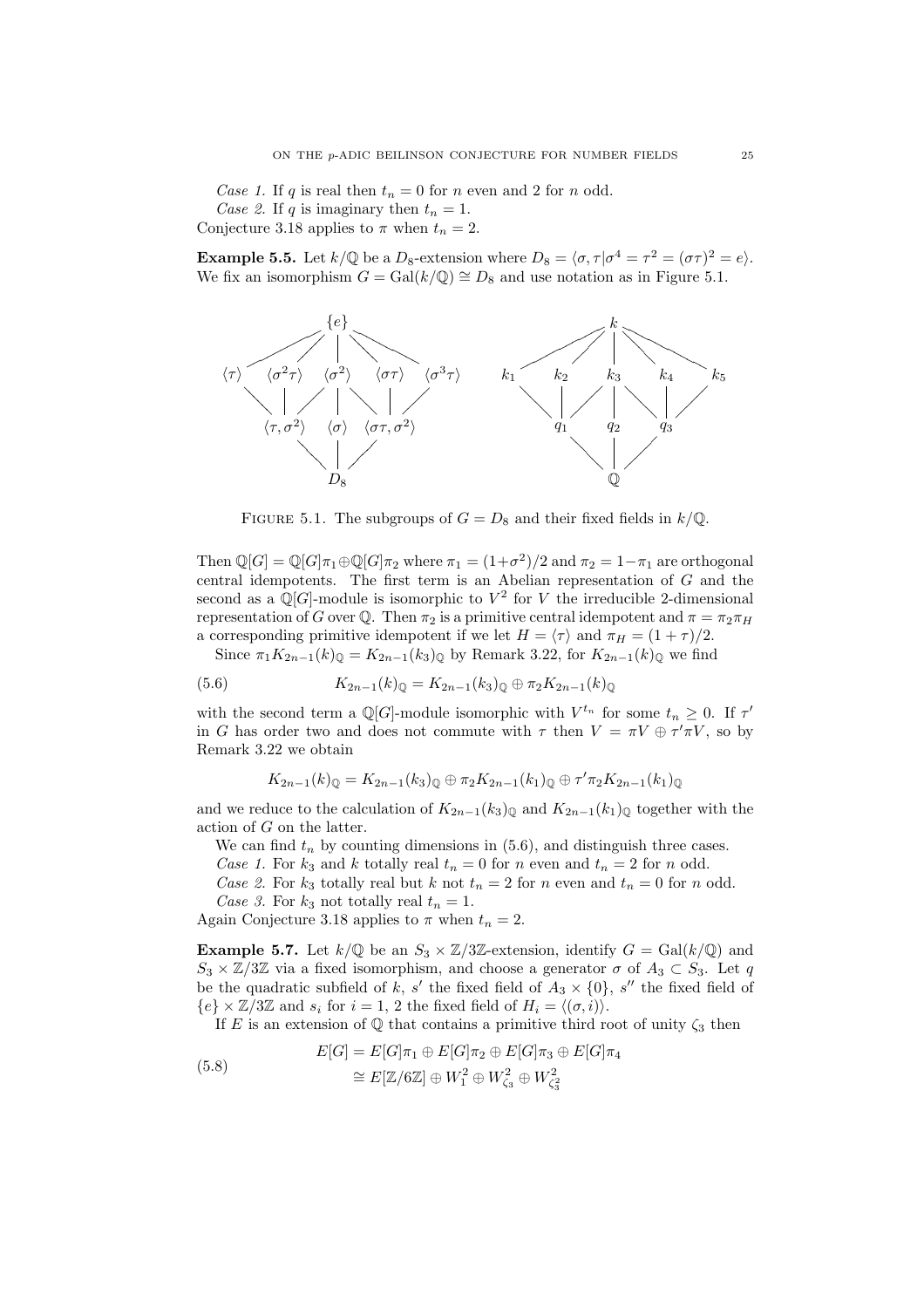where

$$
\pi_1 = ((e, 0) + (\sigma, 0) + (\sigma^2, 0))/3
$$
  
\n
$$
\pi_2 = (1 - \pi_1)((e, 0) + (e, 1) + (e, 2))/3
$$
  
\n
$$
\pi_3 = (1 - \pi_1)((e, 0) + \zeta_3^2(e, 1) + \zeta_3(e, 2))/3
$$
  
\n
$$
\pi_4 = (1 - \pi_1)((e, 0) + \zeta_3(e, 1) + \zeta_3^2(e, 2))/3
$$

are orthogonal central idempotents of  $E[G]$  satisfying  $\pi_1 + \pi_2 + \pi_3 + \pi_4 = (e, 0)$ , and  $W_a$  is the irreducible representation of G given by  $(\rho, m)(v) = a^m \rho(v)$  for v in the irreducible 2-dimensional representation of  $S_3$ . With  $\pi_{H_i} = \frac{1}{3} \sum_{h \in H_i} h$ , a primitive idempotent corresponding to the primitive central idempotent  $\pi_j$  (j = 3, 4) is  $\pi = \pi_j \pi_{H_i}.$ 

Using Remark 3.22 for 
$$
A_3 \times \{0\}
$$
 and  $\{e\} \times \mathbb{Z}/3\mathbb{Z}$  we see that

$$
K_{2n-1}(k)_E = \pi_1 K_{2n-1}(k)_E \oplus \pi_2 K_{2n-1}(k)_E \oplus \pi_3 K_{2n-1}(k)_E \oplus \pi_4 K_{2n-1}(k)_E
$$
  
=  $K_{2n-1}(s')_E \oplus (1-\pi_1)K_{2n-1}(s'')_E \oplus \pi_2 K_{2n-1}(k)_E \oplus \pi_1 K_{2n-1}(k)_E$ 

$$
= K_{2n-1}(s')_E \oplus (1-\pi_1)K_{2n-1}(s'')_E \oplus \pi_3K_{2n-1}(k)_E \oplus \pi_4K_{2n-1}(k)_E.
$$

Because  $W_a = W_a^{H_1} \oplus W_a^{H_2}$  when  $a \neq 1$  we have

$$
\pi_j K_{2n-1}(k)_E = \pi_j K_{2n-1}(s_1)_E \oplus \pi_j K_{2n-1}(s_2)_E \qquad (j = 3, 4)
$$

so that we reduce to the calculation of  $K_{2n-1}(s)_{\mathbb{Q}}$  for the sextic subfields s of k, together with the action of G when  $s = s''$ ,  $s_1$  or  $s_2$ .

We have  $\pi_3 K_{2n-1}(k)_E \cong W_{\zeta_3}^{t_n}$  and  $\pi_4 K_{2n-1}(k)_E \cong W_{\zeta_3^2}^{t_n}$  for the same  $t_n$  as one sees by taking  $E = \mathbb{Q}(\zeta_3)$  and considering the obvious action of Gal( $E/\mathbb{Q}$ ) on  $E[G]$ . Since the dimension of  $(1 - \pi_1)K_{2n-1}(s'')_E$  was obtained in Example 5.3 we get the following results for  $t_n$ .

*Case 1.* For q real  $t_n = 0$  when n is even and  $t_n = 2$  when n is odd.

*Case 2.* For q imaginary  $t_n = 1$ .

Conjecture 3.18 applies to  $\pi$  corresponding to  $\pi_i$  (j = 3, 4) when  $t_n = 2$ .

We finish this section with a result that was promised in Remark 3.20(1). Note that the assumption  $\dim_E(E[G]\pi) = \dim_E(\pi K_{2n-1}(k)_E)$  is not needed here: we consider the regulator map with values in  $\pi(\bigoplus_{\tau:k\to\mathbb{C}}E\otimes\mathbb{R}(n-1))^+$  obtained from (2.3), and use Beilinson's regulator  $R_{\text{Bei}}$  comparing E-structures as in Remark 3.24. Beilinson's conjecture [2, Conjecture 3.4] states that the order of vanishing at  $s = 1 - n$  of  $L(s, \chi^{\vee}_\pi \otimes id, \mathbb{Q})$  should be  $\dim_E(\pi K_{2n-1}(k)_E)$  and that the first non-vanishing coefficient at  $s = 1 - n$  equals

$$
L^{\sharp}(1-n, \chi_{\pi}^{\vee} \otimes \mathrm{id}, \mathbb{Q}) = eR_{\text{Bei}}
$$

for some  $e$  in  $E^*$ .

**Proposition 5.9.** Let k be a  $G = S_3$ -extension (resp.  $G = D_8$ -extension) of  $\mathbb{Q}$ , and *let*  $n > 2$ *. Then this conjecture holds for any primitive idempotent*  $\pi$  *corresponding*  $to \pi_2$  *in Example 5.3 (resp. Example 5.5)*.

*Proof.* Clearly it suffices to prove this when  $E = \mathbb{Q}$ . If  $G = S_3$  then by Remark 3.21(3) we may assume  $\pi_H = \pi_1 \pi_H + \pi$  with  $\pi_1 \pi_H$  and  $\pi = \pi_2 \pi_H$  orthogonal idempotents, where we use notation as in Example 5.3. The conjecture for  $\pi_H$ follows from Theorem 2.2 for  $c = k^H$  by the arguments of Remark 3.23 and the functional equation (2.6) of  $\zeta_c(s)$ . Similarly, it holds for  $\pi_1 \pi_H = \frac{1}{6} \sum_{g \in G} g$ , where it corresponds to that theorem for  $k^G = \mathbb{Q}$ , and it follows that it must hold for  $\pi$ as well. If  $G = D_8$  the argument is identical, using Theorem 2.2 for  $k_1$  and  $q_1$ .  $\Box$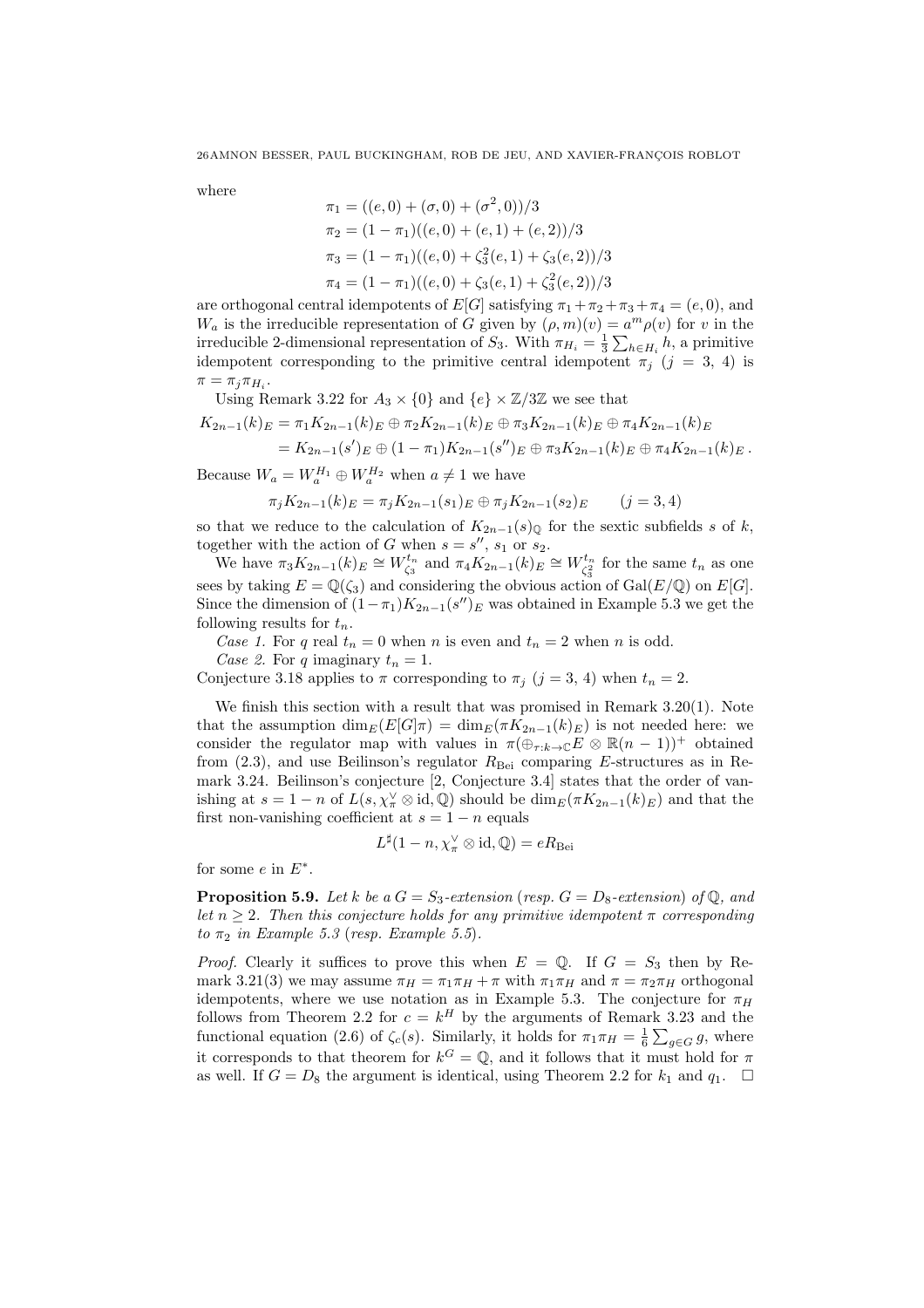#### 6. COMPUTING  $p$ -ADIC  $L$ -FUNCTIONS

We briefly sketch the method used to compute values of  $p$ -adic  $L$ -functions of 1-dimensional Artin characters. Values of p-adic L-functions of characters of higher dimension can then be deduced using (2.11). The method we employ is somewhat similar to, but more technical than the construction in [18], and generalizes the one used in [45] to compute values of p-adic L-functions of real quadratic fields at  $s = 1$ . Note that several modifications are necessary compared to [18] since the construction there is for partial  $\zeta$ -functions of the ray class modulo p whereas we need to work with partial  $\zeta$ -functions of arbitrary class groups. Also, we need to replace  $p = 2$  in a certain number of results by  $q = 4$ . We leave it to the careful reader to check that these changes are indeed possible, or refer to the forthcoming article [44] where the details of the actual method used will be given.

Let k be a totally real number field and let  $d = [k : \mathbb{Q}]$ . Let  $\chi$  be a  $\overline{\mathbb{Q}}_p$ -valued 1-dimensional Artin character of Gal( $\overline{k}/k$ ). As in Section 2, we let  $q = p$  if p is odd, and  $q = 4$  if  $p = 2$ .

By class field theory,  $\chi$  can be viewed as a character of a suitable ray class group of k. We denote by f the conductor of  $\chi$ , which is an integral ideal of k, and we let g be the modulus with infinite part  $\mathfrak{g}_{\infty}$  consisting of all infinite places of k, and finite part  $\mathfrak{g}_0$  equal to the least common multiple of f and q. Let  $\mathfrak{a}_1, \ldots, \mathfrak{a}_h$ be representatives of the classes of the ray class group of  $k$  modulo  $\mathfrak{g}$ , and let  $\zeta_{\mathfrak{a}_i}(s), i = 1, \ldots, h$ , be the corresponding partial  $\zeta$ -functions. According to [40, Chapter VII, p.526] we have, for any isomorphism  $\sigma : \overline{\mathbb{Q}}_p \to \mathbb{C}$ ,

$$
\sum_{i=1}^h \sigma \circ \chi(\mathfrak{a}_i) \zeta_{\mathfrak{a}_i}(s) = \mathrm{Eul}_p(s, \sigma \circ \chi, k) L(s, \sigma \circ \chi, k).
$$

Since all  $\zeta_{\mathfrak{a}_i}(m)$  are rational for integers  $m \leq 0$  by loc. cit. Chapter VII, Corollary 9.9, we may identify them with  $\sigma^{-1}(\zeta_{\mathfrak{a}_i}(m))$  in  $\mathbb{Q}_p$ . Thus for such m we have

(6.1) 
$$
\sum_{i=1}^{h} \chi(\mathfrak{a}_i) \zeta_{\mathfrak{a}_i}(m) = \mathrm{Eul}_p^*(m, \chi, k) L^*(m, \chi, k)
$$

where  $L^*(m, \chi, k)$  and  $\text{Eul}_p^*(m, \chi, k)$  are as in (2.7) and (2.8).

Now let  $\beta \neq 1$  in  $\mathcal{O}_k$  be such that

(1)  $\beta \equiv 1 \pmod{\mathfrak{g}_0}$  and  $v(\beta) > 0$  for every infinite place v of k;

(2)  $\mathcal{O}_k/(\beta) \simeq \mathbb{Z}/b\mathbb{Z}$ , where  $b = \mathcal{N}(\beta)$  is the norm of the principal ideal  $(\beta)$ .

Scaling the measures obtained in [18, Lemme 4.4] for the  $a_i$  we obtain  $\mathbb{Q}_p$ -valued measures  $\lambda_i$   $(i = 1, ..., d)$  on  $\mathbb{Z}_p^d$ , depending on  $\beta$  and  $\mathfrak{a}_i$ , such that for all integers  $m \leq 0$ ,

$$
(b^{m-1}-1)\zeta_{\mathfrak{a}_i}(m) = (-1)^{dm} \mathcal{N}(\mathfrak{a}_i)^{-m} \int (x_1 \cdots x_d)^{-m} d\widetilde{\lambda}_i.
$$

The proof of Lemma 4.3 of loc. cit. shows, contrary to the statement of that lemma, that the measures  $\tilde{\lambda}_i$  are supported on  $(-1 + q\mathbb{Z}_p)^d$ . Therefore pulling back over multiplication by  $-1$  on  $\mathbb{Z}_p^d$  we obtain measures  $\lambda_i$  on  $\mathbb{Z}_p^d$ , supported on  $(1+q\mathbb{Z}_p)^d$ , such that, for the same  $m$ ,

(6.2) 
$$
(b^{m-1}-1)\zeta_{\mathfrak{a}_i}(m)=\mathcal{N}(\mathfrak{a}_i)^{-m}\int (x_1\cdots x_d)^{-m} d\lambda_i.
$$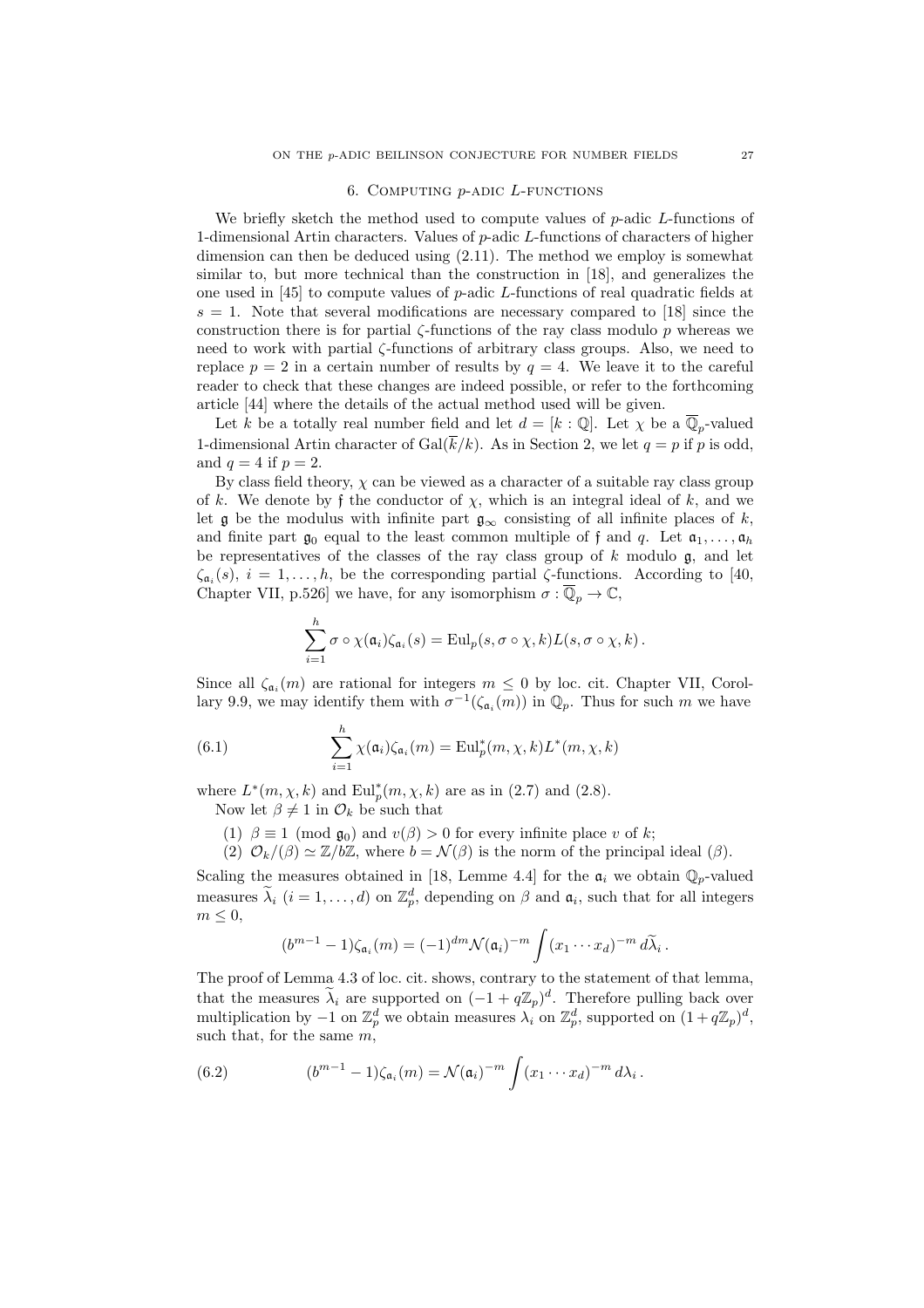For a fixed x in  $1 + q\mathbb{Z}_p$  the function  $s \mapsto x^s$  is defined and analytic on  $\mathbb{Z}_p$ . Since, in general,  $\mathcal{N}(\mathfrak{a}_i)$  will not be congruent to 1 modulo q, we do the following. For any integer  $l$  and any integral ideal  $\alpha$  of  $k$  that is coprime to  $p$ , the function  $s \mapsto \omega_p(\mathfrak{a})^l \langle \mathcal{N} \mathfrak{a} \rangle^{-s}$  is an analytic  $\mathbb{Z}_p$ -valued function on  $\mathbb{Z}_p$ , whose value equals  $\mathcal{N}(\mathfrak{a})^{-m}$  at any integer m with  $m + l \equiv 0 \pmod{\varphi(q)}$ . We define the p-adic partial  $\zeta$ -function of the class of  $\mathfrak{a}_i$  by mapping s in  $\mathbb{Z}_n \setminus \{1\}$  to

$$
\zeta_{p,\mathfrak{a}_i}(s) = \left(b^{s-1}-1\right)^{-1} \langle \mathcal{N}(\mathfrak{a}_i) \rangle^{-s} \int' (x_1 \cdots x_d)^{-s} d\lambda_i,
$$

where ' indicates that we restricted the domain of integration to  $(1+q\mathbb{Z}_p)^d$ . Let  $\Psi_i$  be the function defined by the above integral, that is, for s in  $\mathbb{Z}_p$ ,

$$
\Psi_i(s) = \int'(x_1 \cdots x_d)^{-s} d\lambda_i.
$$

For a in  $\mathbb{Z}_p$  with  $|a-1|_p \leq q^{-1}$ , and s in  $\mathbb{Z}_p$ , one can write  $a^{-s} = \exp_p(-s \log_p(a)),$ where  $\exp_n$  and  $\log_n$  are the p-adic exponential and logarithm functions respectively; and thus the function  $s \mapsto a^{-s}$  can be expressed as a power series with coefficients in  $\mathbb{Z}_p$ , where the coefficient of  $s^m$  has absolute value at most  $q^{-m}p^{m/(p-1)}$ . Developing  $(x_1 \cdots x_d)^{-s}$  in this way as a power series of s and using the fact that the measures  $\lambda_i$  have bounded norm by [18, Lemme 4.2 bis], we see that  $\Psi_i(s)$  can also be expressed as a power series in  $\mathbb{Q}_p[[s]]$  where the absolute value of the coefficient of  $s^m$  is at most  $C_i q^{-m} p^{m/(p-1)}$  for some  $C_i > 0$ . In the same way, the function  $s \mapsto \langle \mathcal{N}(\mathfrak{a}_i)\rangle^{-s}$  can be expressed as a power series in  $\mathbb{Z}_p[[s]]$  whose coefficients satisfy the same bounds. Similarly, since the only solution for s of  $b^{s-1} = 1$  with  $|s| < qp^{-1/(p-1)}$  is  $s = 1$ , it follows from the *p*-adic Weierstrass preparation theorem that the function  $s \mapsto b^{s-1} - 1$  can be expressed as the product of a power of p, the polynomial  $s-1$ , and an invertible power series in  $\mathbb{Z}_p[[s]]$  with the absolute value of the coefficient of  $s^m$  bounded by  $q^{-m}p^{m/(p-1)}$ . Therefore  $\zeta_{p,\mathfrak{a}_i}(s)$  can be expressed as the quotient of a power series in  $\mathbb{Q}_p[[s]]$  with the absolute value of the coefficient of  $s^m$  bounded by  $C'_i q^{-m} p^{m/(p-1)}$  with  $C'_i > 0$ , and  $s - 1$ .

If we define  $p$ -adic functions of  $s$ ,

(6.3) 
$$
L_p^{(l)}(s,\chi,k) = \sum_{i=1}^h \omega_p(\mathfrak{a}_i)^l \chi(\mathfrak{a}_i) \zeta_{p,\mathfrak{a}_i}(s) \qquad (l \text{ modulo } \phi(q)),
$$

then it follows from (6.1), (6.2), and the equality  $\zeta_{p,\mathfrak{a}_i}(m) = \omega_p(\mathfrak{a}_i)^m \zeta_{\mathfrak{a}_i}(m)$  for any integer  $m \leq 0$ , that

(6.4) 
$$
L_p^{(l)}(m, \chi, k) = \text{Eul}_p^*(m, \chi, k) L^*(m, \chi, k)
$$

for all non-positive m such that  $l + m \equiv 0$  modulo  $\varphi(q)$ . In particular, the p-adic L-function of  $\chi$  is given by  $L_p(s,\chi,k) = L_p^{(-1)}(s,\chi,k)$ . Moreover, its residue at s = 1 is zero if  $\chi$  is non-trivial because the functions  $\omega_p(\mathfrak{a}_i)^{-1}\zeta_{p,\mathfrak{a}_i}(s)$  all have the same residue there by [18, Corollaire on page 388].

The estimates on the coefficients of the power series expansions above imply the claims in Theorem 2.9(1). Through the  $p$ -adic Weierstrass preparation theorem they also imply that the function in (2.11) can be written as the quotient of a power series in  $\mathbb{Q}_p(\chi)[[s]]$  that converges for s in  $\mathbb{C}_p$  with  $|s| < qp^{-1/(p-1)}$ , and a polynomial in  $\mathbb{Q}_p(\chi)[s]$ .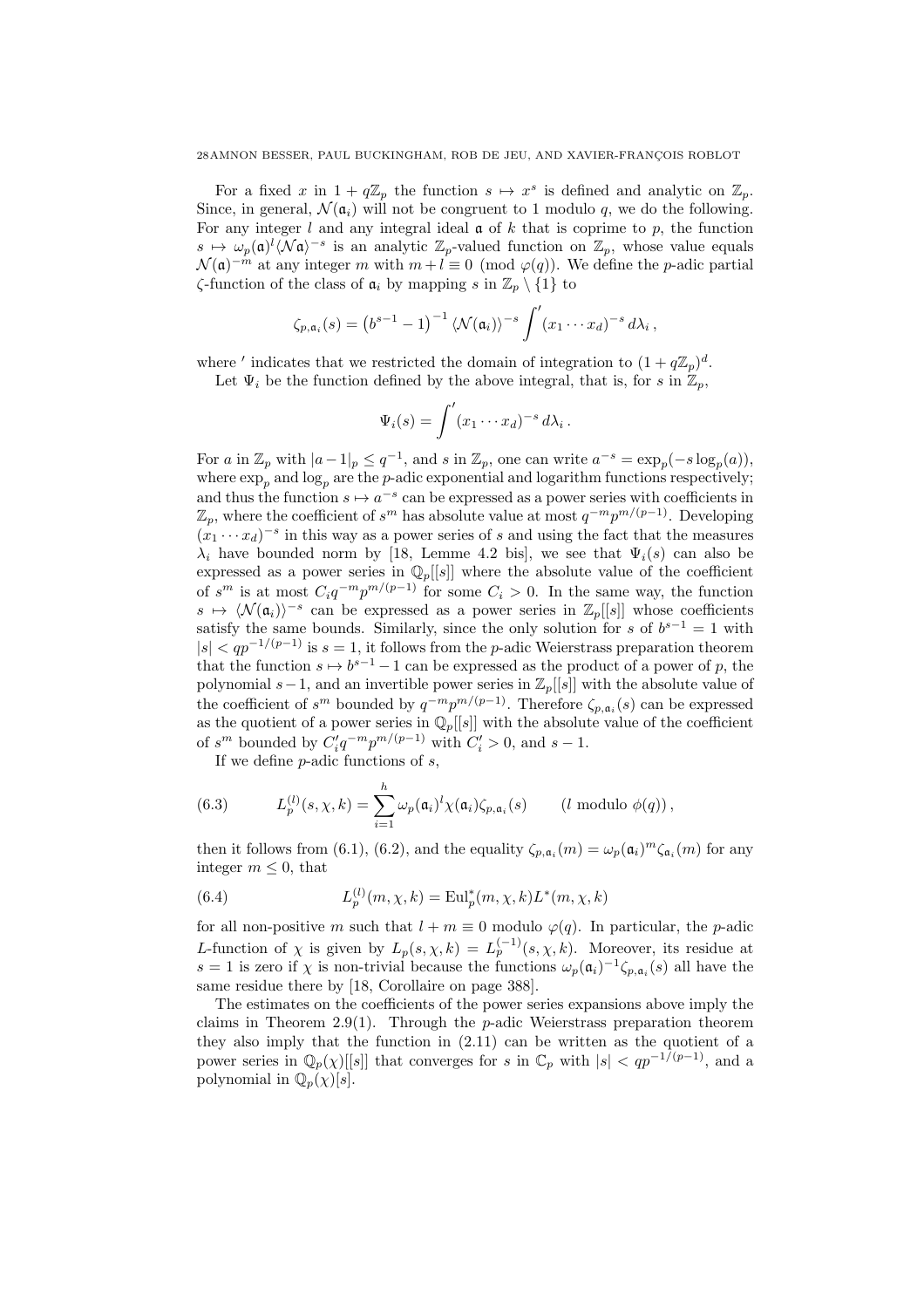We note in passing that if  $l$  is any integer then

$$
L_p(s,\chi\omega_p^l,k)=\sum_{i=1}^h\omega_p(\mathfrak{a}_i)^{l-1}\chi(\mathfrak{a}_i)\zeta_{p,\mathfrak{a}_i}(s)=L_p^{(l-1)}(s,\chi,k),
$$

so that we obtain from (6.4) that

$$
L_p(m, \chi \omega_p^l, k) = \text{Eul}_p^*(m, \chi, k) L^*(m, \chi, k)
$$

for all  $m \leq 0$  with  $l + m \equiv 1$  modulo  $\varphi(q)$ , as stated in Remark 2.13.

In order to compute  $L(s, \chi, k)$  for a fixed s in  $\mathbb{Z}_p$ , it suffices to compute  $\zeta_{p, a_i}(s)$ , for which one mainly has to compute the  $\Psi_i(s)$ . The measures  $\lambda_i$  can be represented as power series in  $d$  variables,

$$
F_i(w_1,\ldots,w_d)=\sum_{n_1,\ldots,n_d\geq 0}a_{i,n_1,\ldots,n_d}w_1^{n_1}\cdots w_d^{n_d},
$$

with (bounded) coefficients

$$
a_{i,n_1,\dots,n_d} = \int \binom{x_1}{n_1} \cdots \binom{x_d}{n_d} d\lambda_i
$$

that can be computed using Shintani's method [49], which is practical for calculations if the base field  $k$  is  $\mathbb Q$  or real quadratic. On the other hand, the function  $h$ on  $\mathbb{Z}_p$  defined by

$$
x \mapsto \begin{cases} x^{-s} & \text{if } x \text{ is in } 1 + q\mathbb{Z}_p, \\ 0 & \text{otherwise,} \end{cases}
$$

is continuous and thus admits a Mahler expansion  $\sum_{n\geq 0} c_{s,n} \binom{x}{n}$ , where the coefficients satisfy  $c_{s,n} \to 0$  when  $n \to \infty$  and can be easily computed recursively. Then we have

$$
\Psi_i(s) = \int h(x_1) \cdots h(x_d) d\lambda_i = \sum_{n_1, \ldots, n_d \geq 0} a_{i,n_1,\ldots,n_d} c_{s,n_1} \cdots c_{s,n_d}.
$$

Thus, by computing enough terms in the above sum, we can get a good approximation of the integral, and therefore, putting everything together, of the p-adic L-function.

In order to apply this we make (2.10) explicit in the cases we are interested in, writing L-functions of representations for the L-functions of the corresponding characters. In particular, we write the classical L-functions of the irreducible 2-dimensional representations of  $S_3$  and  $D_8$  in Examples 5.3 and 5.5, and the irreducible 2-dimensional representations  $W_a$  with  $a \neq 1$  of  $S_3 \times \mathbb{Z}/3\mathbb{Z}$  in Example 5.7, as the L-functions of Abelian characters over quadratic fields. For later use we also note how to write some of them in terms of ζ-functions of certain fields.

We take the field of coefficients  $E$  to be  $\mathbb C$  in the remainder of this section, and denote the trivial 1-dimensional representation of any group  $G$  by  $1_G$ .

**Example 6.5.** Let Alt<sub>S<sub>3</sub></sub> be the 1-dimensional representation of  $S_3$  through the sign character, and  $V$  the irreducible 2-dimensional representation. Since

$$
\text{Ind}_{A_3}^{S_3} \circ \text{Ind}_{\{e\}}^{A_3} (1_{\{e\}}) \cong \text{Ind}_{\{e\}}^{S_3} (1_{\{e\}}) \cong 1_{S_3} \oplus \text{Alt}_{S_3} \oplus V^2
$$

and  $\text{Ind}_{A_3}^{S_3}(1_{A_3}) \cong 1_{S_3} \oplus \text{Alt}_{S_3}$  it follows that  $\text{Ind}_{A_3}^{S_3}(V') \cong V$  for either non-trivial 1dimensional representation  $V'$  of  $A_3$ . Applying this to the situation of Example 5.3 we see that  $L(s, V, \mathbb{Q}) = L(s, V', q)$ . Similarly, if H is any subgroup of  $S_3$  of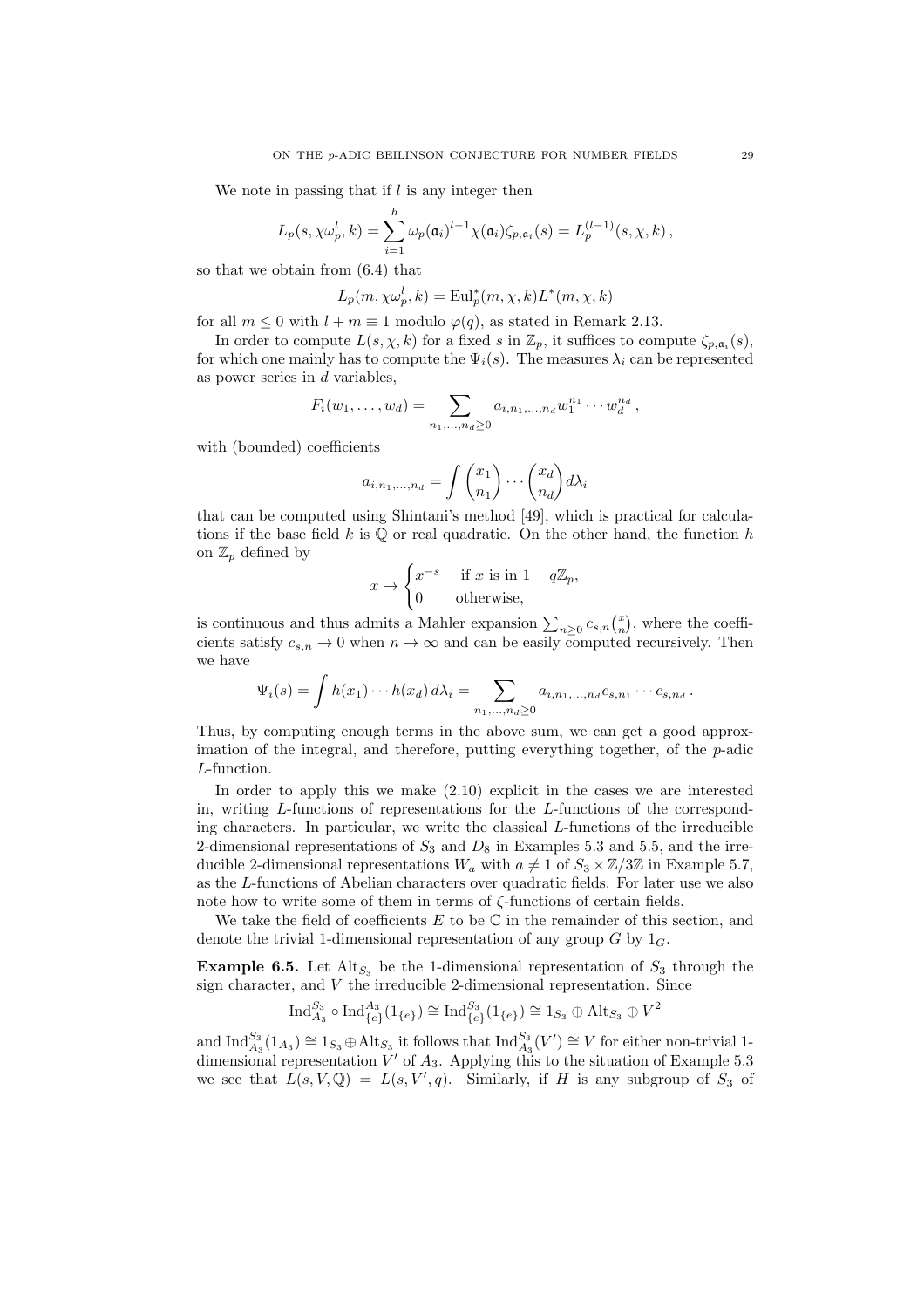30AMNON BESSER, PAUL BUCKINGHAM, ROB DE JEU, AND XAVIER-FRANCOIS ROBLOT

order 2, then  $\text{Ind}_{H}^{S_3}(1_H) \cong 1_{S_3} \oplus V$ . In the situation of Example 5.3 this means that  $\zeta_c(s) = \zeta_0(s)L(s, V, \mathbb{Q}).$ 

**Example 6.6.** If  $D_8$  is as in Example 5.5,  $V_{a,b}$  for  $a, b = \pm 1$  the 1-dimensional representation of  $D_8$  where  $\sigma$  acts as multiplication by a and  $\tau$  by b, and V the irreducible 2-dimensional representation, then for any subgroup H

$$
\operatorname{Ind}_{H}^{D_8} \circ \operatorname{Ind}_{\{e\}}^{H}(\mathbb{1}_{\{e\}}) \cong (\oplus_{a,b=\pm 1} V_{a,b}) \oplus V^2.
$$

If we take  $H = \langle \tau, \sigma^2 \rangle$  then  $\text{Ind}_{\{e\}}^H (1_{\{e\}}) \cong \oplus_{a,b=\pm 1} W_{a,b}$  with  $W_{a,b}$  the 1-dimensional representation of H where  $\sigma^2$  acts as multiplication by a and  $\tau$  by b. Because  $\text{Ind}_{H}^{D_8}(W_{1,b}) \cong \bigoplus_{a=\pm 1} V_{a,b}$  we have  $\text{Ind}_{H}^{D_8}(W_{-1,1}) \cong \text{Ind}_{H}^{D_8}(W_{-1,-1}) \cong V$ , so with notation as in Figure 5.1 we get  $L(s, V, \mathbb{Q}) = L(s, W_{-1,1}, q_1) = L(s, W_{-1,-1}, q_1)$ .

Similarly,  $\text{Ind}_{\langle \tau \rangle}^{D_8}(1_{\langle \tau \rangle}) \cong (\oplus_{a=\pm 1} V_{a,1}) \oplus V$  so that  $\zeta_{k_1}(s) = \zeta_{q_1}(s)L(s,V,\mathbb{Q})$  as well.

**Remark 6.7.** If  $H = \langle \sigma \rangle$  in Example 6.6 then  $\text{Ind}_{\{e\}}^H(1_{\{e\}}) \cong \bigoplus_{m=1}^4 U_{i^m}$  with  $U_a$ the 1-dimensional representation of  $\langle \sigma \rangle$  where  $\sigma$  acts as multiplication by a. Now  $\text{Ind}_{H}^{D_8}(U_a) \cong V_{a,1} \oplus V_{a,-1}$  when  $a = \pm 1$  so that  $\text{Ind}_{H}^{D_8}(U_a) \cong V$  when  $a \neq \pm 1$ , and in Example 5.5 we also have  $L(s, V, \mathbb{Q}) = L(s, U_i, q_2) = L(s, U_{-i}, q_2)$ .

**Example 6.8.** If  $G = S_3 \times \mathbb{Z}/3\mathbb{Z}$  and  $H = A_3 \times \mathbb{Z}/3\mathbb{Z}$  then

$$
\text{Ind}_{H}^{G} \circ \text{Ind}_{\{(e,0)\}}^{H} (1_{\{(e,0)\}}) \cong W \oplus W_1^2 \oplus W_{\zeta_3}^2 \oplus W_{\zeta_3}^2
$$

with W the direct sum of the 1-dimensional representations of G and the  $W_a$  as in Example 5.7. Write  $\text{Ind}_{\{(e,0)\}}^H(1_{\{(e,0)\}}) \cong \bigoplus_{a,b} V_{a,b}$  where, for a and b cubic roots of unity,  $V_{a,b}$  is the 1-dimensional representation of H on which  $(\sigma^m, n)$  acts as multiplication by  $a^m b^n$ . Since  $\text{Ind}_{H}^G(\bigoplus_b V_{1,b}) \cong W$  we find by considering the action of  $(e, 1)$  that  $\text{Ind}_{H}^{G}(V_{a,b}) \cong W_{b}$  when  $a \neq 1$ . In particular, in the notation of Example 5.7, we have  $L(s, W_b, \mathbb{Q}) = L(s, V_{a,b}, q)$  since  $q = k^H$ .

It is easy to see that the coefficients of  $p^{-s}$  in the Euler factors of  $L(s, W_{\zeta_3}, \mathbb{Q})$ and  $L(s, W_{\zeta_3^2}, \mathbb{Q})$  are conjugate, but since not all of them can be real it is not possible to express those functions in terms of  $\zeta$ -functions of subfields of k.

# 7. Examples

In this section we describe the evidence for Conjecture 3.18 in the case of primitive idempotents  $\pi$  in  $E[\text{Gal}(k/\mathbb{Q})]$  as in Examples 5.3, 5.5 and 5.7, with  $E = \mathbb{Q}$ in the first two and  $E = \mathbb{Q}(\zeta_3)$  in the last. In the first two cases part (1) of the conjecture is known by Proposition 5.9, but in the last case our evidence for this part is numerical; the same holds for parts (2) through (4) in all cases.

We would like to stress that the numerical verification of part  $(4)$  of the conjecture actually proves this part for all cases that we considered since we can check that a element of  $E \otimes \mathbb{Q}_p$  is a unit of that ring by computing a close enough approximation of it.

For the numerical calculations of the *p*-adic regulator,  $R_{n,p}(M_{\pi}^E)$ , we assumed that the syntomic regulator map on the subgroup of  $K_{2n-1}(k)_{\mathbb{Q}}$  described in Zagier's Conjecture 4.5 is given by the  $\widetilde{P}_{n,p}^{\sigma}$  (as in Remark 4.15). Out of the many possible choices for  $P_{n,p}(z)$  as described in (4.12) we used

$$
P_{n,p}(z) = \text{Li}_{n,p}(z) - \log_p^{n-1}(z)\text{Li}_1(z)/n! = \text{Li}_{n,p}(z) + \log_p^{n-1}(z)\log_p(1-z)/n!
$$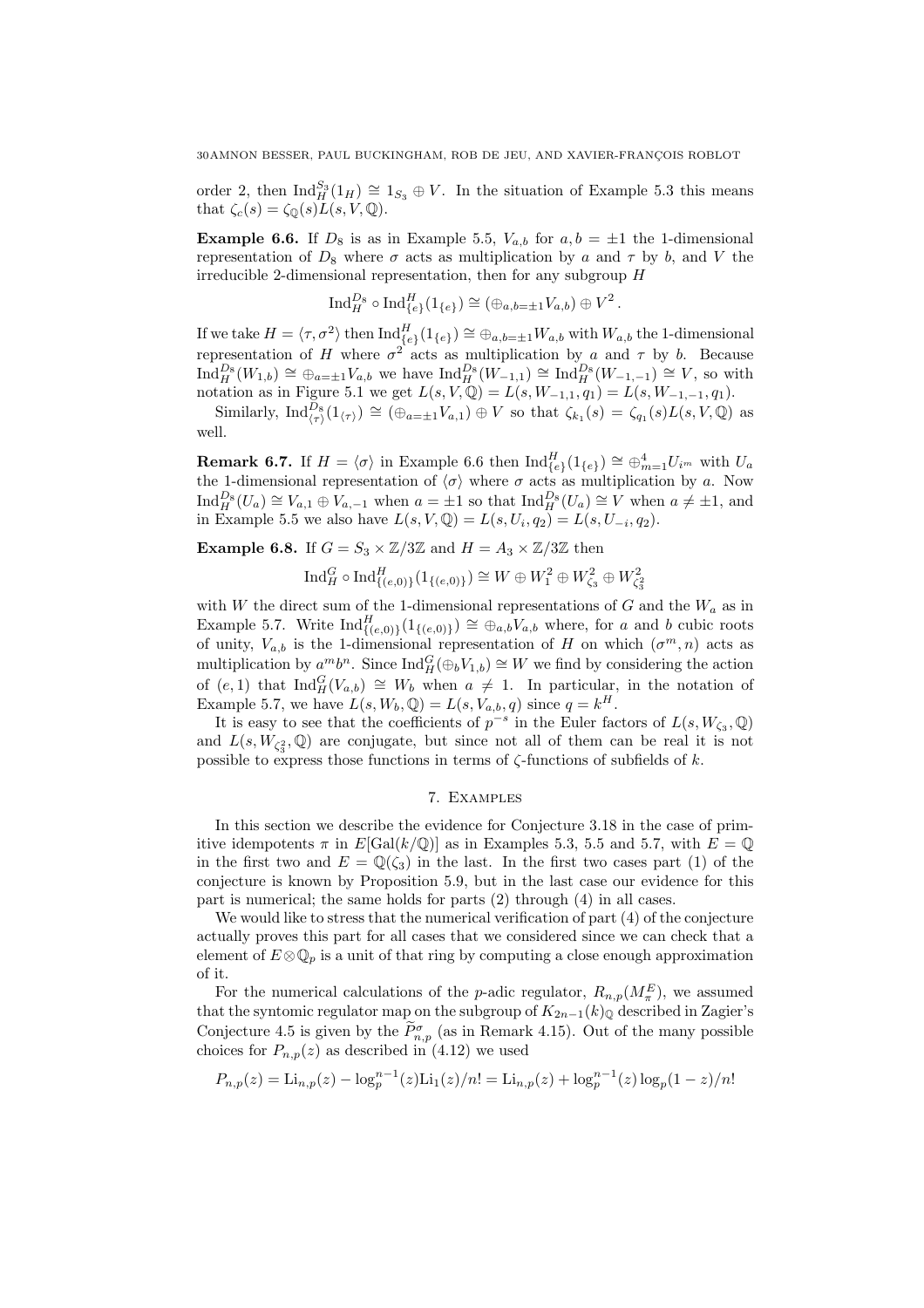since it is relatively simple from a computational point of view. The calculations of the  $P_{n,p}(z)$  for the branch with  $\log_p(p) = 0$  were done in versions 2.11-7, 2.12-19 and 2.12-21 of [52], using an implementation of the algorithm described in [6].

Note that the primitive idempotents in Examples 5.3 and 5.5 are unique up to conjugation in  $\mathbb{O}[G]$  since they all correspond to  $\pi_2$ . But in Example 5.7 replacing  $\zeta_3$ with  $\zeta_3^2$  changes a primitive idempotent corresponding to  $\pi_3$  into one corresponding to  $\pi_4$ , and conversely. Because the same holds for the classical and p-adic Lfunctions (with values in  $E \otimes_{\mathbb{Q}} \mathbb{C}$  and  $E \otimes_{\mathbb{Q}} \mathbb{Q}_p$  respectively), as well as the Euler factor for p, the conjectures for primitive idempotents corresponding to  $\pi_3$  and  $\pi_4$ are actually equivalent.

In Examples 7.1, 7.4 and 7.5 we have  $E = \mathbb{Q}$  so that we identify  $E \otimes_{\mathbb{Q}} \mathbb{C}$  with  $\mathbb{C}$ , etc., and use notation as in Remark 3.17.

**Example 7.1.** Let k be a totally real  $S_3$ -extension of  $\mathbb{Q}$ . Use notation as in Case 1 of Example 5.3, and let  $\pi$  be the primitive idempotent corresponding to  $\pi_2$  of that example. Since  $E = \mathbb{Q}$  we shall write  $M_{\pi}$  instead of  $M_{\pi}^{E}$  in all notation referring to Conjecture 3.18.

Since  $\pi K_{2n-1}(k)_{\mathbb{Q}} = \pi_2 K_{2n-1}(c)_{\mathbb{Q}}$  by Remark 3.22 we computed the K-theory of c using the (numerical) methods of Section 5 and tried to recognize the number

(7.2) 
$$
e(n, M_{\pi}) = L(n, \chi_{\pi}, \mathbb{Q}) \cdot D(M_{\pi})^{1/2, \infty} / R_{n, \infty}(M_{\pi})
$$

for  $n = 3$  and 5 as an element of  $\mathbb{Q}^*$  by employing the same methods as described in Section 5 for number fields, where  $L(n, \chi_{\pi}, \mathbb{Q})$  was computed as  $\zeta_c(n)/\zeta_{\mathbb{Q}}(n)$ (see Example 6.5) using Pari-GP [53]. We succeeded in all cases, and then verified numerically for  $p = 2, 3, 5, 7$  and 11 if  $L_p(n, \chi_{\pi} \omega_p^{1-n}, \mathbb{Q}) \neq 0$  and

$$
(7.3) \qquad e(n, M_{\pi}) \cdot \operatorname{Eul}_p(n, \chi_{\pi}, \mathbb{Q}) \cdot \frac{R_{n,p}(M_{\pi})}{D(M_{\pi})^{1/2, p}} \cdot L_p(n, \chi_{\pi} \omega_p^{1-n}, \mathbb{Q})^{-1}
$$

in  $\mathbb{Q}_p^*$  was equal to 1.

We put our results for the four totally real  $S_3$ -extensions k of  $\mathbb Q$  with smallest discriminants in Tables 1 through 4. Note that by Lemma 3.7  $R_{n,p}(M_{\pi})/D(M_{\pi})^{1/2,p}$ is in  $\mathbb{Q}_p$  and the same holds for  $L_p(n, \chi_{\pi} \omega_p^{1-n}, \mathbb{Q})$  by Lemma 3.15, so that (approximations of) those numbers can be easily represented in our tables. We have denoted an element  $(a_0 + a_1p + a_2p^2 + \cdots) \times p^s$  in  $\mathbb{Q}_p^*$  with all  $a_j$  in  $\{0, \ldots, p-1\}$ and  $a_0 \neq 0$  by  $(a_0.a_1a_2 \cdots)_p \times p^s$ , writing A to represent 10 when  $p = 11$ .

For the *p*-adic regulators we computed each  $P_{n,p}(z)$  up to  $O(p^{L(p)})$  with  $p^{L(p)}$ approximately equal to  $10^{30}$ . The relevant part of  $R_{n,p}(M_{\pi})/D(M_{\pi})^{1/2,p}$  has been given in the tables whenever it fitted. For the values of the  $p$ -adic  $L$ -function we can only prove that the relative error is at most  $1 + O(p^{M(p)})$ , where  $M(2) =$ 72,  $M(3) = 47$ ,  $M(5) = 32$ ,  $M(7) = 26$  and  $M(11) = 22$ . This proves that  $L_p(n, \chi_{\pi} \omega_p^{1-n}, \mathbb{Q})$  does not vanish; together with the verification that (7.2) equals 1 numerically this proves part (4) of Conjecture 3.18. The value that we found for (7.3) was  $1 + O(p^{N(p)})$  with  $N(2) \ge 82$ ,  $N(3) \ge 52$ ,  $N(5) \ge 36$ ,  $N(7) \ge 27$  and  $N(11) \geq 24$ , giving numerical evidence for parts (2) and (3) of the conjecture, but also suggesting that the relative precision of the value of the  $p$ -adic  $L$ -function is slightly higher than we can prove, justifying the higher precision given in the tables.

Similar calculations were carried out for the next four such  $S_3$  extensions and the same primes, with very similar results.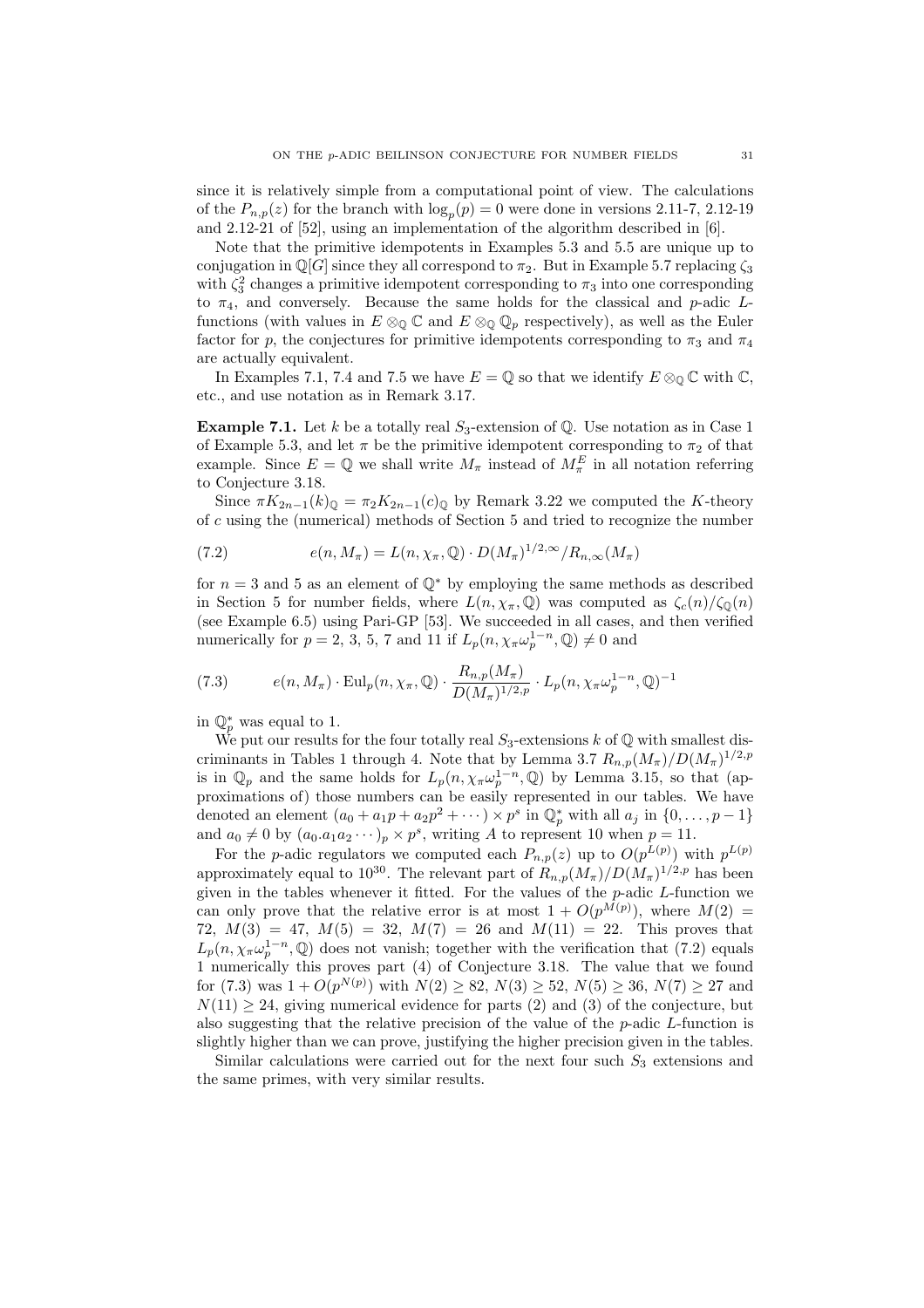32AMNON BESSER, PAUL BUCKINGHAM, ROB DE JEU, AND XAVIER-FRANÇOIS ROBLOT

The other examples proceed mostly along the same lines as Example 7.1. The values of  $L(n, \chi_{\pi}, \mathbb{Q})$  in Examples 7.4 and 7.5 below were computed using the formula at the end of Example 6.6, but in Example 7.6 the values of  $L(n, \chi^E_\pi, \mathbb{Q})$ , with  $E = \mathbb{Q}(\zeta_3)$  for  $\zeta_3$  a primitive cube root of unity, were computed using the algorithms described in [24] and its associated program. In Examples 7.4 and 7.5 we determined if  $e(n, \chi_{\pi})$  (as in (7.2)) was in  $\mathbb{Q}^*$  using the methods of Section 5, and for Example 7.6 we wrote  $e(n, M_\pi^E)^{-1} = 1 \otimes a + \zeta_3 \otimes b$  in  $E \otimes_{\mathbb{Q}} \mathbb{R}$  and then recognized a and b as integers divided by products of some relatively small primes. In each case we then verified for  $p = 2, \ldots, 11$  if  $(7.3)$  (or its equivalent) was equal to 1 in  $\mathbb{Q}_p$  or, for Example 7.6, in  $\mathbb{Q}_p(\zeta_3) \otimes_{\mathbb{Q}} \mathbb{Q} = \mathbb{Q}_p(\zeta_3)$ . The precision for  $P_{n,p}(z)$ and the p-adic L-functions in Examples 7.4 and 7.5 was as in Example 7.1. In Example 7.6 all  $P_{n,p}(z)$  were computed up to  $O(p^{L(p)})$  with  $p^{L(p)}$  approximately  $10^{16}$  since in this case the check if the equivalent of (7.3) is 1 is done in  $\mathbb{Q}(\zeta_3)\otimes_{\mathbb{Q}}\mathbb{Q}_p$ so two coefficients are checked; the values of the  $p$ -adic  $L$ -function in this case, also in  $\mathbb{Q}(\zeta_3) \otimes_{\mathbb{Q}} \mathbb{Q}_p$ , were determined up to multiplication by  $1 \otimes (1 + O(p^{M(p)}))$  with  $M(p)$  as in Example 7.1.

**Example 7.4.** Let k be a totally real  $D_8$ -extension of Q as in Case 1 of Example 5.5, and use notation as in that example. We again write  $M_{\pi}$  instead of  $M_{\pi}^{E}$  since  $E = \mathbb{Q}$ and consider odd  $n \geq 2$ . Because  $\pi K_{2n-1}(k)_{\mathbb{Q}} = \pi_2 K_{2n-1}(k_1)_{\mathbb{Q}}$  we computed  $K_{2n-1}(k_1)$ <sub>Q</sub> numerically using the methods of Section 4. Our results with  $n = 3$ and 5 for the first four such extensions when ordered according to the discriminant are in Tables 5 through 8. The value that we found for (7.3) in this case was  $1 + O(p^{N(p)})$  where  $N(2) \ge 76$ ,  $N(3) \ge 52$ ,  $N(5) \ge 34$ ,  $N(7) \ge 29$  and  $N(11) \ge 22$ . Such calculations were also carried out for the next four such extensions, with similar results.

**Example 7.5.** Let k be a CM Galois extension of Q with Gal( $k/\mathbb{Q}$ ) ≅  $D_8$  as in Case 2 of Example 5.5, and use notation as in that example. We again write  $M_{\pi}$  instead of  $M_{\pi}^{E}$  since  $E = \mathbb{Q}$ , and consider even  $n \geq 2$ . Again  $\pi K_{2n-1}(k)_{\mathbb{Q}} =$  $\pi_2K_{2n-1}(k_1)_{\mathbb{Q}}$ , so we computed  $K_{2n-1}(k_1)_{\mathbb{Q}}$  numerically using the methods of Section 4. We put our results at  $n = 2$  and 4 for the first four such extensions when ordered by the value of the (positive) discriminant in Tables 9 through 12. The value that we found for (7.3) in this case was  $1 + O(p^{N(p)})$  where  $N(2) \ge 79$ ,  $N(3) \geq 53$ ,  $N(5) \geq 35$ ,  $N(7) \geq 27$  and  $N(11) \geq 25$ . Such calculations were also carried out for the next four such extensions, with similar results.

**Example 7.6.** Let k be a totally real  $S_3 \times \mathbb{Z}/3\mathbb{Z}$  extension of Q, as in Case 1 of Example 5.7. We use notation as in that example, taking  $E = \mathbb{Q}(\zeta_3)$  for a primitive cubic root of unity  $\zeta_3$ . A different identification of Gal(k/Q) with  $S_3 \times \mathbb{Z}/3\mathbb{Z}$  might interchange  $\pi_3$  and  $\pi_4$  as well as corresponding primitive idempotents, but, as we noted before, the validity of the conjecture for either is equivalent.

Since  $\pi K_{2n-1}(k)_{E} = \pi_{3} K_{2n-1}(s_{1})_{E}$  we computed  $K_{2n-1}(s_{1})_{\mathbb{Q}}$  as before. Also, in order to speed up the calculations of the regulator we note that the action of  $(e, 1)$  and  $(\sigma^2, 0)$  on  $s_1 = k^{((\sigma, 1))}$  is the same, so that  $\pi = \pi_3 \pi_{H_1}$  and

$$
(1 - \pi_1)((e, 0) + \zeta_3(\sigma, 0) + \zeta_3^2(\sigma^2, 0))/3 = ((e, 0) + \zeta_3(\sigma, 0) + \zeta_3^2(\sigma^2, 0))/3
$$

give the same result when applied to  $K_{2n-1}(s_1)_E$ . We put our results for the first four  $s_1$ , when ordered according to their discriminant, for  $n = 3$  and 5 in Tables 13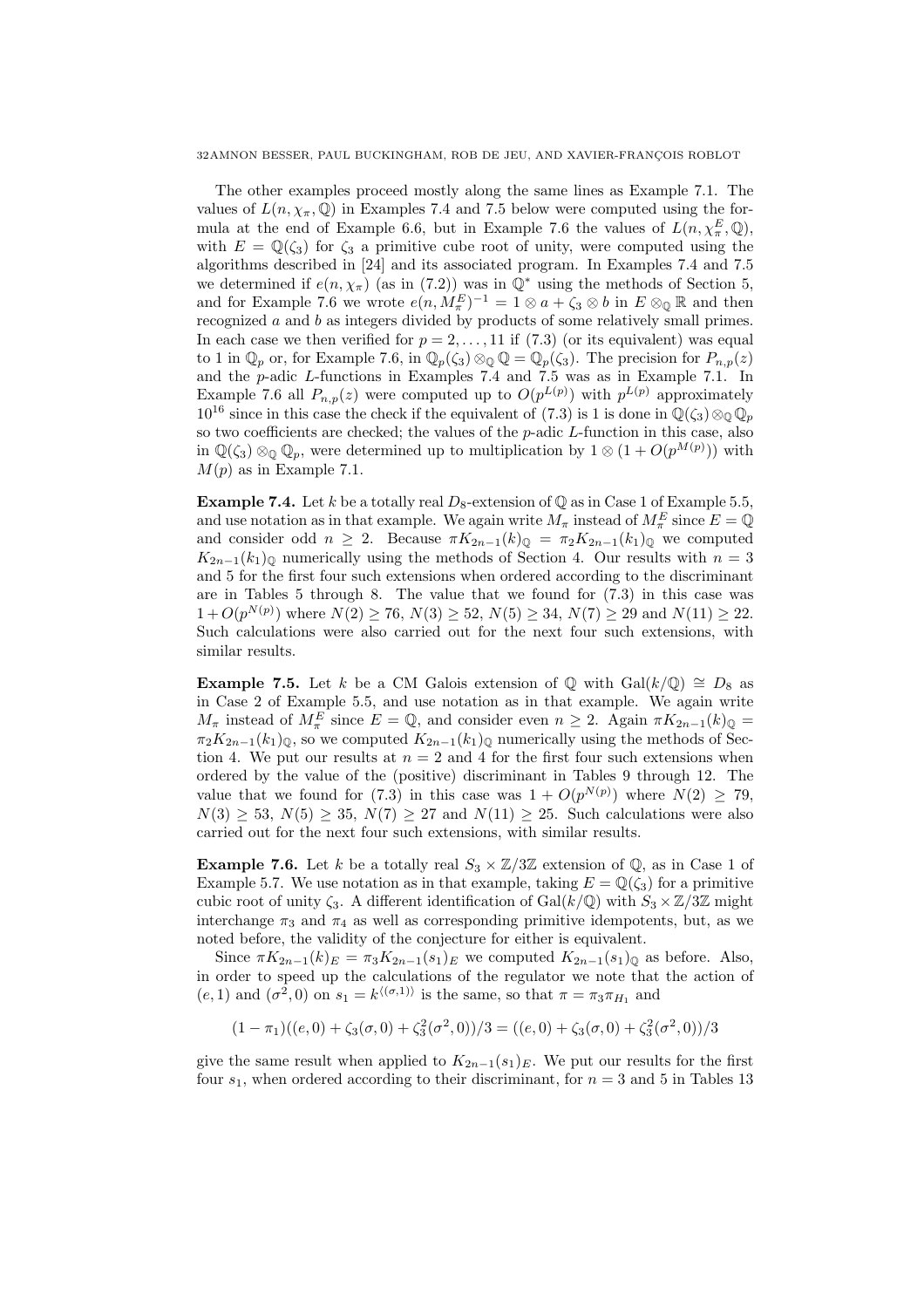through 16. In Table 16 the number  $e(5, M_{\pi}^E)^{-1}$  is given by

$$
-2^5 \cdot 3^{10} \cdot 5^{-2} \cdot 13^4 \cdot (7+3\zeta_3) \cdot (68-43\zeta_3) \cdot (1547202-1603487\zeta_3) \cdot (a+b\zeta_3)
$$

with

## $a = 8482255892311139091186217686741233$

and

# $b = 3527440500058817421018094757947617$

presumably because we experimentally found a subgroup of  $K_{2n-1}(s_1)_{\mathbb{Q}}$  that is not close to actually being  $K_{2n-1}(s_1)$ . In all cases  $L_p(n, \chi_{\pi} \otimes \omega_p^{1-n}, \mathbb{Q})$  is a unit in  $E \otimes_{\mathbb{Q}} \mathbb{Q}_p$ , and when we write the equivalent of (7.3) in the form  $1 \otimes \alpha + \zeta_3 \otimes \beta$  then we find that  $\alpha - 1$  and  $\beta$  are  $O(p^{N(p)})$  with  $N(2) \ge 50$ ,  $N(3) \ge 24$ ,  $N(5) \ge 20$ ,  $N(7) \geq 14$  and  $N(11) \geq 12$ , with in this case the precision bounded by that of the  $R_{n,p}(M_\pi^E)$ . Since  $e(n, M_\pi^E)$ ,  $D(M_\pi^E)^{1/2,p}$  and  $\text{Eul}_p(n, \chi_\pi \otimes \text{id}, \mathbb{Q})$  are units in  $E \otimes_{\mathbb{Q}} \overline{\mathbb{Q}}_p$  this also shows that  $R_{n,p}(M_\pi^E)$  is a unit in  $E \otimes_{\mathbb{Q}} F$ , as conjectured in Conjecture 3.18(4).

Such calculations were also carried out for the next four such  $s_1$  with similar results.

**Remark 7.7.** By Proposition 4.17 and Remark 3.21(1), the conjecture for  $\pi$  in Example 7.1 is equivalent to Conjecture 2.17 for the field  $k_1$  in the example. The same statement holds for  $\pi$  and  $k_1$  in Example 7.4 below.

**Remark 7.8.** In the tables we have also included the value of the constant  $C(\chi_{\pi} \otimes$ id) =  $C(\chi^{\vee}_\pi \otimes id)$  in the functional equation (3.25) of  $L(s, \chi_{\pi} \otimes id, \mathbb{Q})$  to make possible a comparison between its prime factors and those of  $e(n, M_\pi)$ . Namely, for the  $D(M_\pi^E)^{1/2,\infty}$  used in the calculations, the  $e_n$  in (3.26) (which in our case are independent of  $n$ ) are as follows.

| Table | $e_n$ | Table | $e_n$ | Table | $e_n$          | Table | $e_n$                             |
|-------|-------|-------|-------|-------|----------------|-------|-----------------------------------|
|       |       | Ð     |       |       | 4              | 13    | $1 \otimes 9 + \zeta_3 \otimes 9$ |
|       | 3     |       |       | 10    | $\overline{4}$ | 14    | $1 \otimes 9 + \zeta_3 \otimes 9$ |
|       | 3     |       |       |       | -4             | 15    | $1\otimes 0+\zeta_3\otimes 9$     |
|       | 3     |       |       | 12    | 4              | 16    | $1\otimes 0+\zeta_3\otimes(-9)$   |

As can be seen from these values and Tables 1-16, in the number

$$
\delta_n e_n((n-1)!/2)^m C(\chi_\pi^\vee \otimes \mathrm{id})^{n-1} e(n, M_\pi^E)
$$

of (3.27) the larger prime factors occurring in  $e(n, M^E_{\pi})$  are often cancelled by those of  $C(\chi^{\vee}_{\pi} \otimes id)^{n-1}$ . This suggests that the formulation of Beilinson's conjecture at  $s = 1 - n$  normally involves simpler prime factors in  $E^*$  than the formulation at  $s = n$  in Conjecture 3.18(1), with the remaining complicated factors in our examples quite possibly due to an awkward choice of basis for  $K_{2n-1}(M_{\pi}^E)$ .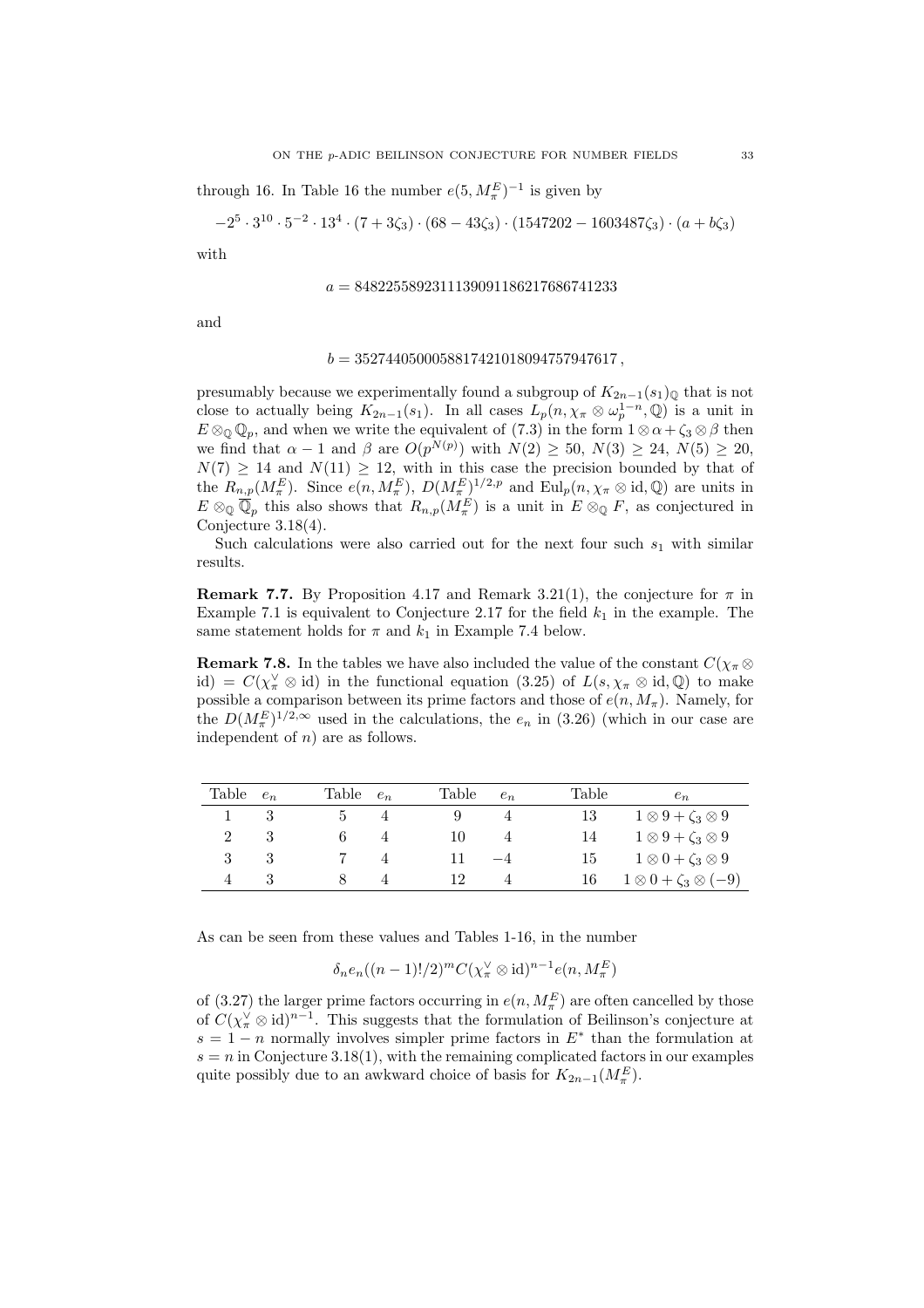### **REFERENCES**

- [1] D. Barsky. Fonctions zˆeta p-adiques d'une classe de rayon des corps de nombres totalement réels. In *Groupe d'Etude d'Analyse Ultramétrique (5e année: 1977/78)*, pages Exp. No. 16, 23. Secrétariat Math., Paris, 1978.
- [2] A. A. Beilinson. Higher regulators and values of L-functions. *J. Sov. Math.*, 30:2036–2070, 1985.
- [3] A. Besser. Syntomic regulators and p-adic integration I: rigid syntomic regulators. *Israel Journal of Math.*, 120:291–334, 2000.
- [4] A. Besser. Syntomic regulators and p-adic integration II: K<sup>2</sup> of curves. *Israel Journal of Math.*, 120:335–360, 2000.
- [5] A. Besser and R. de Jeu. The syntomic regulator for the K-theory of fields. *Annales Scientifiques de l'École Normale Supérieure*, 36(6):867–924, 2003.
- [6] A. Besser and R. de Jeu.  $Li^{(p)}$ -service? An algorithm for computing p-adic polylogarithms. To appear in *Mathematics of Computation*.
- [7] A. Besser and C. Deninger. p-adic Mahler measures. *J. Reine Angew. Math.*, 517:19–50, 1999.
- [8] F. Beukers. Irrationality of some p-adic L-values, 2006. Preprint available from http://arxiv.org/abs/math.NT/0603277.
- [9] S. Bloch. Higher regulators, algebraic K-theory, and zeta functions of elliptic curves. Manuscript from 1978 ("Irvine notes"). Published as volume 11 of CRM Monographs Series by American Mathematical Society.
- [10] A. Borel. Stable real cohomology of arithmetic groups. *Ann. Sci. ENS*, 4:235–272, 1974.
- [11] A. Borel. Cohomologie de SLn et valeurs de fonctions zˆeta aux points entiers. *Ann. Scuola Norm. Sup. Pisa Cl. Sci. (4)*, 4(4):613–636, 1977. Errata at vol. 7, p. 373 (1980).
- [12] J. I. Burgos Gil. *The regulators of Beilinson and Borel*, volume 15 of *CRM Monograph Series*. Amer. Math. Soc., Providence, RI, 2002.
- [13] F. Calegari. Irrationality of certain p-adic periods for small p. *Int. Math. Res. Not.*, (20):1235– 1249, 2005.
- [14] P. Cassou-Noguès. *p*-adic L-functions for totally real number field. In *Proceedings of the Conference on* p*-adic Analysis (Nijmegen, 1978)*, volume 7806 of *Report*, pages 24–37. Katholieke Univ. Nijmegen, 1978.
- [15] P. Cassou-Noguès. Valeurs aux entiers négatifs des fonctions zêta et fonctions zêta p-adiques. *Invent. Math.*, 51(1):29–59, 1979.
- [16] R. Coleman. Dilogarithms, regulators, and p-adic L-functions. *Invent. Math.*, 69:171–208, 1982.
- [17] R. Coleman and B. Gross. p-adic heights on curves. In *Algebraic number theory*, pages 73–81. Academic Press, Boston, MA, 1989.
- [18] P. Colmez. R´esidu en s = 1 des fonctions zˆeta p-adiques. *Invent. Math.*, 91(2):371–389, 1988.
- [19] R. de Jeu. Zagier's conjecture and wedge complexes in algebraic K-theory. *Compositio Mathematica*, 96:197–247, 1995.
- [20] P. Deligne. Valeurs de fonctions L et périodes d'intégrales. In *Automorphic forms, representations and* L*-functions (Proc. Sympos. Pure Math., Oregon State Univ., Corvallis, Ore., 1977), Part 2*, Proc. Sympos. Pure Math., XXXIII, pages 313–346. Amer. Math. Soc., Providence, R.I., 1979. With an appendix by N. Koblitz and A. Ogus.
- [21] P. Deligne. Interpr´etation motivique de la conjecture de Zagier reliant polylogarithms et régulateurs. Preprint, 1991.
- [22] P. Deligne and K. Ribet. Values of abelian L-functions at negative integers over totally real fields. *Invent. Math.*, 59(3):227–286, 1980.
- [23] C. Deninger and A. J. Scholl. The Beĭlinson conjectures. In *L-functions and arithmetic (Durham, 1989)*, volume 153 of *London Math. Soc. Lecture Note Ser.*, pages 173–209. Cambridge Univ. Press, Cambridge, 1991.
- [24] T. Dokchitser. Computing special values of motivic L-functions. *Experiment. Math.*, 13(2):137–149, 2004.
- [25] A. B. Goncharov. Polylogarithms and motivic Galois groups. In *Motives (Seattle, WA, 1991)*, volume 55 of *Proc. Sympos. Pure Math.*, pages 43–96. Amer. Math. Soc., Providence, RI, 1994.
- [26] A. B. Goncharov. Geometry of configurations, polylogarithms, and motivic cohomology. *Adv. Math.*, 114(2):197–318, 1995.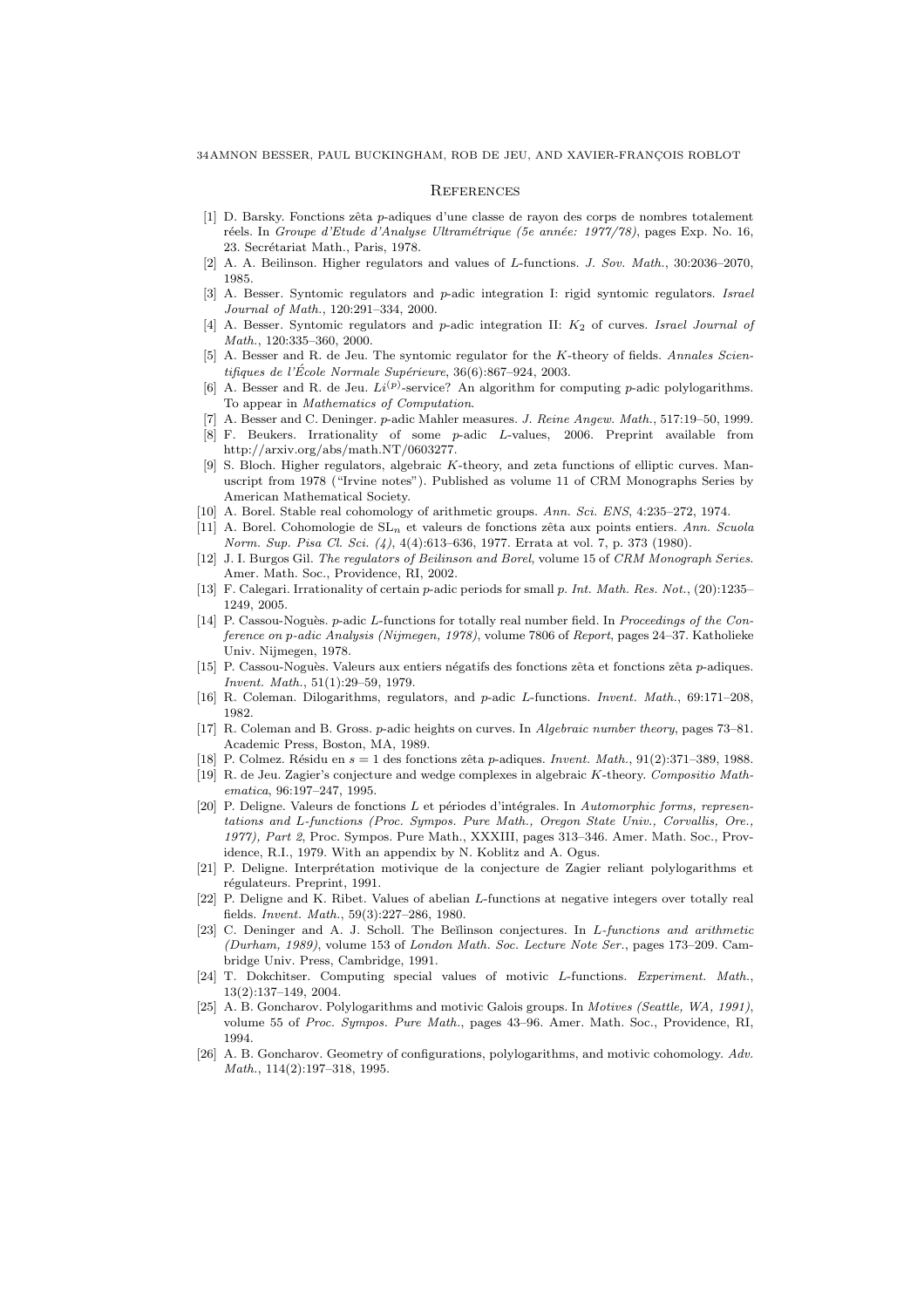- [27] A. B. Goncharov. Deninger's conjecture of L-functions of elliptic curves at s = 3. *J. Math. Sci.*, 81(3):2631–2656, 1996. Algebraic geometry, 4.
- [28] R. Greenberg. On p-adic Artin L-functions. *Nagoya Math. J.*, 89:77–87, 1983.
- [29] M. Gros. R´egulateurs syntomiques et valeurs de fonctions L p-adiques. I. *Invent. Math.*, 99(2):293–320, 1990. With an appendix by Masato Kurihara.
- [30] M. Gros. Régulateurs syntomiques et valeurs de fonctions L p-adiques. II. *Invent. Math.*, 115(1):61–79, 1994.
- [31] U. Jannsen. Deligne homology, Hodge-D-conjecture, and motives. In *Beilinson's conjectures on special values of* L*-functions*, volume 4 of *Perspect. Math.*, pages 305–372. Academic Press, Boston, MA, 1988.
- [32] N. Katz. p-adic interpolation of real analytic Eisenstein series. *Ann. of Math. (2)*, 104(3):459– 571, 1976.
- [33] N. Katz. p-adic L-functions for CM fields. *Invent. Math.*, 49(3):199–297, 1978.
- [34] N. Katz. Review of l-adic cohomology. In *Motives (Seattle, WA, 1991)*, volume 55 of *Proc. Sympos. Pure Math.*, pages 21–30. Amer. Math. Soc., Providence, RI, 1994.
- [35] T. Kubota and H.-W. Leopoldt. Eine p-adische Theorie der Zetawerte. I. Einführung der p-adischen Dirichletschen L-Funktionen. *J. Reine Angew. Math.*, 214/215:328–339, 1964.
- [36] S. Lang. *Algebraic number theory*. Addison-Wesley Publishing Co., Inc., Reading, Mass.- London-Don Mills, Ont., 1970.
- [37] B. Mazur, J. Tate, and J. Teitelbaum. On p-adic analogues of the conjectures of Birch and Swinnerton-Dyer. *Invent. Math.*, 84(1):1–48, 1986.
- [38] B. Mazur and A. Wiles. Class fields of abelian extensions of Q. *Invent. Math.*, 76(2):179–330, 1984.
- [39] J. Neukirch. The Be˘ılinson conjecture for algebraic number fields. In *Be˘ılinson's conjectures on special values of* L*-functions*, volume 4 of *Perspect. Math.*, pages 193–247. Academic Press, Boston, MA, 1988.
- [40] J. Neukirch. *Algebraic number theory*, volume 322 of *Grundlehren der Mathematischen Wissenschaften [Fundamental Principles of Mathematical Sciences]*. Springer-Verlag, Berlin, 1999. Translated from the 1992 German original and with a note by Norbert Schappacher, With a foreword by G. Harder.
- [41] W. Niziol. On the image of p-adic regulators. *Invent. Math.*, 127:375-400, 1997.
- [42] B. Perrin-Riou. Fonctions L p-adiques des représentations p-adiques. Astérisque, (229):198pp, 1995.
- [43] D. Quillen. Finite generation of the groups K<sup>i</sup> of rings of algebraic integers. In *Algebraic* K*-theory 1*, volume 341 of *Lecture Notes in Mathematics*, pages 179–198. Springer Verlag, Berlin, 1973.
- [44] X.-F. Roblot. Computing values of p-adic L-functions of totally real number fields. In preparation.
- [45] X.-F. Roblot and D. Solomon. Verifying a p-adic abelian Stark conjecture at s = 1. *J. Number Theory*, 107(1):168–206, 2004.
- [46] P. Schneider. Introduction to the Beilinson Conjectures. In *Beilinson's Conjectures on Special Values of* L*-Functions*, pages 1–35. Academic Press, Boston, MA, 1988.
- [47] A. J. Scholl. An introduction to Kato's Euler systems. In *Galois representations in arithmetic algebraic geometry (Durham, 1996)*, pages 379–460. Cambridge Univ. Press, Cambridge, 1998.
- [48] J.-P. Serre. Formes modulaires et fonctions zêta p-adiques. In *Modular functions of one variable, III (Proc. Internat. Summer School, Univ. Antwerp, 1972)*, pages 191–268. Lecture Notes in Math., Vol. 350. Springer, Berlin, 1973.
- [49] T. Shintani. On evaluation of zeta functions of totally real algebraic number fields at nonpositive integers. *J. Fac. Sci. Univ. Tokyo Sect. IA Math.*, 23(2):393–417, 1976.
- [50] C. Soulé. On higher p-adic regulators. In *Algebraic K-theory, Evanston 1980 (Proc. Conf.*, *Northwestern Univ., Evanston, Ill., 1980)*, volume 854 of *Lecture Notes in Math.*, pages 372–401. Springer Verlag, Berlin, 1981.
- [51] A. A. Suslin. K<sup>3</sup> of a field, and the Bloch group. *Trudy Mat. Inst. Steklov.*, 183:180–199, 229, 1990. Translated in Proc. Steklov Inst. Math. 1991, no. 4, 217–239, Galois theory, rings, algebraic groups and their applications (Russian).
- [52] The Magma group, Sydney. *Magma*. Available from http://magma.maths.usyd.edu.au/.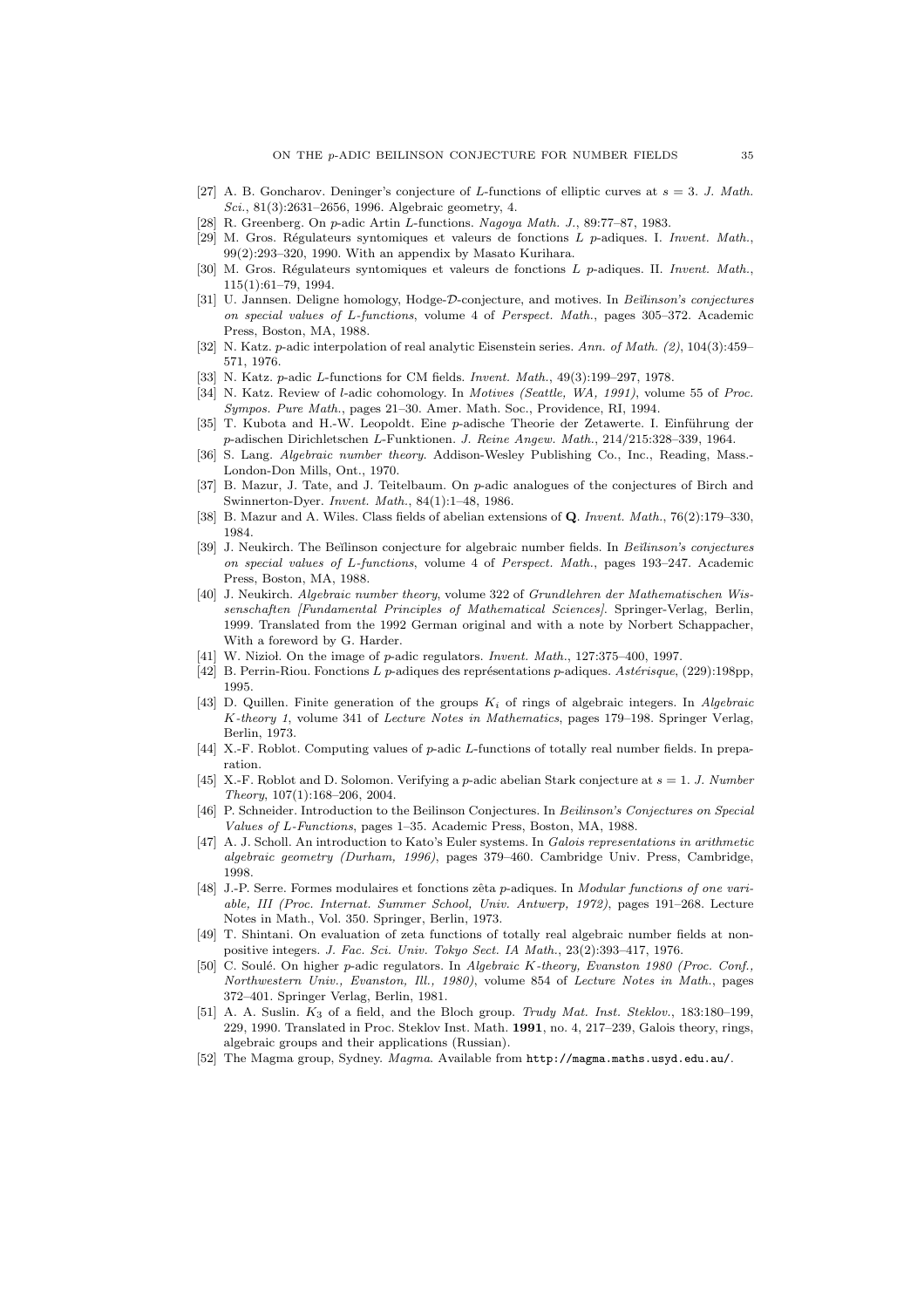36AMNON BESSER, PAUL BUCKINGHAM, ROB DE JEU, AND XAVIER-FRANÇOIS ROBLOT

- [53] The PARI Group, Bordeaux. *PARI/GP, version* 2.2.11, 2005. Available from http://pari. math.u-bordeaux.fr/.
- [54] D. Zagier. Polylogarithms, Dedekind Zeta Functions and the Algebraic K-theory of Fields. In Arithmetic algebraic geometry (Texel, 1989), pages 391-430. Birkhäuser Boston, Boston, MA, 1991.

Department of Mathematics, Ben-Gurion University of the Negev, P.O.B. 653, Be'er-SHEVA 84105, ISRAEL

Department of Pure Mathematics, University of Sheffield, Hicks Building, Hounsfield Road, Sheffield S3 7RH, United Kingdom

Faculteit Exacte Wetenschappen, Afdeling Wiskunde, Vrije Universiteit, De Boelelaan 1081a, 1081 HV Amsterdam, The Netherlands

INSTITUT CAMILLE JORDAN, UNIVERSITÉ DE LYON, UNIVERSITÉ LYON 1, CNRS – UMR 5208, 43 blvd du 11 Novembre 1918, 69622 Villeurbanne Cedex, France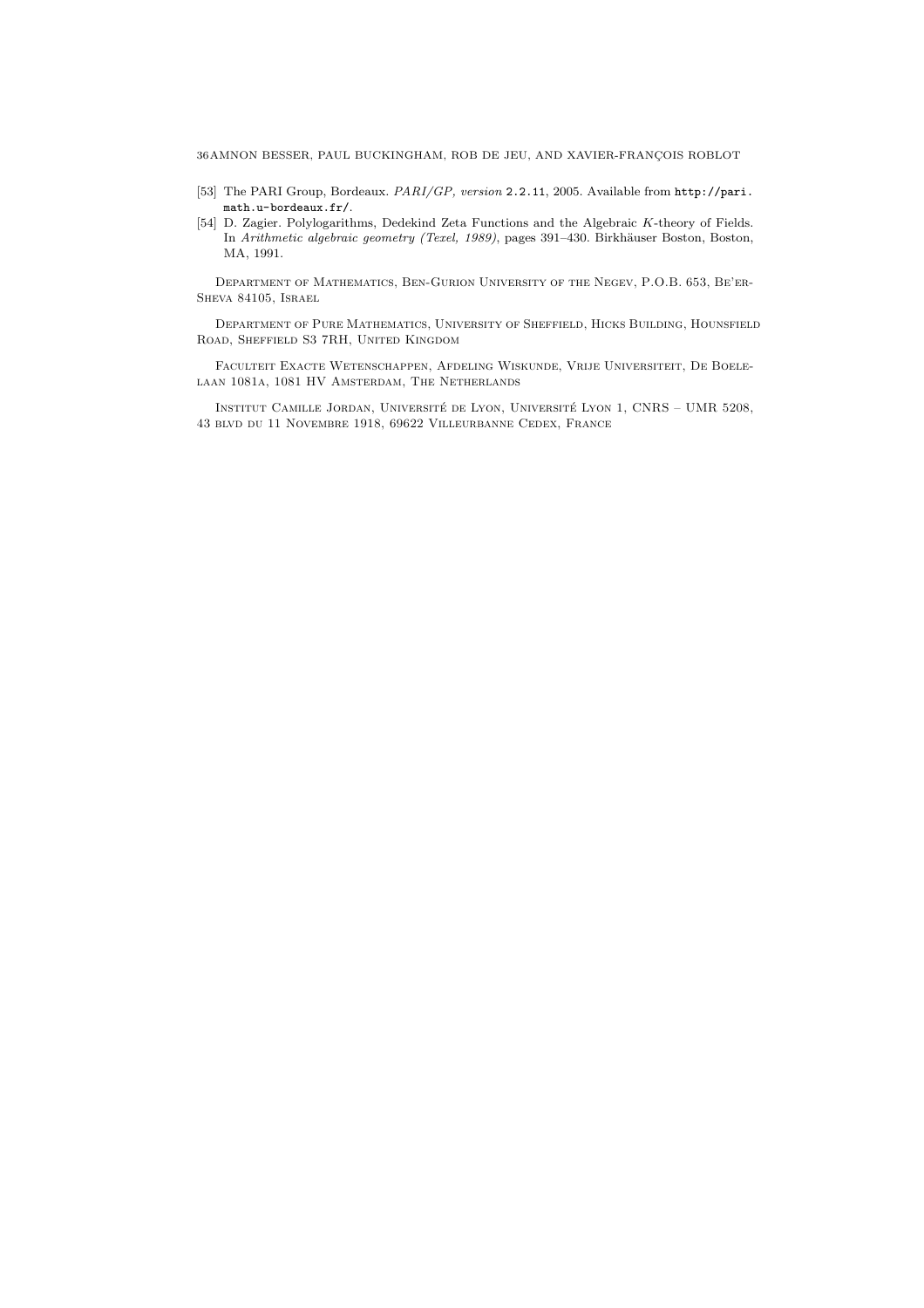| $n=3$            | $e(3, M_{\pi})^{-1} = 2^{-2} \cdot 3^{-2} \cdot 37^2$                           |
|------------------|---------------------------------------------------------------------------------|
| $\boldsymbol{p}$ | $R_{3,p}(M_{\pi})/D(M_{\pi})^{1/2,p}$                                           |
| $\overline{2}$   |                                                                                 |
| 3                |                                                                                 |
| 5                | $(4.2320143330214023104113344110103131003140)_5\times 5^6$                      |
|                  | $(6.354304301412412415450326016336635)_7 \times 7^6$                            |
| 11               | $(2.62161235A928A3423563A7888A)_{11} \times 11^6$                               |
| $\boldsymbol{p}$ | $L_p(3, \chi_\pi \omega_p^{-2}, \mathbb{Q})$                                    |
| $\overline{2}$   |                                                                                 |
| 3                | $(1.120212200222100211011210001200200121111011101010220)_3\times 3^0$           |
| 5                | $(4.11040024440232442233024131040014140)_5 \times 5^0$                          |
|                  | $(5.23516363226501261362543533110)_7 \times 7^0$                                |
| 11               | $(A.9542728A692401225487A278)_{11} \times 11^{0}$                               |
| $n=5$            | $e(5, M_{\pi})^{-1} = 2^{4} \cdot 3^{2} \cdot 5^{-2} \cdot 37^{4}$              |
| $\boldsymbol{p}$ | $R_{5,p}(M_{\pi})/D(M_{\pi})^{1/2,p}$                                           |
| $\overline{2}$   |                                                                                 |
| 3                | $(1.200111022020102011202110020222210102001020101122110122022)_3 \times 3^{12}$ |
| 5                |                                                                                 |
|                  | $(3.214210342400224303122204142313310423002)_5 \times 5^8$                      |
|                  | $(1.2103004405355450123124426604231)_{7} \times 7^{10}$                         |
| 11               | $(1.2069AA607609242834655465)_{11} \times 11^{10}$                              |
| $\boldsymbol{p}$ | $L_p(5, \chi_\pi \omega_p^{-4}, \mathbb{Q})$                                    |
| $\mathfrak{D}$   |                                                                                 |
| 3                | $(1.2022122002112102001110211120022002211212022201001210)_3 \times 3^0$         |
| 5                | $(3.34404422113121141420412040113130342)_5 \times 5^0$                          |
|                  | $(4.66001565513622316645262615350)_7 \times 7^0$                                |

TABLE 1. Splitting field of  $x^3 - x^2 - 3x + 1$ , where  $C(\chi_{\pi}) = 2^2 \cdot 37$ .

| TABLE 2. Splitting field of $x^3 - 6x - 2$ , where $C(\chi_{\pi}) = 2^2 \cdot 3^3 \cdot 7$ . |  |  |  |  |  |  |  |  |  |
|----------------------------------------------------------------------------------------------|--|--|--|--|--|--|--|--|--|
|----------------------------------------------------------------------------------------------|--|--|--|--|--|--|--|--|--|

| $n=3$            | $e(3, M_{\pi})^{-1} = -2^{-2} \cdot 3^4 \cdot 7^2$                            |
|------------------|-------------------------------------------------------------------------------|
| $\boldsymbol{p}$ | $R_{3,p}(M_{\pi})/D(M_{\pi})^{1/2,p}$                                         |
| $\overline{2}$   |                                                                               |
| 3                | $(2.1122020011220001210112202100011222122000102121211020022012)_3 \times 3^4$ |
| 5                | $(3.4232302100220101433222440213432224202143)_5 \times 5^6$                   |
|                  | $(4.2544363600510010013523314315122)_7 \times 7^7$                            |
| 11               | $(5.481569541633A6875525A00911)_{11} \times 11^6$                             |
| $\frac{p}{2}$    | $L_p(3, \chi_\pi \omega_p^{-2}, \mathbb{Q})$                                  |
|                  |                                                                               |
| 3                |                                                                               |
| 5                | $(2.13000020122302011221412322140400441)_5 \times 5^0$                        |
|                  | $(4.55510152416245405156545556000)_7 \times 7^2$                              |
| 11               | $(1.14A21577033A19227344806A)11 \times 110$                                   |
|                  |                                                                               |
| $n=5$            | $e(5, M_{\pi})^{-1} = -2^4 \cdot 3^{14} \cdot 5^{-2} \cdot 7^4$               |
|                  | $R_{5,p}(M_{\pi})/D(M_{\pi})^{1/2,p}$                                         |
| $\frac{p}{2}$    |                                                                               |
| 3                | $(2.120122222011210012110212011212210211022212221020022201)_3 \times 3^{14}$  |
| 5                | $(4.040210142044334334412003042243311012202)_5 \times 5^8$                    |
|                  | $(3.2403415331415026502116243110353)_{7} \times 7^{9}$                        |
| 11               | $(7.160964096503643537518492)_{11} \times 11^{10}$                            |
| $\boldsymbol{p}$ | $L_p(5, \chi_\pi \omega_p^{-4}, \mathbb{Q})$                                  |
| $\overline{2}$   |                                                                               |
| 3                | $(1.2002000121100001212101001020022211022201122100111000)_3\times 3^0$        |
| 5                | $(4.44311102333442121212402410333144343)_5 \times 5^0$                        |
|                  | $(3.41526030363465662002262442000)_7 \times 7^0$                              |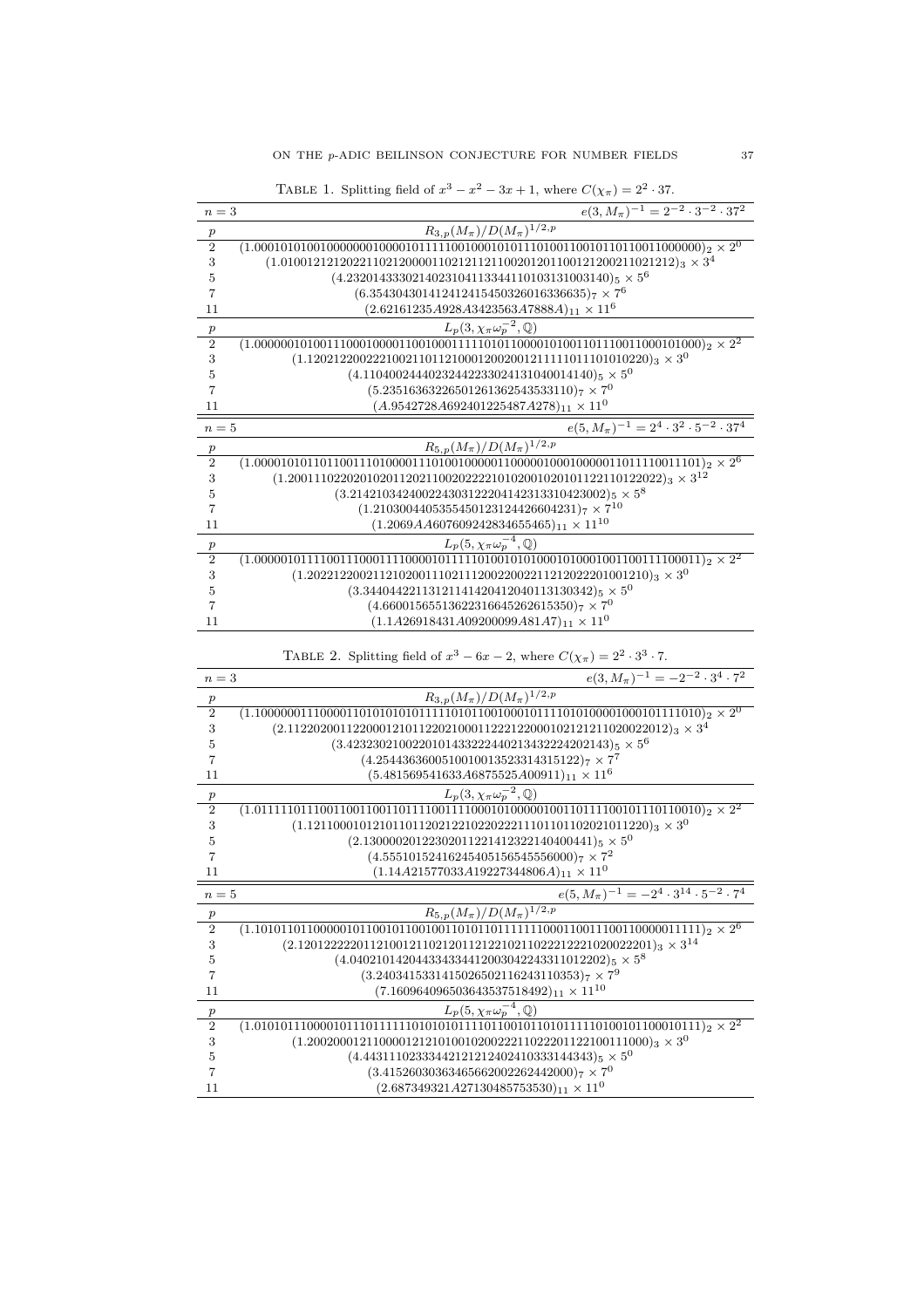$38\mathrm{AMNON}$ BESSER, PAUL BUCKINGHAM, ROB DE JEU, AND XAVIER-FRANÇOIS ROBLOT

| $n=3$            | $e(3, M_{\pi})^{-1} = -2^{-9} \cdot 3^{-2} \cdot 229^{2}$                       |
|------------------|---------------------------------------------------------------------------------|
| $\boldsymbol{p}$ | $R_{3,p}(M_{\pi})/D(M_{\pi})^{1/2,p}$                                           |
| $\overline{2}$   |                                                                                 |
| 3                | $(2.012012211010121011021101220021012212100110002220200211021221)_3 \times 3^4$ |
| 5                | $(4.3433241433301132322003123241441021322342)_5\times 5^6$                      |
|                  | $(6.262401634562505353633061004510116)_7 \times 7^6$                            |
| 11               | $(3.6717A20401481085265342054)_{11} \times 11^7$                                |
| $\boldsymbol{p}$ | $L_p(3, \chi_\pi \omega_p^{-2}, \mathbb{Q})$                                    |
| $\overline{2}$   |                                                                                 |
| 3                | $(2.2120211202111122100220011211121110002020101200021220)_3\times 3^0$          |
| 5                | $(3.03414332241433441404241012442104412)_5 \times 5^0$                          |
|                  | $(3.24033044132523034433054506150)_7 \times 7^0$                                |
| 11               | $(9.21A61A480A10801760893710)_{11} \times 11^1$                                 |
| $n=5$            | $e(5, M_{\pi})^{-1} = -2^{-8} \cdot 3^{6} \cdot 11 \cdot 229^{4}$               |
| $\boldsymbol{p}$ | $R_{5,p}(M_{\pi})/D(M_{\pi})^{1/2,p}$                                           |
| $\overline{2}$   |                                                                                 |
| 3                | $(2.222112021012010001201220011021022211112022112001020100)_3 \times 3^{16}$    |
| 5                | $(4.3414223144333221124000410221113420102)_5 \times 5^{10}$                     |
|                  | $(2.5612036605646266635264251053110)_7 \times 7^{10}$                           |
| 11               | $(8.5A9220278400758A0193AA6)_{11} \times 11^{11}$                               |
| $\boldsymbol{p}$ | $L_p(5, \chi_\pi \omega_p^{-4}, \mathbb{Q})$                                    |
| $\overline{2}$   |                                                                                 |
| 3                | $(2.1121000022222000210222202101202022011021200021010220)_3 \times 3^0$         |
| 5                | $(4.42011132342110332341130324344440134)_5 \times 5^0$                          |
|                  | $(1.25032245164656402236525435500)_7 \times 7^0$                                |
| 11               | $(5.375705346AA0810959728302)_{11} \times 11^{0}$                               |

TABLE 3. Splitting field of  $x^3 - 4x - 1$ , where  $C(\chi_{\pi}) = 229$ .

|  |  |  |  |  | TABLE 4. Splitting field of $x^3 - 6x^2 + 2$ , where $C(\chi_{\pi}) = 2^2 \cdot 3^4 \cdot 5$ . |
|--|--|--|--|--|------------------------------------------------------------------------------------------------|
|--|--|--|--|--|------------------------------------------------------------------------------------------------|

| $n=3$            | $e(3, M_{\pi})^{-1} = 2^{-2} \cdot 3^{6} \cdot 5$                          |
|------------------|----------------------------------------------------------------------------|
| $\boldsymbol{p}$ | $R_{3,p}(M_{\pi})/D(M_{\pi})^{1/2,p}$                                      |
| $\overline{2}$   |                                                                            |
| 3                |                                                                            |
| 5                | $(3.3432222440014423344440441124111231400414)_5 \times 5^4$                |
|                  | $(5.611651266622656555064166304513241)_7 \times 7^6$                       |
| 11               | $(2.805A8344265760A69A2490828A)11 \times 116$                              |
|                  | $L_p(3, \chi_\pi \omega_p^{-2}, \mathbb{Q})$                               |
| $\frac{p}{2}$    |                                                                            |
| 3                |                                                                            |
| 5                | $(2.13242313233011201133333143412022134)_5\times 5^0$                      |
|                  | $(3.00123442142613541412624063510)_7 \times 7^0$                           |
| 11               | $(2.2725A17844929880A8412281)_{11} \times 11^{0}$                          |
|                  |                                                                            |
| $n=5$            | $e(5, M_{\pi})^{-1} = -2^5 \cdot 3^{18} \cdot 5^2 \cdot 324762301$         |
|                  | $R_{5,p}(M_{\pi})/D(M_{\pi})^{1/2,p}$                                      |
| $\frac{p}{2}$    |                                                                            |
| 3                | $(1.0200220011011111211112101212120212201200221122102001)_3 \times 3^{18}$ |
| 5                | $(1.321100221113142104412032003401031323110)_5 \times 5^7$                 |
|                  | $(3.5553063665305405650105042513546)_7 \times 7^{10}$                      |
| 11               | $(A.568607725325302A5663A746)_{11} \times 11^{10}$                         |
| $\boldsymbol{p}$ | $L_p(5, \chi_\pi \omega_p^{-4}, \mathbb{Q})$                               |
| $\overline{2}$   |                                                                            |
| 3                |                                                                            |
| 5                | $(2.30334130213120322410240113023441000)_5 \times 5^0$                     |
|                  | $(4.62042101122332630656130062420)_7 \times 7^0$                           |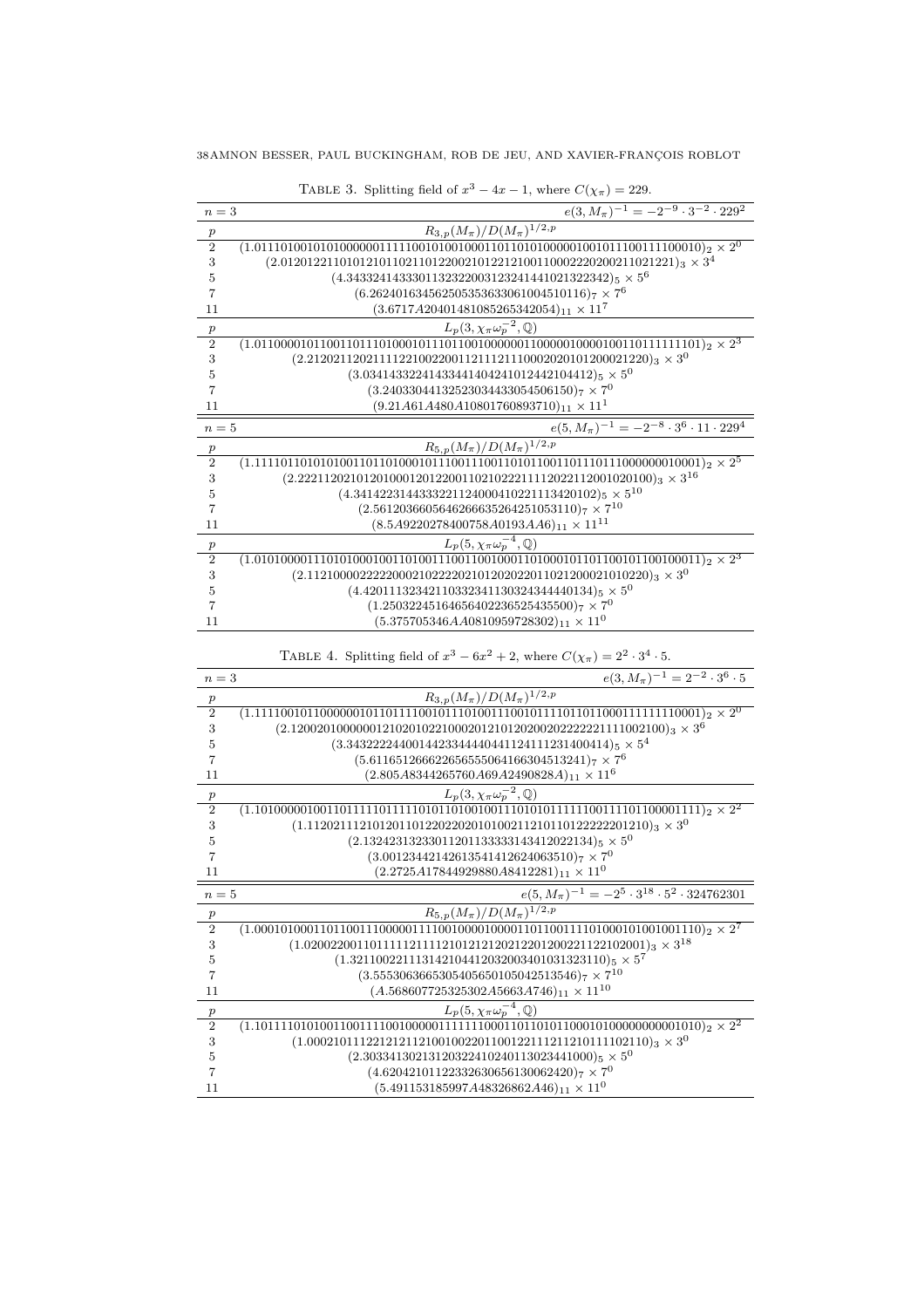| $n=3$            | $e(3, M_{\pi})^{-1} = 2^{-6} \cdot 3^{-1} \cdot 29^2$                            |
|------------------|----------------------------------------------------------------------------------|
|                  | $R_{3,p}(M_{\pi})/D(M_{\pi})^{1/2,p}$                                            |
| $\frac{p}{2}$    |                                                                                  |
| 3                |                                                                                  |
| 5                | $(2.21221421224100432231134432324224211113143)_5\times 5^3$                      |
|                  | $(2.260524146626624605001621634435032)_{7} \times 7^{6}$                         |
| 11               | $(2.74697855444977862531A25026)_{11} \times 11^6$                                |
| $\boldsymbol{p}$ | $L_p(3, \chi_\pi \omega_p^{-2}, \mathbb{Q})$                                     |
| $\overline{2}$   |                                                                                  |
| 3                |                                                                                  |
| 5                | $(4.30210324423422014142420103340302330)_5 \times 5^0$                           |
|                  | $(1.16355063143251352506540201034)_7 \times 7^0$                                 |
| 11               | $(9.9A7720A981020A9A32071790)_{11} \times 11^{0}$                                |
| $n=5$            | $e(5, M_{\pi})^{-1} = 2^{-4} \cdot 3^2 \cdot 5^2 \cdot 29^4$                     |
| $\boldsymbol{p}$ | $R_{5,p}(M_{\pi})/D(M_{\pi})^{1/2,p}$                                            |
| $\overline{2}$   |                                                                                  |
| 3                | $(1.0002011102111201211120012012011221112210212111112002202122)_3 \times 3^{12}$ |
| 5                | $(1.030204001130134123130241412102302410321)_5 \times 5^7$                       |
|                  | $(5.6213331545344431613600254300115)_7 \times 7^{10}$                            |
| 11               | $(9.98414459608789A37989AA86)_{11} \times 11^{10}$                               |
| $\boldsymbol{p}$ | $L_p(5, \chi_\pi \omega_p^{-4}, \mathbb{Q})$                                     |
| $\overline{2}$   |                                                                                  |
| 3                | $(1.111101201000101011000020000021011010010220212100211)_3 \times 3^0$           |
| 5                | $(4.01341421411140002024312030010110013)_5 \times 5^0$                           |
|                  | $(4.10032134632553222245313526015)_7 \times 7^0$                                 |
| 11               | $(8.6637671480756A9916284377)_{11} \times 11^{0}$                                |
|                  |                                                                                  |

| TABLE 5. Splitting field of $x^4 - x^3 - 3x^2 + x + 1$ , where $C(\chi_{\pi}) = 5 \cdot 29$ . |  |
|-----------------------------------------------------------------------------------------------|--|
|-----------------------------------------------------------------------------------------------|--|

|--|

| $n=3$            | $e(3, M_{\pi})^{-1} = 2^{-2} \cdot 3^2 \cdot 11^2$                                                 |
|------------------|----------------------------------------------------------------------------------------------------|
| $\boldsymbol{p}$ | $R_{3,p}(M_{\pi})/D(M_{\pi})^{1/2,p}$                                                              |
| $\overline{2}$   |                                                                                                    |
| 3                | $(1.101222112200111120002122200210022002021121200101112022212121)_3 \times 3^2$                    |
| 5                | $(1.3213042203212141302102134014142431100344)_5 \times 5^6$                                        |
|                  | $(1.444434205533111532005253505615656)$ 7 × 7 <sup>6</sup>                                         |
| 11               | $(9.61613555149153993505670160)_{11} \times 11^5$                                                  |
|                  | $L_p(3, \chi_\pi \omega_p^{-2}, \mathbb{Q})$                                                       |
| $\frac{p}{2}$    |                                                                                                    |
| 3                | $(1.1221211120021010011021120022021022220202012220120020)_3 \times 3^0$                            |
| 5                | $(1.03123432421241311210024333243134200)_5 \times 5^0$                                             |
|                  | $(1.20515104501535164355503412253)_{7} \times 7^{0}$                                               |
| 11               | $(4. A19905A97667183A61256312)11 \times 110$                                                       |
|                  |                                                                                                    |
| $n=5$            | $e(5, M_{\pi})^{-1} = 2^7 \cdot 3^{10} \cdot 5^{-2} \cdot 11^7 \cdot 151 \cdot 1389251$            |
| $\boldsymbol{p}$ | $R_{5,p}(M_{\pi})/D(M_{\pi})^{1/2,p}$                                                              |
| $\overline{2}$   |                                                                                                    |
| 3                | $(2.00020011020011210121200021121000100102202022102012021120)_3 \times 3^{10}$                     |
| 5                | $(3.043124340101142041302443131432222411101)_5 \times 5^8$                                         |
|                  | $(3.1016042121151553442503432550426)_7 \times 7^{10}$                                              |
| 11               | $(4.A244AA713986547114383)_{11} \times 11^{13}$                                                    |
| $\boldsymbol{p}$ | $L_p(5, \chi_\pi \omega_p^{-4}, \mathbb{Q})$                                                       |
| $\overline{2}$   | $(1.010110011110001001001001101101110011\overline{10010101101110101100000001001101})_2 \times 2^4$ |
| 3                | $(1.220011101022020000112212000000211211201112212022102)_3\times 3^0$                              |
| 5                | $(4.31111224412403210010123414333414223)_5 \times 5^0$                                             |
|                  | $(2.63463651641424006321031014001)_7 \times 7^0$                                                   |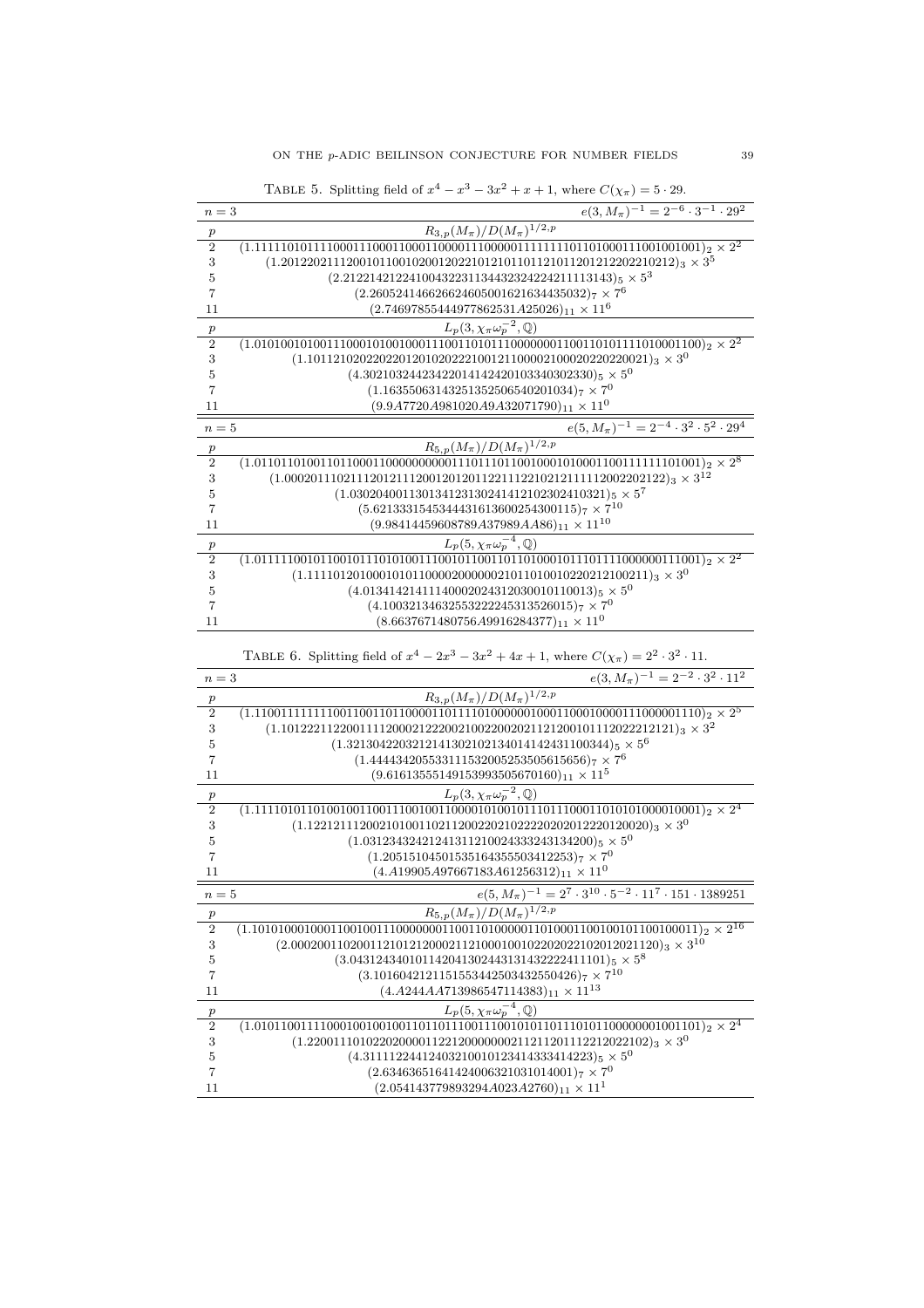$40\,$ AMNON BESSER, PAUL BUCKINGHAM, ROB DE JEU, AND XAVIER-FRANÇOIS ROBLOT

|                  | $e(3, M_{\pi})^{-1} = -2^8 \cdot 3^2$<br>$n=3$                                                        |
|------------------|-------------------------------------------------------------------------------------------------------|
| $\boldsymbol{p}$ | $R_{3,p}(M_{\pi})/D(M_{\pi})^{1/2,p}$                                                                 |
| $\overline{2}$   |                                                                                                       |
| 3                | $(2.022112012020121000012010222021210101120000211220112222110100)_3 \times 3^2$                       |
| 5                | $(2.041234240331110012313440303434111221114)_5 \times 5^7$                                            |
|                  | $(4.126126412601443066506634321456330)_7 \times 7^6$                                                  |
| 11               | $(1.508753A40028580A83265A6397)_{11} \times 11^6$                                                     |
| $\boldsymbol{p}$ | $L_p(3, \chi_\pi \omega_p^{-2}, \mathbb{Q})$                                                          |
| $\overline{2}$   |                                                                                                       |
| 3                | $(1.1102020120122110111012211100112220010211120222001022)_3\times 3^0$                                |
| 5                | $(3.24102423421030322330312322041041320)_5 \times 5^1$                                                |
|                  | $(3.53421553111552403452502135351)_7 \times 7^0$                                                      |
| 11               | $(9.993168A73395501045A926A6)_{11} \times 11^{0}$                                                     |
| $n=5$            | $e(5,M_{\pi})^{-1}=-2^{25}\cdot 3^{10}\cdot 5^{-1}\cdot 11\cdot 37\cdot 180097$                       |
| $\boldsymbol{p}$ |                                                                                                       |
|                  | $R_{5,p}(M_{\pi})/D(M_{\pi})^{1/2,p}$                                                                 |
| $\overline{2}$   |                                                                                                       |
| 3                | $(1.2011021002212120212020102100012021011001111120222221202)_3 \times 3^{10}$                         |
| 5                | $(4.13321010222213321143100244321412404344)_5 \times 5^9$                                             |
|                  | $(1.6542260045104311315015635541014)_7 \times 7^{10}$                                                 |
| 11               | $(4.35786968692892127976707)_{11} \times 11^{11}$                                                     |
| $\boldsymbol{p}$ | $L_p(5, \chi_\pi \omega_p^{-4}, \mathbb{Q})$                                                          |
| $\overline{2}$   |                                                                                                       |
| 3                | $(1.0101222010121001211100001210022220120122121200102122)_3\times 3^0$                                |
| 5                | $(2.44334240213144033340330341233100231)_5 \times 5^0$                                                |
|                  | $(2.43613231343555620664002413300)_7 \times 7^0$<br>$(A.957125591551731675713855)_{11} \times 11^{0}$ |

TABLE 7. Splitting field of  $x^4 - 6x^2 + 6$ , where  $C(\chi_{\pi}) = 2^7 \cdot 3^2$ .

| TABLE 8. Splitting field of $x^4 - 6x^2 - 4x + 2$ , where $C(\chi_{\pi}) = 2^5 \cdot 17$ . |  |  |  |  |  |  |  |  |
|--------------------------------------------------------------------------------------------|--|--|--|--|--|--|--|--|
|--------------------------------------------------------------------------------------------|--|--|--|--|--|--|--|--|

| $n=3$                              | $e(3,M_{\pi})^{-1}=-2^2\cdot 3^{-2}\cdot 17^2$                                   |
|------------------------------------|----------------------------------------------------------------------------------|
| $\boldsymbol{p}$                   | $R_{3,p}(M_{\pi})/D(M_{\pi})^{1/2,p}$                                            |
| $\overline{2}$                     |                                                                                  |
| 3                                  | $(1.1001122110011102222210022111010102000101002122001210120111212)_3 \times 3^4$ |
| 5                                  | $(2.1330133431400143111041343243044132341000)_5 \times 5^6$                      |
|                                    | $(1.251366021640656215554304534633666)_7 \times 7^6$                             |
| 11                                 | $(6.8781153571182A7A3A52578590)_{11} \times 11^6$                                |
|                                    | $L_p(3, \chi_\pi \omega_p^{-2}, \mathbb{Q})$                                     |
| $\frac{p}{2}$                      |                                                                                  |
| 3                                  | $(2.2111111121010122120102220010120102202210101102021112)_3 \times 3^0$          |
| 5                                  | $(2.03010131243321342244201240202313243)_5 \times 5^0$                           |
|                                    | $(2.45653546525345623002012601006)_{7} \times 7^{0}$                             |
| 11                                 | $(1.5054539309942A8686113521)_{11} \times 11^{0}$                                |
|                                    |                                                                                  |
| $n=5$                              | $e(5, M_{\pi})^{-1} = -2^{\overline{14}} \cdot 3^2 \cdot 5^{-2} \cdot 17^4$      |
|                                    | $R_{5,p}(M_{\pi})/D(M_{\pi})^{1/2,p}$                                            |
| $\boldsymbol{p}$<br>$\overline{2}$ |                                                                                  |
| 3                                  |                                                                                  |
| 5                                  | $(4.41122221322441142131444023001440141102)_5 \times 5^9$                        |
|                                    | $(4.6425656621000232634542266362653)_{7} \times 7^{10}$                          |
| 11                                 | $(5.30669526A542413A15559106)_{11} \times 11^{10}$                               |
| $\boldsymbol{p}$                   | $L_p(5, \chi_\pi \omega_p^{-4}, \mathbb{Q})$                                     |
| $\overline{2}$                     |                                                                                  |
| 3                                  |                                                                                  |
| 5                                  | $(1.00313434131411434403030110103232430)_5 \times 5^1$                           |
|                                    | $(4.51404541504052312152404613255)_7 \times 7^0$                                 |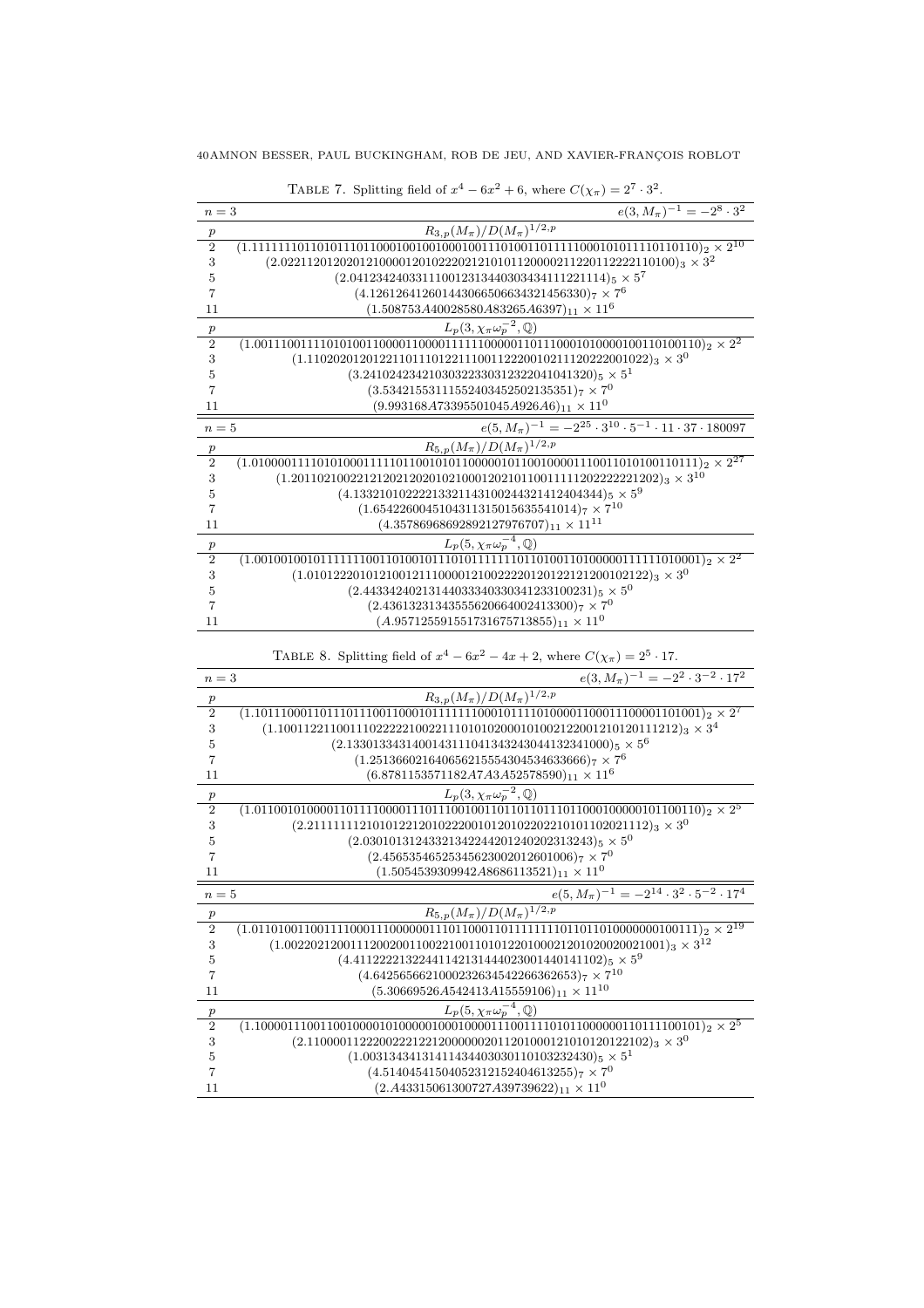# ON THE  $p\negthinspace$  ADIC BEILINSON CONJECTURE FOR NUMBER FIELDS  $41$

| $n=2$            | $e(2, M_{\pi})^{-1} = -17$                                                                            |
|------------------|-------------------------------------------------------------------------------------------------------|
| $\boldsymbol{p}$ | $R_{2,p}(M_{\pi})/D(M_{\pi})^{1/2,p}$                                                                 |
| $\overline{2}$   |                                                                                                       |
| 3                | $(1.20010101022201121011110122000000012020211022222012112010122)_3 \times 3^4$                        |
| 5                | $(2.01203020434342403202140220421203111323421)_5\times 5^4$                                           |
|                  | $(4.1140305454665411023106103225364300)_7 \times 7^4$                                                 |
| 11               | $(9.074667649A54466861880828A41)_{11}\times 11^4$                                                     |
| $\boldsymbol{p}$ | $L_p(2, \chi_\pi \omega_p^{-1}, \mathbb{Q})$                                                          |
| $\overline{2}$   |                                                                                                       |
| 3                | $(1.2211021011200210000101010021221011201210202220121211)_3\times 3^0$                                |
| 5                | $(4.33003403101112402103034043124123020)_5 \times 5^0$                                                |
|                  | $(6.55655254400302602216266140200)_7 \times 7^0$                                                      |
| 11               | $(4.84968AAA0466783629843316)_{11} \times 11^{0}$                                                     |
| $n=4$            | $e(4, M_{\pi})^{-1} = 2^4 \cdot 3^2 \cdot 17^3$                                                       |
| $\boldsymbol{p}$ | $R_{4,p}(M_{\pi})/D(M_{\pi})^{1/2,p}$                                                                 |
| $\overline{2}$   |                                                                                                       |
| 3                | $(2.0202020222222212011121000222200020002221002201220201002211)_3 \times 3^{10}$                      |
| 5                | $(3.121141434441031100040041101320123332342)_5 \times 5^8$                                            |
|                  | $(4.30103246365105165401451263010636)_7 \times 7^8$                                                   |
| 11               | $(9.8864321414815928A83132426)_{11} \times 11^8$                                                      |
| $\boldsymbol{p}$ | $L_p(4, \chi_\pi \omega_p^{-3}, \mathbb{Q})$                                                          |
| $\overline{2}$   |                                                                                                       |
| 3                | $(1.0220110000101201002201220101112220112012211122211111)_3 \times 3^0$                               |
| 5                |                                                                                                       |
|                  | $(4.24124003322330023340322023204112410)_5 \times 5^0$                                                |
|                  | $(1.34631136124161206563156313232)_7 \times 7^0$<br>$(6.484018160860423737043861)_{11} \times 11^{0}$ |

TABLE 9. Splitting field of  $x^4 - 2x^3 + 5x^2 - 4x + 2$ , where  $C(\chi_{\pi}) = 2^3 \cdot 17$ .

|  | TABLE 10. Splitting field of $x^4 - x^3 + 3x^2 - 2x + 4$ , where $C(\chi_{\pi}) = 5 \cdot 41$ . |  |
|--|-------------------------------------------------------------------------------------------------|--|
|--|-------------------------------------------------------------------------------------------------|--|

| $n=2$            | $e(2, M_{\pi})^{-1} = 2^{-3} \cdot 5 \cdot 41$                                                        |
|------------------|-------------------------------------------------------------------------------------------------------|
| $\boldsymbol{p}$ | $R_{2,p}(M_{\pi})/D(M_{\pi})^{1/2,p}$                                                                 |
| $\overline{2}$   |                                                                                                       |
| 3                | $(2.0021220111220210202122211101102111121010022202210012111112202)_3 \times 3^4$                      |
| 5                | $(4.2413230212134320403404223440242144143010)_5 \times 5^4$                                           |
|                  | $(5.6622665100264660251241453165220553)_7 \times 7^4$                                                 |
| 11               | $(2.0A380682536A50856633A5963AA)_{11} \times 11^4$                                                    |
|                  | $L_p(2, \chi_\pi \omega_p^{-1}, \mathbb{Q})$                                                          |
| $\frac{p}{2}$    |                                                                                                       |
| 3                | $(1.0000112110000221101100101100220112122121100200111220)_3 \times 3^0$                               |
| 5                | $(3.31322324200110323444242424141204000)_5 \times 5^1$                                                |
|                  | $(6.20642211231410105634103112315)_7 \times 7^0$                                                      |
| 11               | $(4.8488929AA248277415458863)_{11} \times 11^{0}$                                                     |
|                  |                                                                                                       |
| $n=4$            | $e(4, M_{\pi})^{-1} = 2^{-5} \cdot 3^2 \cdot 5^3 \cdot 41^3$                                          |
|                  | $R_{4,p}(M_{\pi})/D(M_{\pi})^{1/2,p}$                                                                 |
| $\frac{p}{2}$    |                                                                                                       |
| 3                | $(2.12201221002111122111110002102122122100002111212000210102220)_3 \times 3^{10}$                     |
| 5                | $(3.03433213241214232102131324212010224400)_5 \times 5^8$                                             |
|                  | $(3.21341424531605465104510422214051)_7 \times 7^8$                                                   |
| 11               | $(A.180567AA0545A59652909A250)_{11} \times 11^8$                                                      |
| $\boldsymbol{p}$ | $L_p(4, \chi_\pi \omega_p^{-3}, \mathbb{Q})$                                                          |
| $\overline{2}$   |                                                                                                       |
| 3                | $(1.2110210100202111000001112120121020120200000202111102)_3 \times 3^0$                               |
| 5                | $(1.22414201312142130131112334430123200)_5 \times 5^1$                                                |
|                  | $(6.66200605216643655434600606423)_7 \times 7^0$<br>$(3.5059939560A2AA91106844A7)_{11} \times 11^{0}$ |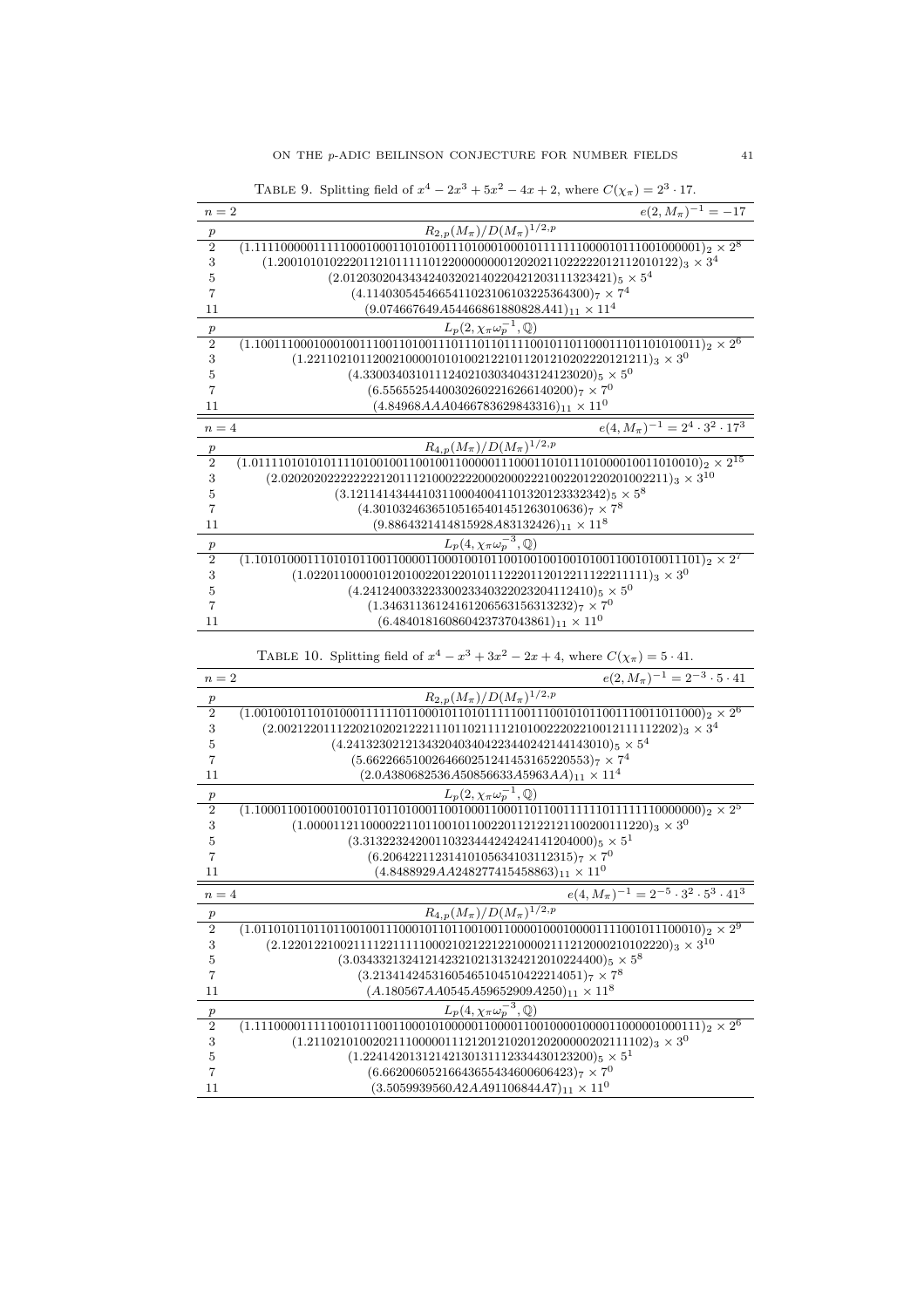$42\mathrm{AMNON}$ BESSER, PAUL BUCKINGHAM, ROB DE JEU, AND XAVIER-FRANÇOIS ROBLOT

| $n=2$            | $e(2, M_{\pi})^{-1} = 2^{-3} \cdot 13 \cdot 17$                                  |
|------------------|----------------------------------------------------------------------------------|
| $\boldsymbol{p}$ | $R_{2,p}(M_{\pi})/D(M_{\pi})^{1/2,p}$                                            |
| $\overline{2}$   |                                                                                  |
| 3                |                                                                                  |
| 5                | $(4.12002342224442011223100142021013114003331)_5 \times 5^4$                     |
|                  | $(6.0065051533250322312551556340446112)_7 \times 7^4$                            |
| 11               | $(9.58602382412A681650341722097)_{11} \times 11^4$                               |
| $\boldsymbol{p}$ | $L_p(2, \chi_\pi \omega_p^{-1}, \mathbb{Q})$                                     |
| $\overline{2}$   |                                                                                  |
| 3                |                                                                                  |
| 5                | $(2.12300004023110442141103112001044200)_5 \times 5^0$                           |
|                  | $(5.65035644055466446205106662353)_{7} \times 7^{0}$                             |
| 11               | $(6.38803A213738A731776470A4)_{11} \times 11^{0}$                                |
|                  |                                                                                  |
| $n=4$            | $e(4, M_{\pi})^{-1} = -2^{-5} \cdot 3^2 \cdot 13^3 \cdot 17^3$                   |
| $\boldsymbol{p}$ | $R_{4,p}(M_{\pi})/D(M_{\pi})^{1/2,p}$                                            |
| $\overline{2}$   |                                                                                  |
| 3                | $(1.1111010110110112222112002001211122102011200022210022220110)_3 \times 3^{11}$ |
| 5                | $(2.300041000440134413002331411231121430312)_5 \times 5^8$                       |
|                  | $(2.63246241360463115315231424221502)_7 \times 7^8$                              |
| 11               | $(A.49299953329A1125214A939A7)_{11} \times 11^8$                                 |
| $\boldsymbol{p}$ | $L_p(4, \chi_\pi \omega_p^{-3}, \mathbb{Q})$                                     |
| $\overline{2}$   |                                                                                  |
| 3                |                                                                                  |
| 5                | $(4.31111034231223303224440300102101300)_5 \times 5^0$                           |
|                  | $(3.23250645010664211233114156026)_7 \times 7^0$                                 |
| 11               | $(6.722A82921527466612856704)_{11} \times 11^{0}$                                |

TABLE 11. Splitting field of  $x^4 - 2x^3 + 6x^2 - 5x + 2$ , where  $C(\chi_{\pi}) = 13 \cdot 17$ .

| TABLE 12. Splitting field of $x^4 + 3x^2 - 6x + 6$ , where $C(\chi_{\pi}) = 2^2 \cdot 3^2 \cdot 11$ . |  |
|-------------------------------------------------------------------------------------------------------|--|
|-------------------------------------------------------------------------------------------------------|--|

| $n=2$            | $e(2, M_{\pi})^{-1} = -2^{-1} \cdot 3^2 \cdot 11$                               |
|------------------|---------------------------------------------------------------------------------|
| $\boldsymbol{p}$ | $R_{2,p}(M_{\pi})/D(M_{\pi})^{1/2,p}$                                           |
| $\overline{2}$   |                                                                                 |
| 3                | $(2.001121000222211121002102201101101100211202000001120001201101)_3 \times 3^2$ |
| 5                | $(4.32211042044110431112434230011130322040334)_5 \times 5^4$                    |
|                  | $(6.460003406606016165433631101363300)_7 \times 7^5$                            |
| 11               | $(4.355421A54525023347874A49229)_{11} \times 11^3$                              |
|                  | $L_p(2, \chi_\pi \omega_p^{-1}, \mathbb{Q})$                                    |
| $\frac{p}{2}$    |                                                                                 |
| 3                | $(1.2022010222110011100120101011011011020010020011221012)_3 \times 3^0$         |
| 5                | $(3.22012020201133014223242323022213400)_5 \times 5^0$                          |
|                  | $(2.43314511556206561022451602200)_7 \times 7^1$                                |
| 11               | $(7.514814537963976728A46001)_{11} \times 11^{0}$                               |
|                  |                                                                                 |
| $n=4$            | $e(4, M_{\pi})^{-1} = -2 \cdot 3^8 \cdot 11^3$                                  |
|                  | $R_{4,p}(M_{\pi})/D(M_{\pi})^{1/2,p}$                                           |
| $\frac{p}{2}$    |                                                                                 |
| 3                | $(2.0222010120001012000101112011222120000210000112021000101001)_3\times 3^8$    |
| 5                | $(4.200024100322411004323111441041141020122)_5 \times 5^8$                      |
|                  | $(5.12536440256103300364331512021150)_7 \times 7^8$                             |
| 11               | $(6.6966231827671A91984A434A7)_{11} \times 11^7$                                |
| $\boldsymbol{p}$ | $L_p(4, \chi_\pi \omega_p^{-3}, \mathbb{Q})$                                    |
| $\overline{2}$   |                                                                                 |
| 3                | $(1.022111012222010001121202001222202110000010022110011)_3 \times 3^0$          |
| 5                | $(3.44200104443132341021214030231112200)_5 \times 5^0$                          |
|                  | $(4.44003540500226200364534021346)_7 \times 7^0$                                |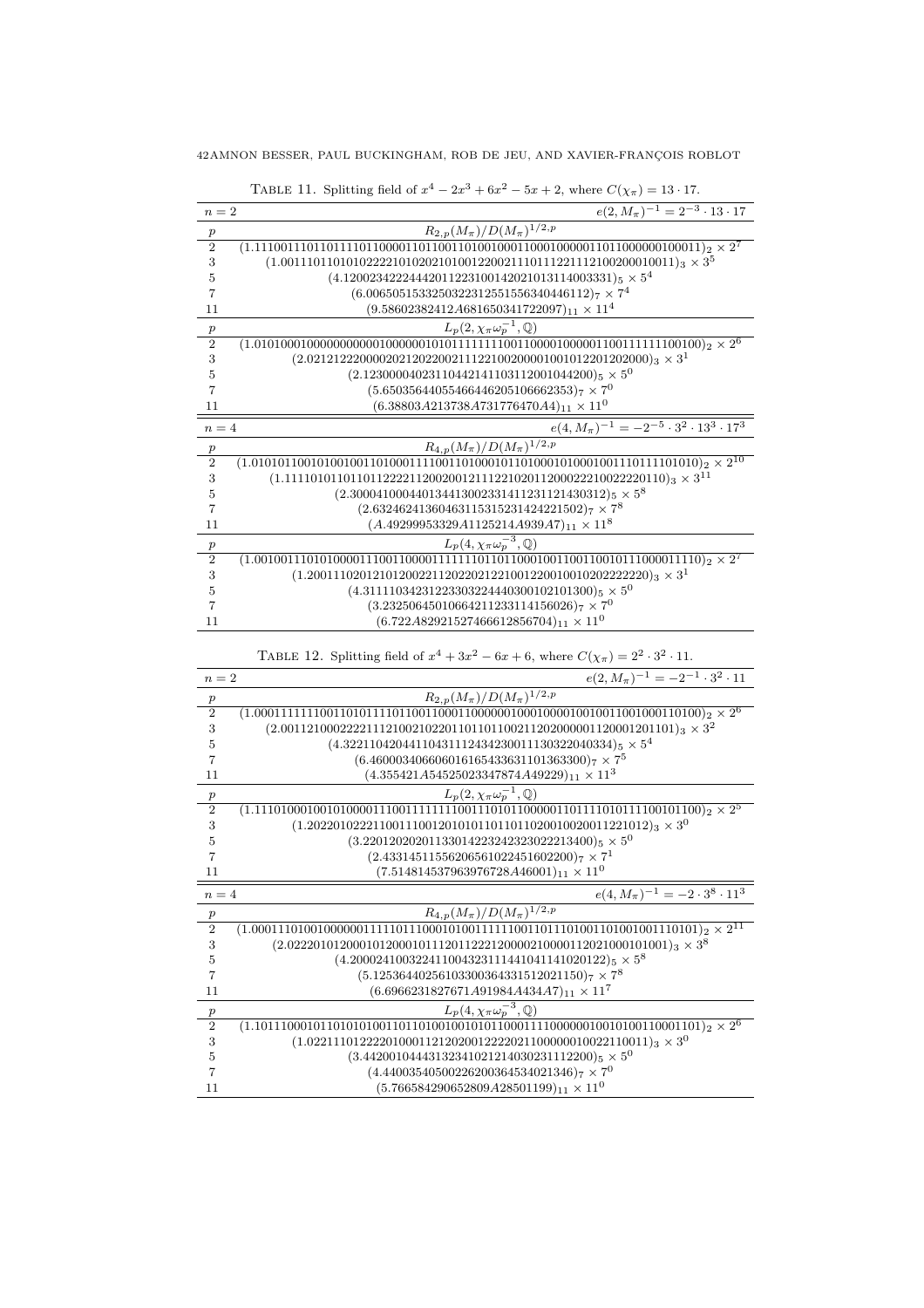TABLE 13. Splitting field of  $x^6 - x^5 - 6x^4 + 7x^3 + 4x^2 - 5x + 1$ , where  $C(\chi_{\pi} \otimes id) = 2^2 \cdot 5 \cdot 19$ .

| $n=3$            | $e(3, M_{\pi}^{E})^{-1} = 3^{-2} \cdot 19^{2}$                                                                                                                                                                                           |
|------------------|------------------------------------------------------------------------------------------------------------------------------------------------------------------------------------------------------------------------------------------|
|                  | $R_{3,p}(M_\pi^E)/D(M_\pi^E)^{1/2,p}$                                                                                                                                                                                                    |
| $\frac{p}{2}$    | $1 \otimes ((1.010101011100101010)_2 \times 2^4) + \zeta_3 \otimes ((1.111100111000011101)_2 \times 2^2)$                                                                                                                                |
| 3                | $1 \otimes ((2.121122121210110121)_3 \times 3^4) + \zeta_3 \otimes ((1.100202121120121202)_3 \times 3^4)$                                                                                                                                |
| 5                | $1 \otimes ((4.402020001241122012)_5 \times 5^3) + \zeta_3 \otimes ((1.402102204113114001)_5 \times 5^4)$                                                                                                                                |
| $\overline{7}$   | $1 \otimes ((2.1404154326422162)_{7} \times 7^{6}) + \zeta_{3} \otimes ((5.1444362630564332)_{7} \times 7^{6})$                                                                                                                          |
| 11               | $1 \otimes ((6.9026829596822)_{11} \times 11^6) + \zeta_3 \otimes ((8.048680429402A)_{11} \times 11^6)$                                                                                                                                  |
| $\boldsymbol{p}$ | $L_p(3, \chi_\pi \otimes \omega_p^{-2}, \mathbb{Q})$                                                                                                                                                                                     |
| $\overline{2}$   | $1 \otimes ((1.010111010101101000)_2 \times 2^4) + \zeta_3 \otimes ((1.111111110001001011)_2 \times 2^2)$                                                                                                                                |
| 3                | $1 \otimes ((1.120012101022112222)_3 \times 3^0) + \zeta_3 \otimes ((2.212202101110022110)_3 \times 3^0)$                                                                                                                                |
| $\overline{5}$   | $1 \otimes ((1.222321004420021231)_5 \times 5^0) + \zeta_3 \otimes ((1.123432442320044212)_5 \times 5^0)$                                                                                                                                |
| $\overline{7}$   | $1 \otimes ((6.215644553551135401)_7 \times 7^0) + \zeta_3 \otimes ((1.642236344041330514)_7 \times 7^0)$                                                                                                                                |
| 11               | $1 \otimes ((6.6A0036761338492361)_{11} \times 11^0) + \zeta_3 \otimes ((8.749011AA3694540145)_{11} \times 11^0)$                                                                                                                        |
|                  |                                                                                                                                                                                                                                          |
| $n=5$            | $e(5, M_{\pi}^{E})^{-1} = 2^{7} \cdot 3^{2} \cdot 5^{2} \cdot 19^{4} \cdot (37754 + 43673 \zeta_{3})$                                                                                                                                    |
| $\boldsymbol{p}$ | $R_{5,p}(M_{\pi}^{E})/D(M_{\pi}^{E})^{1/2,p}$                                                                                                                                                                                            |
| $\overline{2}$   | $1 \otimes ((1.000011100001001101)_2 \times 2^9) + \zeta_3 \otimes ((1.101010111001110110)_2 \times 2^9)$                                                                                                                                |
| 3                | $1 \otimes ((1.110110120010021222)_3 \times 3^{12}) + \zeta_3 \otimes ((2.020220021122220210)_3 \times 3^{12})$                                                                                                                          |
| 5                | $1 \otimes ((3.020013014242432200)_5 \times 5^7) + \zeta_3 \otimes ((1.220134043203242432)_5 \times 5^7)$                                                                                                                                |
| $\overline{7}$   | $1 \otimes ((4.15141551064450)_{7} \times 7^{10}) + \zeta_{3} \otimes ((6.53120060244502)_{7} \times 7^{10})$                                                                                                                            |
| 11               | $1 \otimes \left( (4.285500134)_{11} \times 11^{12} \right) + \zeta_3 \otimes \left( (2.43934821906)_{11} \times 11^{10} \right)$                                                                                                        |
|                  | $L_p(5, \chi_{\pi} \otimes \omega_p^{-4}, \mathbb{Q})$                                                                                                                                                                                   |
| $\frac{p}{2}$    | $1 \otimes ((1.11001001000100101)_2 \times 2^4) + \zeta_3 \otimes ((1.111111100101010110)_2 \times 2^2)$                                                                                                                                 |
| 3                | $1 \otimes ((1.21102101010122221)_3 \times 3^0) + \zeta_3 \otimes ((2.122212200211101011)_3 \times 3^0)$                                                                                                                                 |
| 5                | $1 \otimes ((1.401222401123304240)_5 \times 5^0) + \zeta_3 \otimes ((1.432224122043203014)_5 \times 5^0)$                                                                                                                                |
| $\overline{7}$   | $1 \otimes ((2.441442356342000541)_{7} \times 7^{0}) + \zeta_{3} \otimes ((3.664531413660053644)_{7} \times 7^{0})$<br>$1 \otimes ((6.3A4A10A60052302518)_{11} \times 11^0) + \zeta_3 \otimes ((4.7A48843572652457A4)_{11} \times 11^0)$ |

TABLE 14. Splitting field of  $x^6 - x^5 - 8x^4 - x^3 + 12x^2 + 7x + 1$ , where  $C(\chi_{\pi} \otimes id) = 2^2 \cdot 5 \cdot 31$ .  $e(3, M_{\pi}^{E})^{-1} = 2^{-2} \cdot 3^{-2} \cdot 31^{2} \cdot \zeta_{3}$ 

| $n = 3$          | $e(3, M_{\pi}^{-})^{-1} = 2^{-1} \cdot 3^{-1} \cdot 31^{-1} \cdot 3$                                                                                                                                                                     |
|------------------|------------------------------------------------------------------------------------------------------------------------------------------------------------------------------------------------------------------------------------------|
| $\boldsymbol{p}$ | $R_{3,p}(M_{\pi}^{E})/D(M_{\pi}^{E})^{1/2,p}$                                                                                                                                                                                            |
| $\overline{2}$   | $1 \otimes ((1.100100010111101000)_2 \times 2^2) + \zeta_3 \otimes ((1.111010100101111010)_2 \times 2^0)$                                                                                                                                |
| 3                | $1 \otimes ((1.221220200011201020)_3 \times 3^4) + \zeta_3 \otimes ((2.020111011200022220)_3 \times 3^4)$                                                                                                                                |
| 5                | $1 \otimes ((1.141130342002111122)_5 \times 5^3) + \zeta_3 \otimes ((4.342032011212400441)_5 \times 5^3)$                                                                                                                                |
| 7                | $1 \otimes ((4.450555635556640)_{7} \times 7^{6}) + \zeta_{3} \otimes ((3.0610023664215014)_{7} \times 7^{6})$                                                                                                                           |
| 11               | $1 \otimes ((7.3700473650A19)_{11} \times 11^6) + \zeta_3 \otimes ((1.3659A52396880)_{11} \times 11^6)$                                                                                                                                  |
| $\frac{p}{2}$    | $L_p(3, \chi_{\pi} \otimes \omega_p^{-2}, \mathbb{Q})$                                                                                                                                                                                   |
|                  | $1 \otimes ((1.101110001100101000)_{2} \times 2^{2}) + \zeta_{3} \otimes ((1.010100111010111101)_{2} \times 2^{4})$                                                                                                                      |
| 3                | $1 \otimes ((2.111112222201000112)_3 \times 3^0) + \zeta_3 \otimes ((1.120112022212020122)_3 \times 3^0)$                                                                                                                                |
| 5                | $1 \otimes ((4.321142113321234330)_5 \times 5^0) + \zeta_3 \otimes ((1.130134403242024422)_5 \times 5^0)$                                                                                                                                |
| 7                | $1 \otimes ((5.530006300632330553)_{7} \times 7^{0}) + \zeta_{3} \otimes ((2.200601212403230506)_{7} \times 7^{0})$                                                                                                                      |
| 11               | $1 \otimes ((2.00762927347972431A)_{11} \times 11^0) + \zeta_3 \otimes ((A.191A1780051997A650)_{11} \times 11^0)$                                                                                                                        |
|                  |                                                                                                                                                                                                                                          |
| $n=5$            | $e(5, M_{\pi}^{E})^{-1} = -2^{6} \cdot 3^{3} \cdot 5^{2} \cdot 31^{4} \cdot (2 + \zeta_{3}) \cdot (2 - \zeta_{3}) \cdot (7 - 15\zeta_{3}) \cdot (54 + 31\zeta_{3})$                                                                      |
| $\boldsymbol{p}$ | $R_{5,p}(M_{\pi}^{E})/D(M_{\pi}^{E})^{1/2,p}$                                                                                                                                                                                            |
| $\overline{2}$   | $1 \otimes ((1.011100011000010010)_2 \times 2^8) + \zeta_3 \otimes ((1.01110000000101011)_2 \times 2^8)$                                                                                                                                 |
| 3                | $1 \otimes ((2.20220202111202222)_3 \times 3^{14}) + \zeta_3 \otimes ((1.112002110200111001)_3 \times 3^{15})$                                                                                                                           |
| 5                | $1 \otimes ((3.141433024141141322)_5 \times 5^8) + \zeta_3 \otimes ((2.002014030014311244)_5 \times 5^7)$                                                                                                                                |
| 7                | $1 \otimes ((6.50135302661002)_{7} \times 7^{10}) + \zeta_{3} \otimes ((4.04356114536113)_{7} \times 7^{10})$                                                                                                                            |
| 11               | $1 \otimes ((5. A3306A68921)_{11} \times 11^{10}) + \zeta_3 \otimes ((3.85A6650344A)_{11} \times 11^{10})$                                                                                                                               |
| $\boldsymbol{p}$ | $L_p(5, \chi_{\pi} \otimes \omega_p^{-4}, \mathbb{Q})$                                                                                                                                                                                   |
| $\overline{2}$   | $1 \otimes ((1.100110110011011000)_2 \times 2^2) + \zeta_3 \otimes ((1.110110100001011101)_2 \times 2^4)$                                                                                                                                |
| 3                | $1 \otimes ((2.201101211210020202)_3 \times 3^0) + \zeta_3 \otimes ((1.212021202011010201)_3 \times 3^0)$                                                                                                                                |
| $\overline{5}$   | $1 \otimes ((4.011013012410044000)_5 \times 5^0) + \zeta_3 \otimes ((1.431333301302323324)_5 \times 5^0)$                                                                                                                                |
| 7                | $1 \otimes ((2.130552365243450401)_{7} \times 7^{0}) + \zeta_{3} \otimes ((2.601221155363314062)_{7} \times 7^{0})$<br>$1 \otimes ((9.53274A487A14818064)_{11} \times 11^0) + \zeta_3 \otimes ((9.89A625650825167861)_{11} \times 11^0)$ |